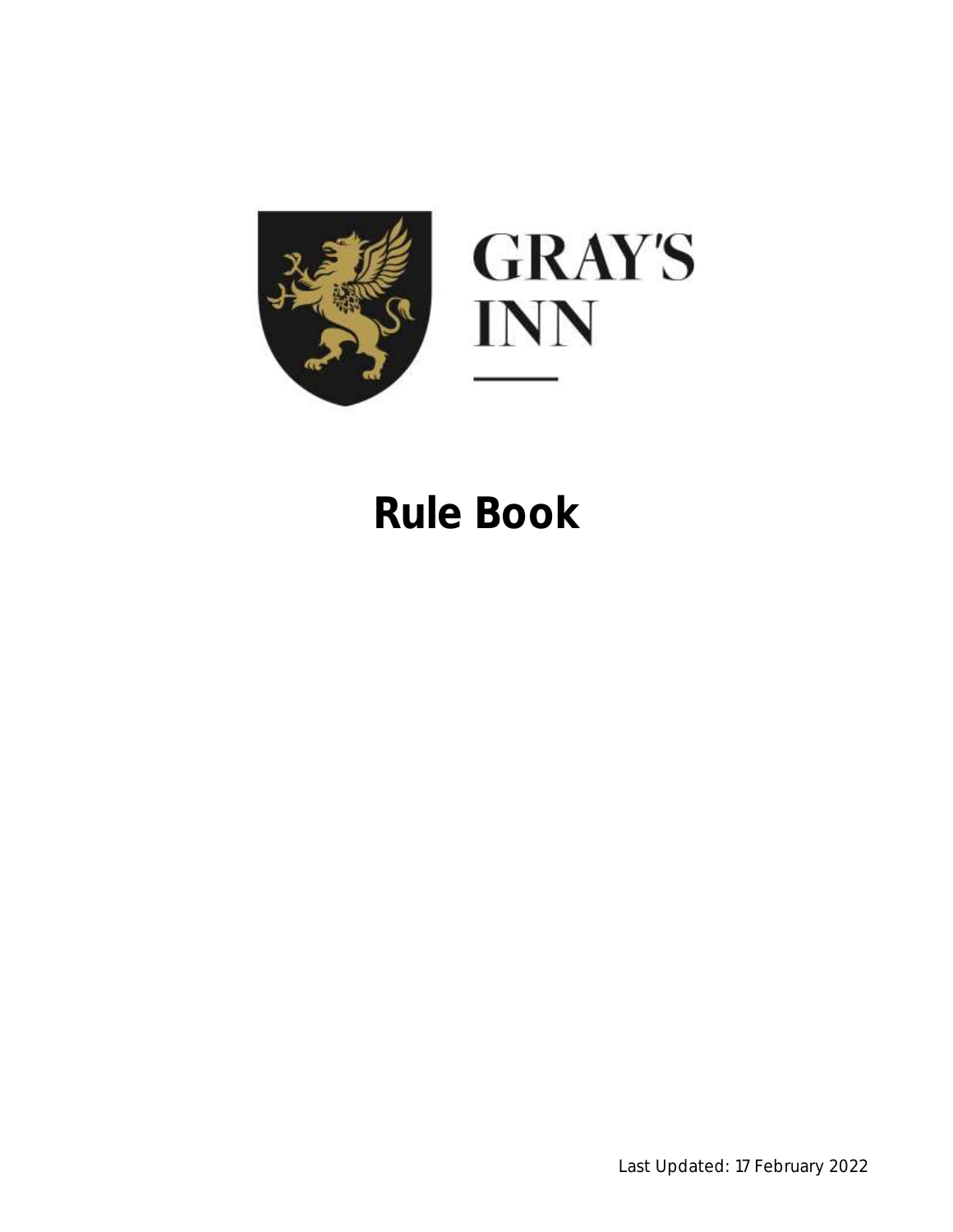# **Contents**

**Part I Rules applicable to Masters of the Bench**

| 1.                      |                                                       |  |  |
|-------------------------|-------------------------------------------------------|--|--|
| 2.                      |                                                       |  |  |
| 3.                      |                                                       |  |  |
| 4.                      |                                                       |  |  |
| 5.                      |                                                       |  |  |
| 6.                      |                                                       |  |  |
| 7.                      |                                                       |  |  |
| 8.                      |                                                       |  |  |
| 9.                      |                                                       |  |  |
| 10.                     |                                                       |  |  |
| 11.                     |                                                       |  |  |
| 12                      |                                                       |  |  |
|                         | Part II Rules applicable to Barrister Members of Hall |  |  |
| 13                      |                                                       |  |  |
|                         | Part III Rules applicable to Student Members of Hall  |  |  |
| 14                      |                                                       |  |  |
| 15                      |                                                       |  |  |
| 16                      |                                                       |  |  |
| Part IV Rules for Staff |                                                       |  |  |
|                         |                                                       |  |  |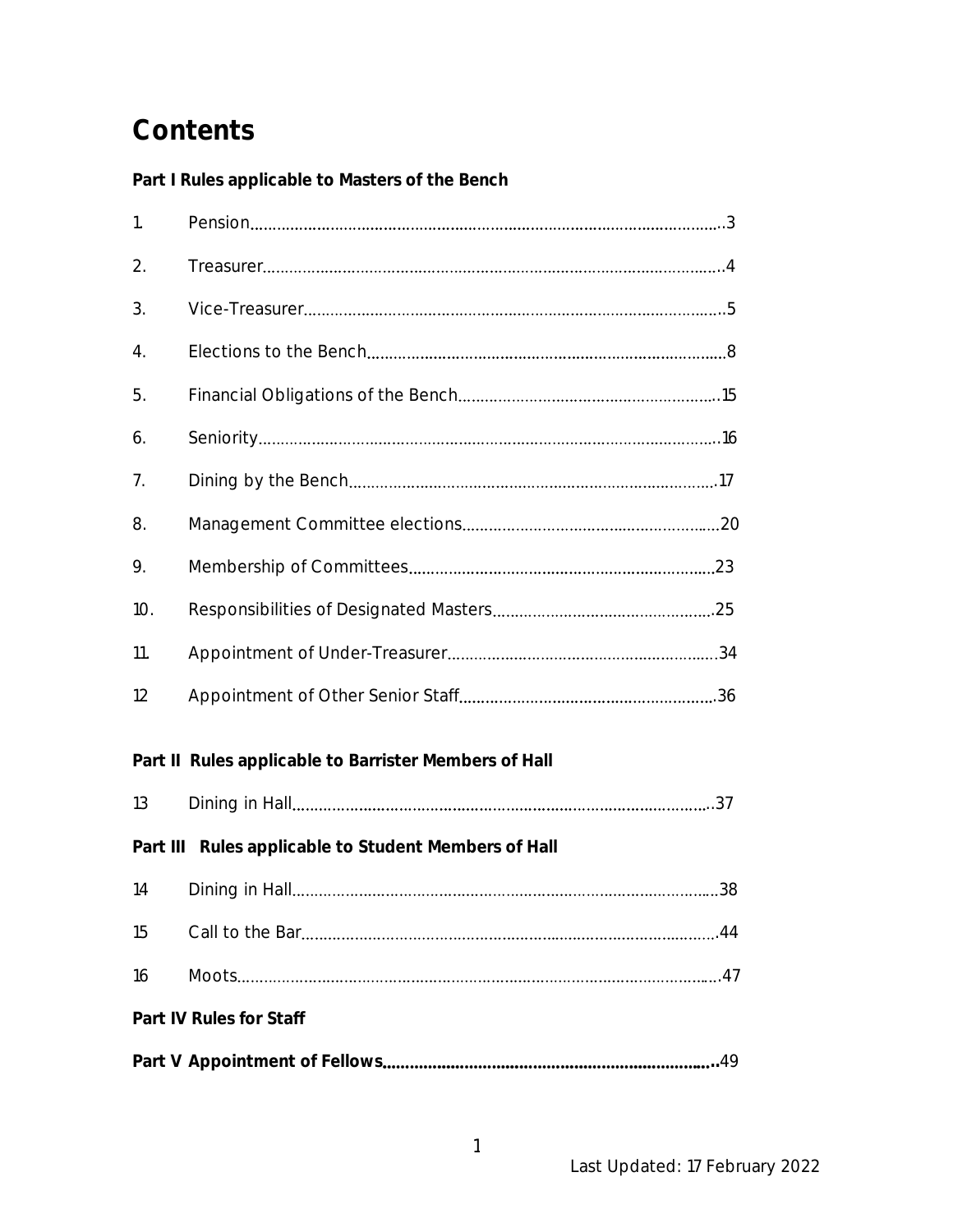| $\mathbf{1}$ . |  |  |  |
|----------------|--|--|--|
| 2.             |  |  |  |
| 3.             |  |  |  |
| 4.             |  |  |  |
| 5.             |  |  |  |
| 6.             |  |  |  |
| 7 <sub>1</sub> |  |  |  |
| 8.             |  |  |  |
| 9.             |  |  |  |
| 10.            |  |  |  |
| 11.            |  |  |  |
| 12.            |  |  |  |
| 13.            |  |  |  |
| 14.            |  |  |  |
| 15.            |  |  |  |
| 16.            |  |  |  |
| 17.            |  |  |  |
| 18.            |  |  |  |
| 19.            |  |  |  |
| 20.            |  |  |  |
| 21.            |  |  |  |
| 22.            |  |  |  |
| 23.            |  |  |  |
| 24.            |  |  |  |
|                |  |  |  |
|                |  |  |  |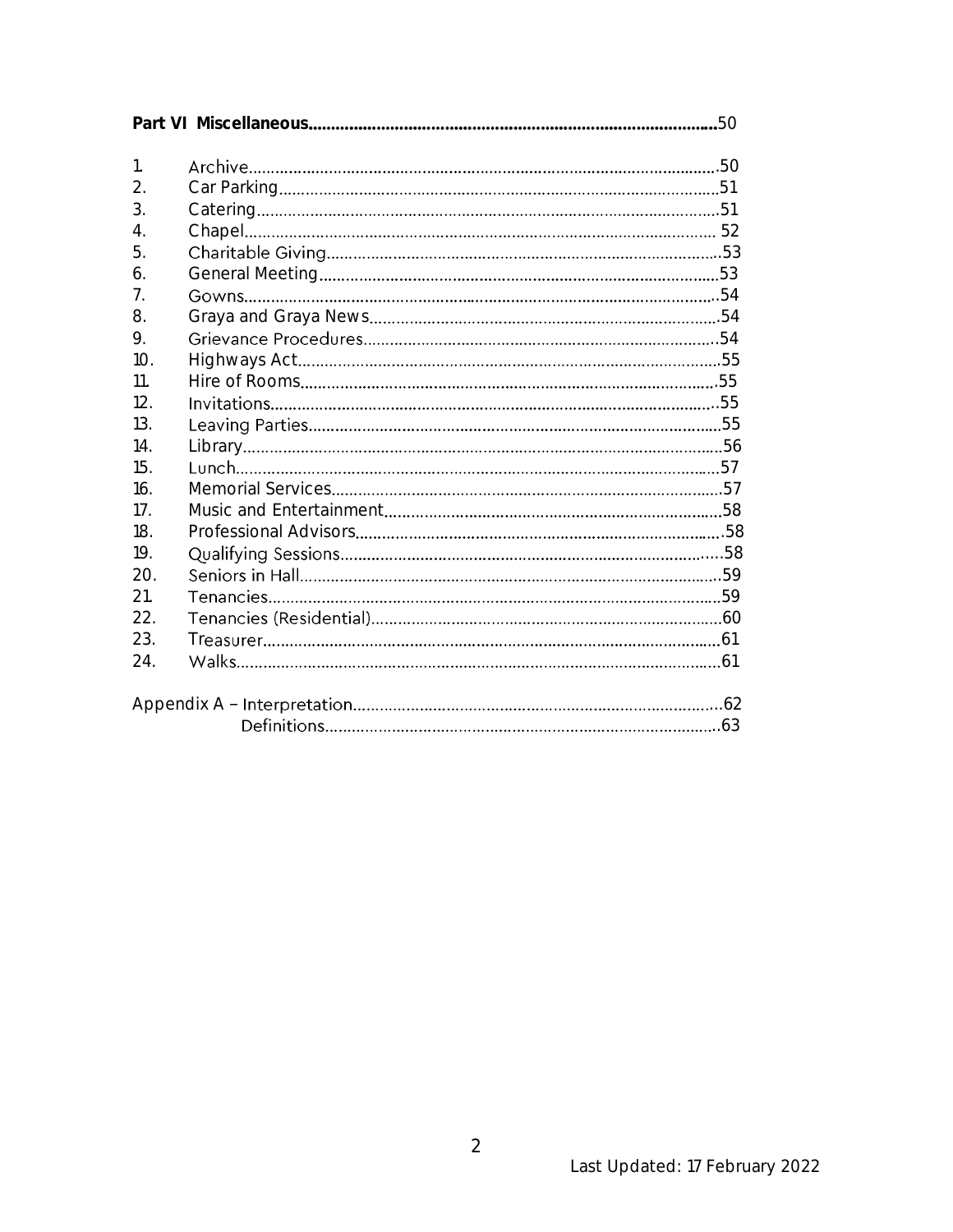#### **PART I : RULES APPLICABLE TO MASTERS OF THE BENCH 1: PENSION**

- 1. The Treasurer, or in his absence the Vice-Treasurer, or in the absence of both of them the Master present who has last served the office of Treasurer, shall preside at Pension. 12 Masters shall constitute a quorum.
- 2. No contested motion shall be put to a vote in Pension unless both proposed and seconded.
- 3. Pension may from time to time direct that a resolution of Pension is recorded in the Rule Book if, in the opinion of Pension, it is of special importance to the governance of the Society.
- 4. Notes of the proceedings of every Pension and, unless otherwise ordered by Pension, the reports of all Committees presented to Pension shall be indexed and placed on permanent record.
- 5. The members of Hall nominated to sit on the Management Committee in accordance with Order 3.11 shall be entitled to sit and speak but not to vote in Pension. Provided that they shall withdraw while the suitability of any person for election to the Bench is under discussion and on any other occasion on which the Treasurer rules in his discretion that it would be inappropriate for a member of Hall to be present.
- 6. The Under-Treasurer shall have a Voice but not a Vote in Pension, and shall withdraw from Pension whenever the members of Hall referred to in the preceding clause are required to absent themselves, unless on any occasion he is requested by the Treasurer to remain.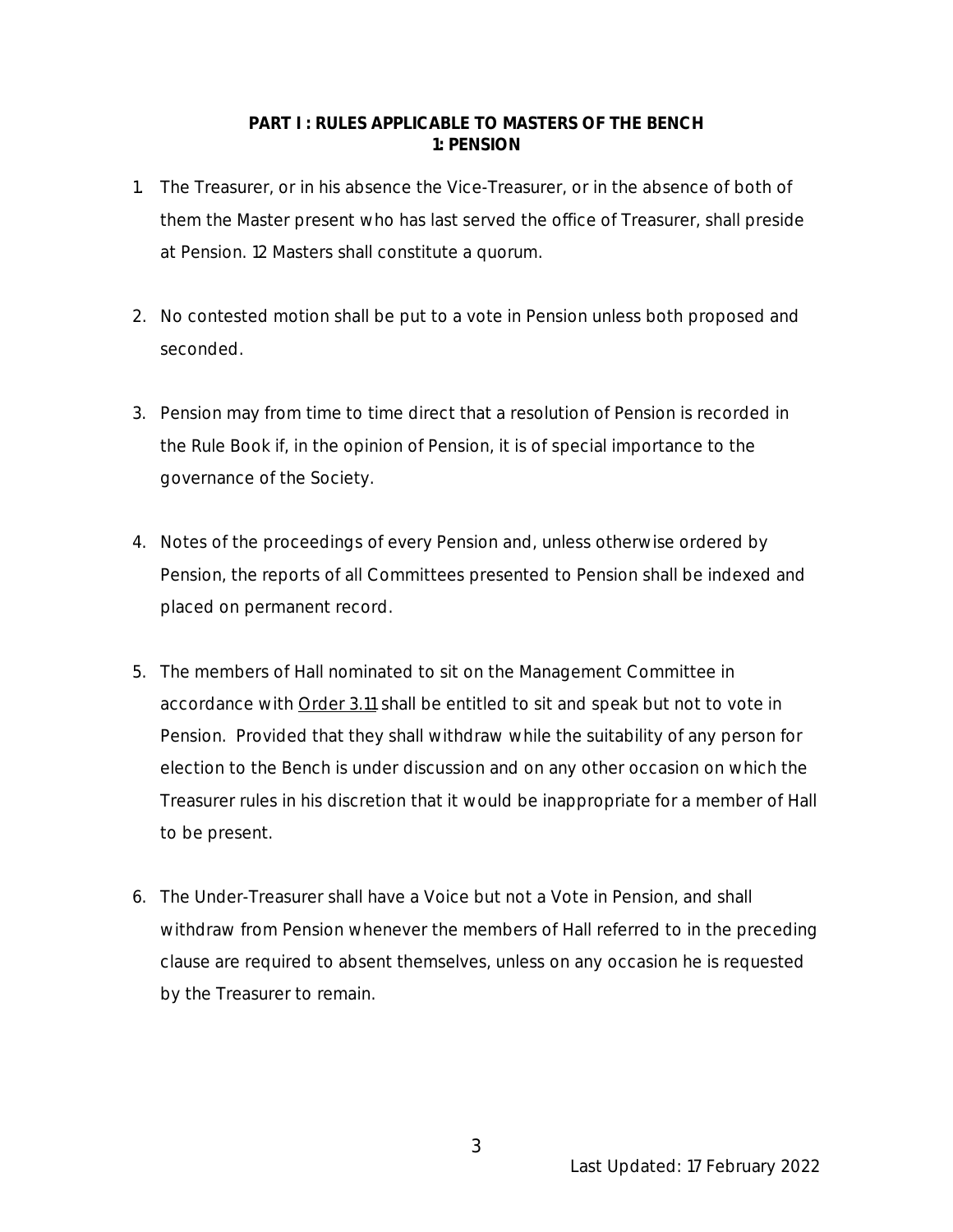- **2: THE TREASURER**.
- 1. The new Treasurer shall preside in Hall without any installation.
- 2. At the first Pension in the Hilary Term the outgoing Treasurer shall preside until the Minutes have been read and agreed. The Senior Master present shall then move formally that the new Treasurer do take the Chair, and he shall do so. Any Motion about the outgoing Treasurer shall be moved **before** the new Treasurer has taken the Chair.
- 3. If the new Treasurer is unable to be present at the first Pension in Hilary Term, his installation shall be postponed until such Pension as he can attend.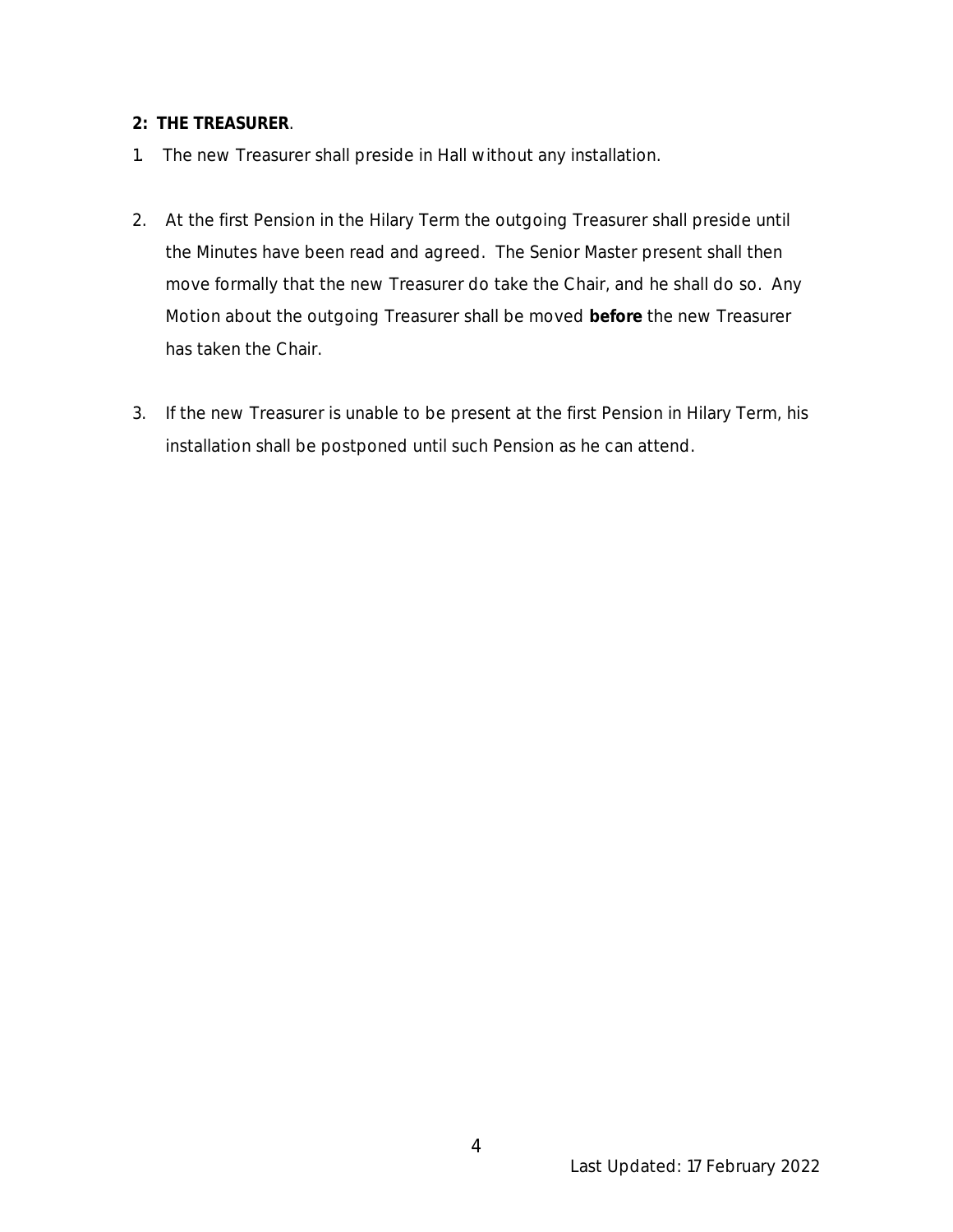#### **RULE 3: THE VICE-TREASURER**

### **Election of the Vice-Treasurer**

- 1. On the day selected by the Treasurer in the first week of May the Under-Treasurer shall send by email to every Master who:
	- (a) will have been a Master of the Bench for 14 years or upwards on 1 January the following year, and
	- (b) is a full governing Bencher and not a Senior or Retired Master, and
	- (c) has not held the office of Vice-Treasurer or Treasurer,

 a letter inviting them to state within 14 days from the date of the letter whether they are willing to stand as a candidate for election as Vice-Treasurer and, if so, confirming that they satisfy the criteria in Standing Order 2(14) (b) and (c) or would wish to seek the dispensation of Pension and, if so, setting out shortly the grounds.

- 2. A Master so invited may:
	- (a) express their willingness to stand as a candidate for election as Vice-Treasurer for the following year, or
	- (b) state that they are unwilling so to stand in the following year, but would be willing to do so for a subsequent year, or
	- (c) state that they do not wish so to stand for the following or any subsequent year.

 Any Master expressing their willingness to stand for election as Vice-Treasurer for the following year shall also confirm that they will, unforeseen contingencies apart, be able, in the Michaelmas Term of the following year, to satisfy the conditions specified in Order 2.11-2.13.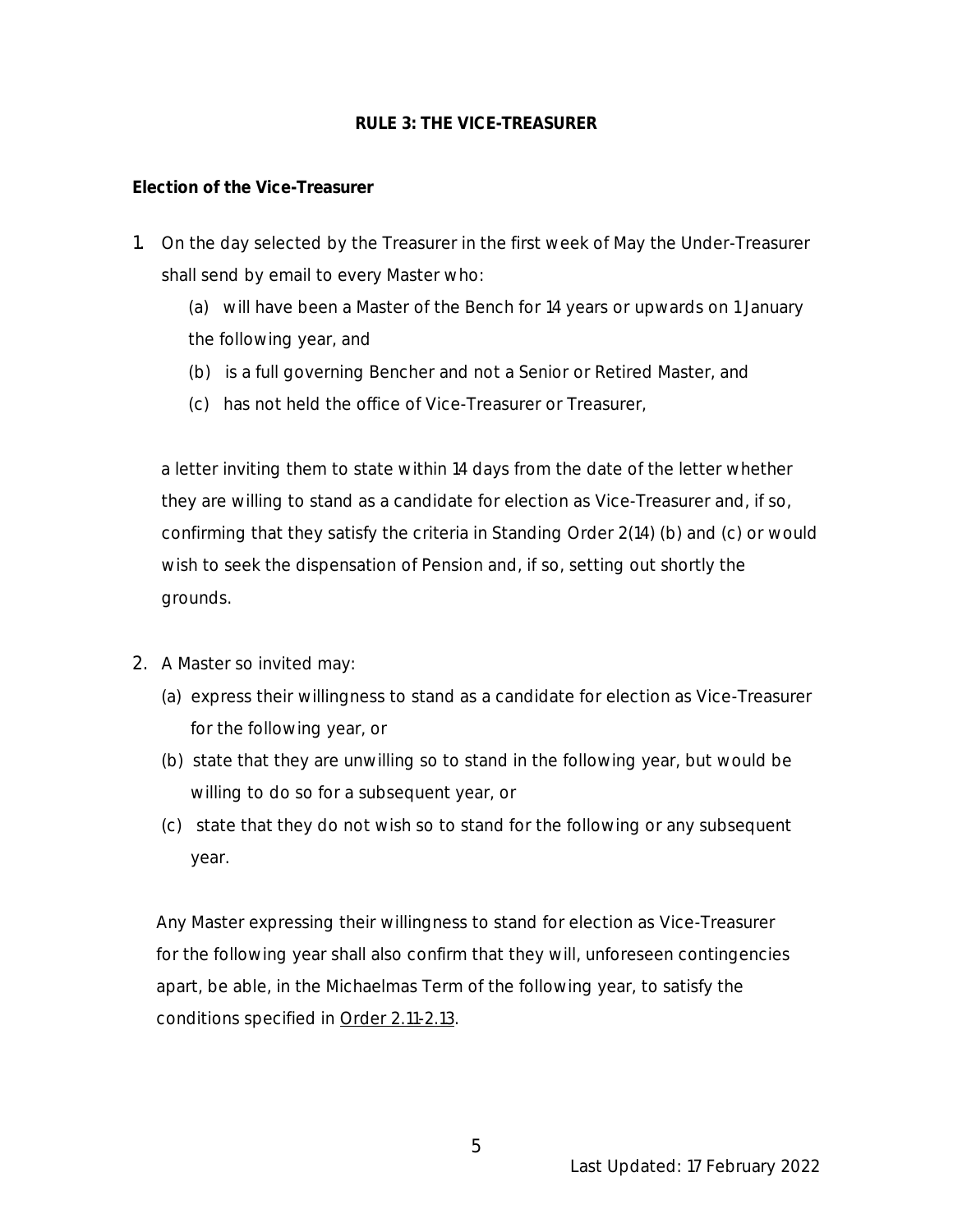- 3. Within 14 days after the expiry of the period within which Masters must state whether or not they are willing to stand, any Master who is willing to stand for election as Vice-Treasurer in the following year may, by arrangement with the Under-Treasurer, examine the list of those who are also willing to do so, and may then, in the light of such examination, state that they no longer wish to stand for election for the following year.
- 4. Twenty-nine days after the date of the letter, the Under-Treasurer shall:
	- (a) if not more than a single candidate for election as Vice-Treasurer remains, so inform the Treasurer in order that an appropriate announcement may be made, or
	- (b) if there remain two or more candidates, send to all eligible Masters by email the name of every Master standing for election as Vice-Treasurer for the following year accompanied by a short statement of biographical details and the link to the online ballot with instructions on the ballot process.
- 5. A Master will cast their vote online but may only do so once. A Master shall be entitled to cast as follows:
	- (a) if there are two candidates, to cast a single vote for the candidate of their choice;
	- (b) if there are three candidates, to vote for the candidate of first choice and vote for the candidate of second choice, or
	- (c) if there are more than three candidates, to cast votes for the candidates of first choice, second choice and third choice.
- 6. At the expiration of 14 days after the online ballot has been opened, and after the votes have been cast, they will be downloaded and passed to the Under Treasurer. The Treasurer, having assured him/her self of the accuracy of the ballot will declare the name of the elected candidate. The candidate elected shall be the one receiving the most votes and, in the event of a tie, the Treasurer shall complete the election by lot.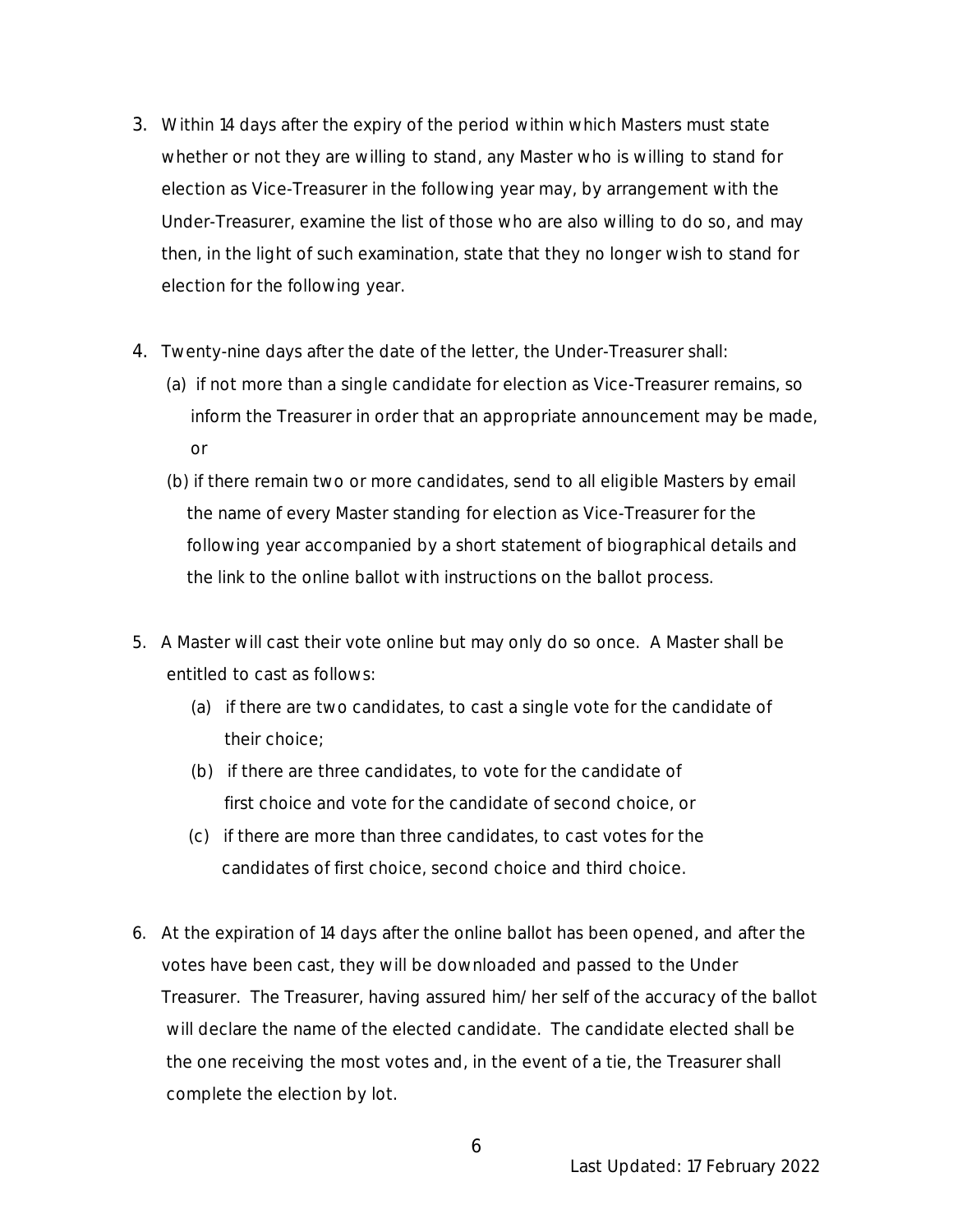- 7. The name of the Vice-Treasurer elect shall be announced by the Treasurer at the next Pension following the completion of the election.
- 8. Unless a Master has stated that they do not wish to stand for election as Vice- Treasurer for the following or any subsequent year, every Master satisfying the requirements specified in Clause 1 of this Rule shall continue from year to year to receive the invitation to stand.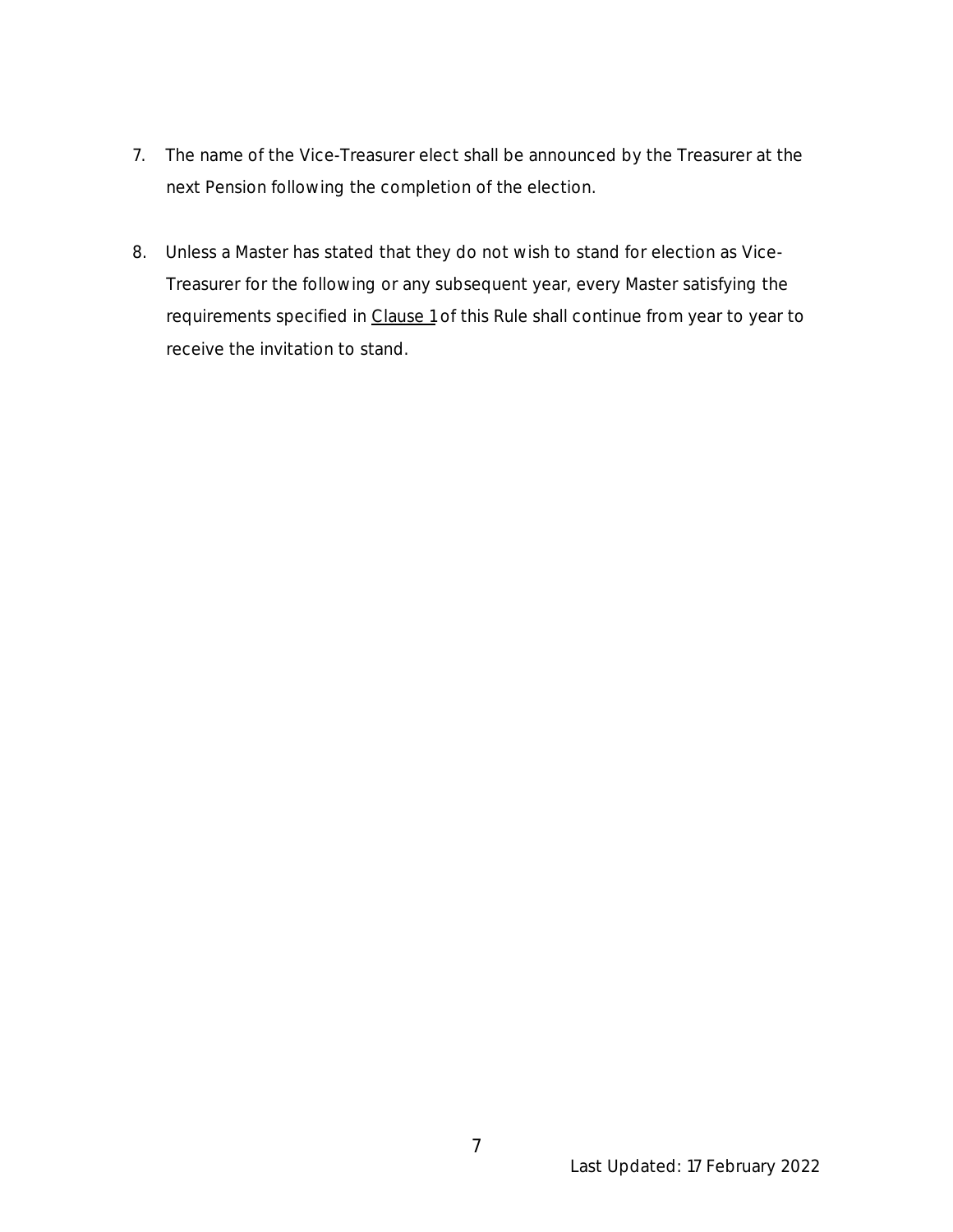#### **4: ELECTION OF MASTERS OF THE BENCH**

**Members of Hall**

- 1. The list of candidates prepared by the Election Information Committee shall contain the names of a number of members of Hall equal to the number of additional Masters to be elected plus 50% (rounded up if there is an odd number of vacancies). At least one third of applicants who are self-employed silks or juniors should be based out of London.
- 2. Each application will be accompanied by the proforma which is at Appendix 1 which will seek the following information:
	- (a) The member's date of birth, Call to the Bar and appointment to Silk (if applicable);
	- (b) A list of Committees of the Inn, the Bar Council (or other professional body) Circuit, or Specialist Bar Association, on which the member has served and of other work done for the Inn, with dates;
	- (c) A short description of the member's practice or employment with details of any part-time judicial or similar appointments;
	- (d) A description of any past contributions to the Inn (not covered at b) and what future contributions are contemplated;
	- (e) Demonstration of a good understanding of diversity issues: that they demonstrate appropriate behaviours in their professional life, and that they are proactive on diversity matters. This is not of itself intended to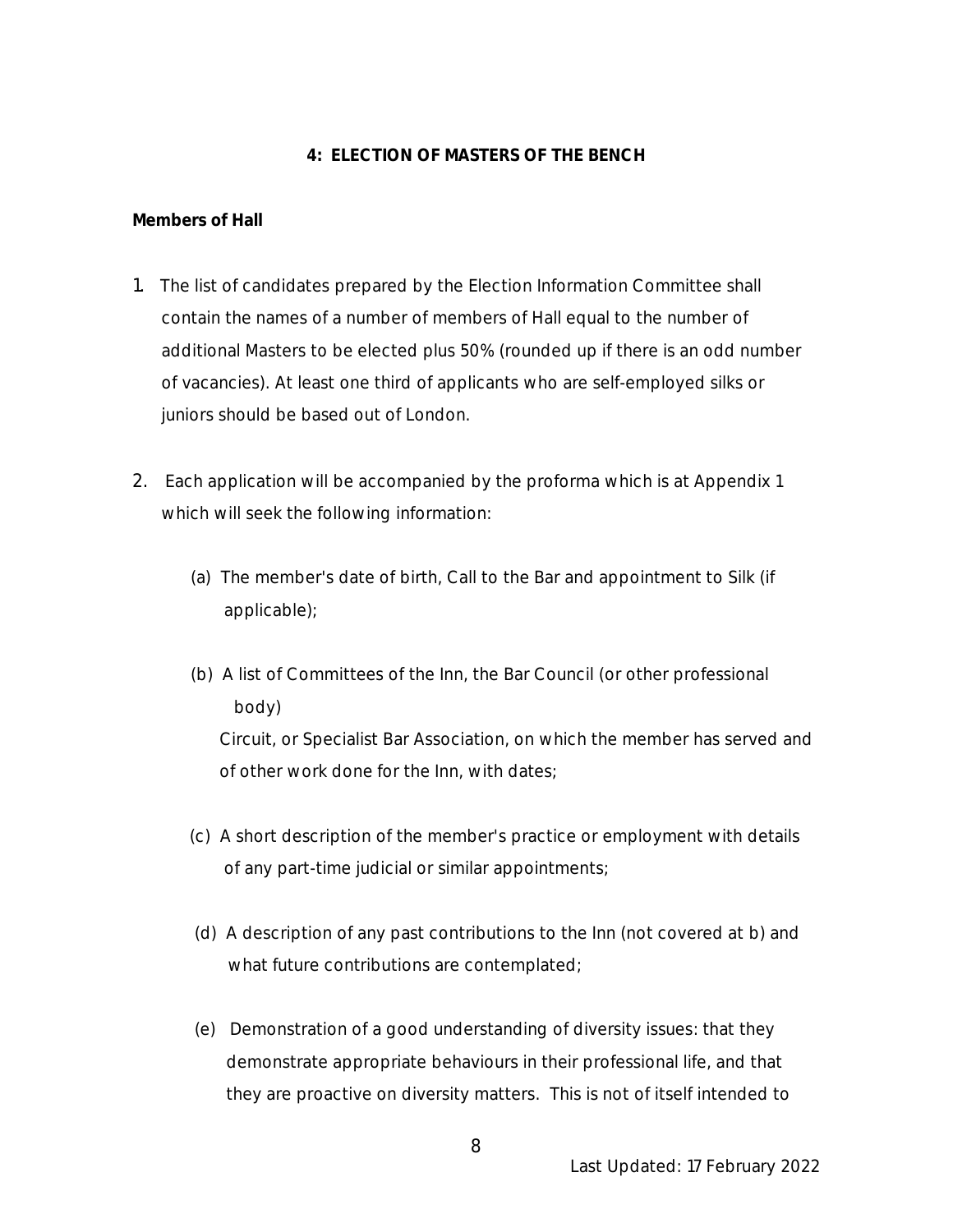promote the appointment of under-represented groups and, accordingly, being a member of an under-represented group is not of itself evidence (or even an indication) that an individual meets the diversity standards required to be a Bencher;

- (f) A short description of the motivation to apply to be elected as a Bencher.
- (g) The names of 3 people who might provide References. The EIC will decide whether to seek references and if so, would provide specific questions they would wish the Referees to answer.
- 3. On request, the EIC will provide feedback to any candidate after the election has been completed.

**Distribution of ballot papers**

- 4. At least 14 days before the Election Pension, the Under-Treasurer shall send to every Master by email information about each of the candidates with instructions on the voting process.
	- (a) There will be one online ballot for a group comprising of self-employed silks and juniors and another online ballot for employed barristers, members of the Inn who have become solicitors, and those who, under the previous rules, were required to relinquish status as a barrister and their membership of Gray's Inn. These ballots will contain the names of those selected by the EIC from the applications received. Information on each of the candidates will be made available by the EIC to allow Pension to consider fairly the merits of that candidate. Each ballot shall be accompanied by the candidates' application along with a short statement of reasons by the EIC giving their reasons for their selection of each candidate.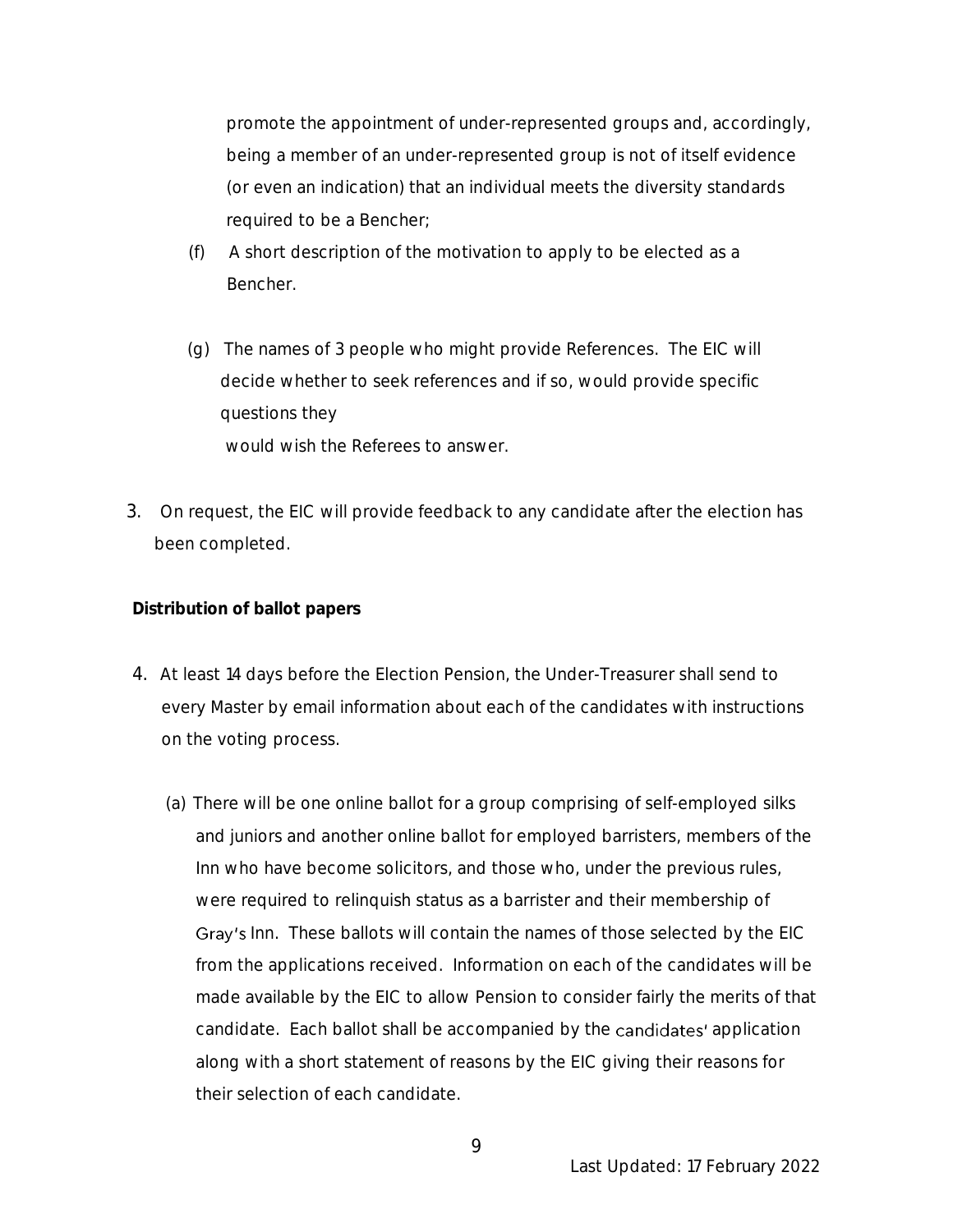- (b) There will be a separate online ballot for the Non-Practising Distinguished Members of Hall category containing the names of those selected by the Treasurer and his Advisers. This ballot will be accompanied by a short statement of biographical details.
- (c) The online ballot will close 12 days after the Election Pension to allow Benchers to vote in the knowledge of any comments on the candidates made at the Election Pension.

#### **Voting**

- 5. A Master will cast a vote online but may only do so once.
- 6. A Master completing an online ballot shall be entitled to cast as many votes for candidates on the list as there are additional Masters to be elected, but may not cast more than one vote to any one candidate.
- 7. At the Election Pension the Treasurer shall afford to each Master present the opportunity of speaking (if they so wish) in favour of or against the election of each candidate on the list. Each Master will have 12 days after the Election Pension, or to a time stipulated by the Treasurer to cast their votes online.
- 8. After votes have been cast, they will be downloaded and passed to the Under-Treasurer. The Treasurer will then conduct a random audit to ensure the accuracy of the work before declaring the names of those elected. The names of those elected shall be published on the website seven working days after their election and shall be recorded in the Minutes of the Election Pension.
- 9. The candidates elected shall be those for whom the largest number of votes has been cast save that in the event of a tie for the last candidate to be elected, the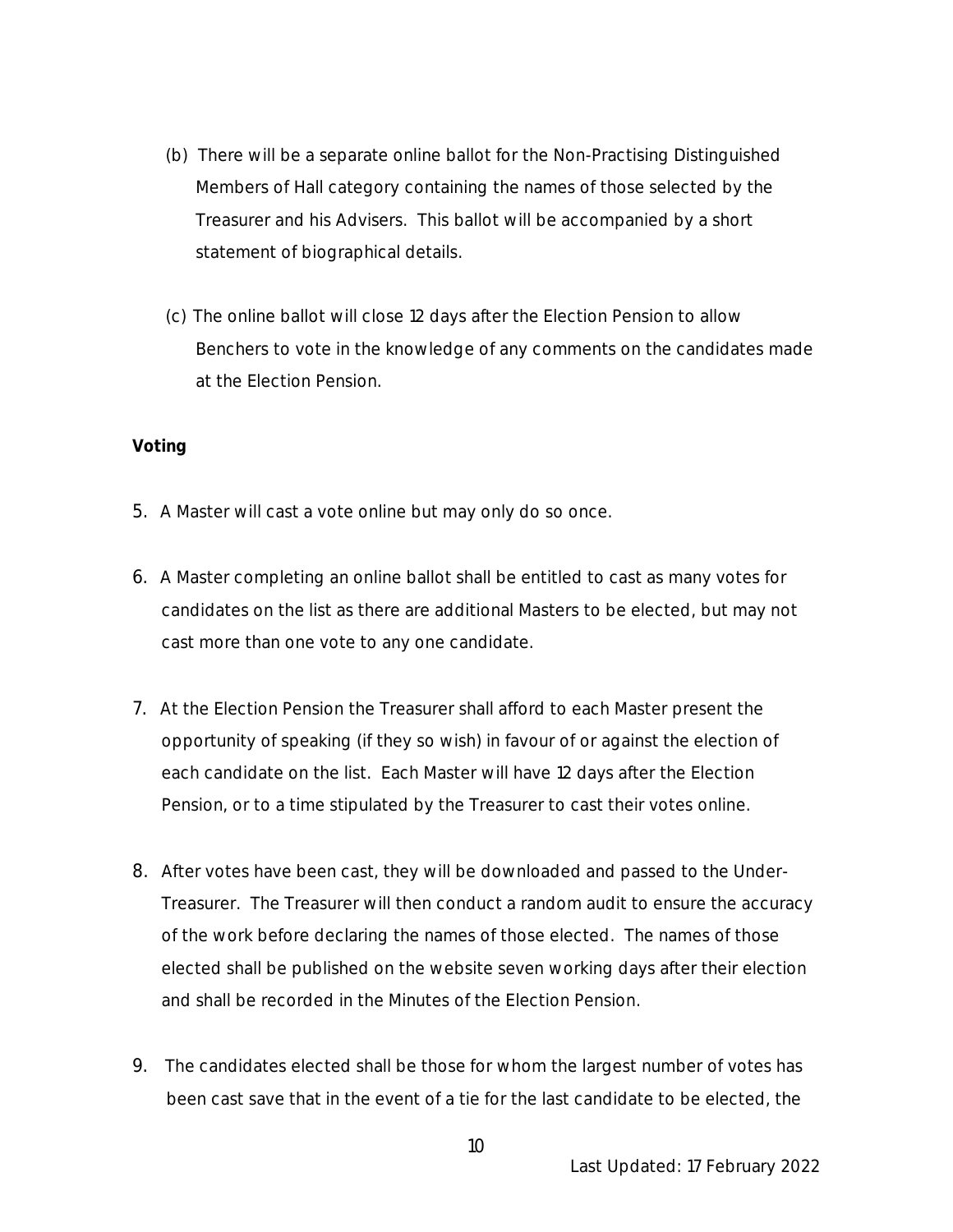Treasurer shall draw lots. At the conclusion of the election, the Under-Treasurer shall give to the Chairman of the Election Information Committee a list of the number of votes cast for each candidate on the ballot for use by that Committee solely in the discharge of its duties. The Under-Treasurer shall then delete the online voting details.

#### **Honorary Masters of the Bench**

10. Having decided on nominations for selection as Honorary Benchers, the Treasurer and his advisers should also recommend an existing Master to be the mentor for each nominee, for approval by Pension. The mentor should write to the Honorary Bencher and encourage him to attend a normal Inn event, such as a mixed messes or concert evening, at which the mentor will be present to encourage the new Honorary Bencher to take part in the activities of the Inn.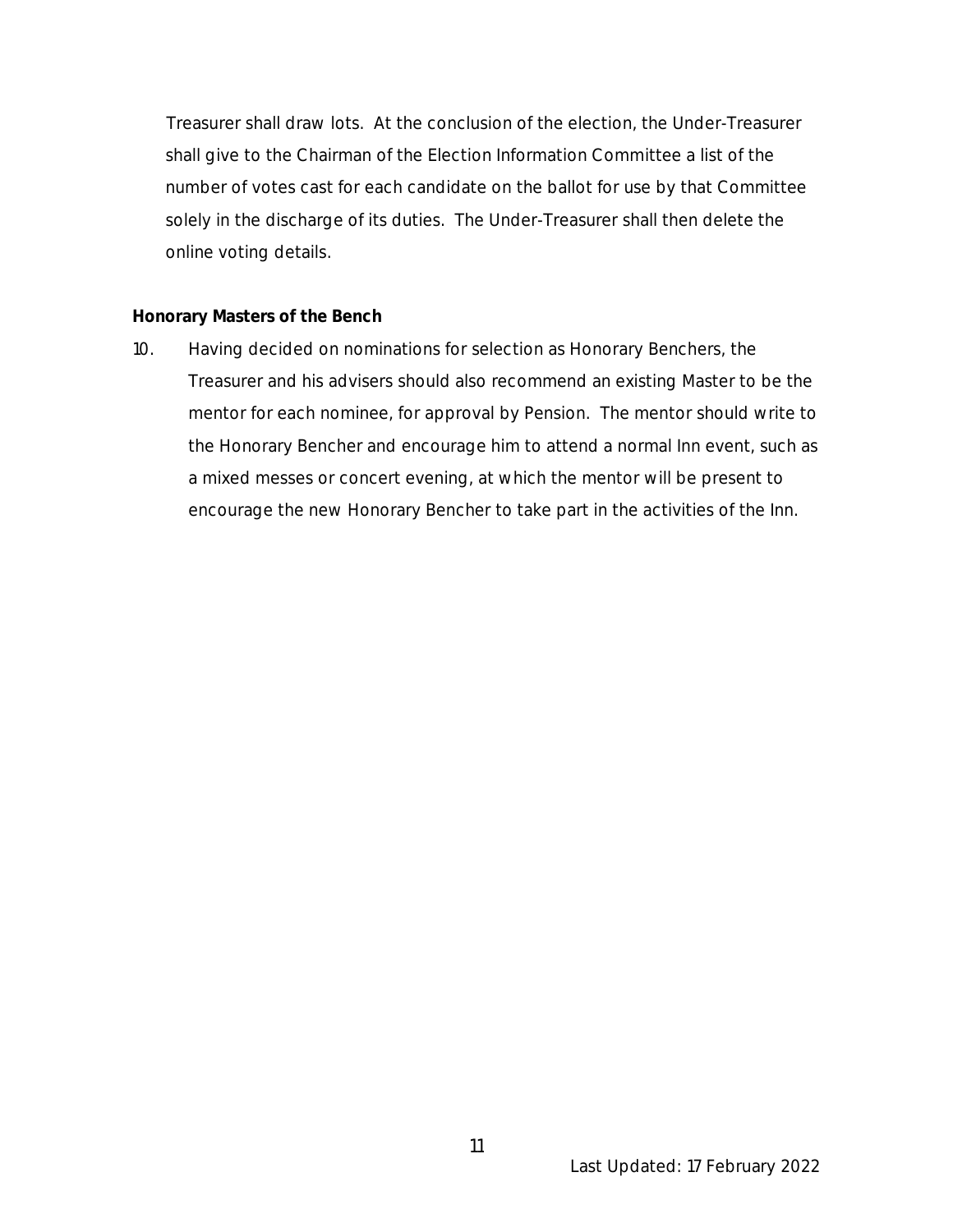

# **Application for Those wishing to be considered for Election to the**  Bench of the Honourable Society of Gray's Inn

# **Eligibility**

It is unlikely that an applicant (whether Silk, Junior or from the Employed Bar) will have acquired the necessary skills and expertise required to act as a Bencher in the governance of the Inn without extensive experience in practice. Such experience would not generally have been acquired by an applicant before they had undertaken about 15 years post call Bar practice, or the professional equivalent. The minimum level of such experience required is 10 years but for the guidance of applicants they should be aware that in general it will be rare for a candidate of less than 15 years' experience to be able to meet the criteria.

# **Submission**

All candidates are to submit this application electronically in accordance with the instructions that will be notified. Candidates are requested to complete the proforma to the best of their ability and it will then be considered by the Election Information Committee (EIC) who will select on the basis of those who best meet the criteria as laid down Standing Order 13.9. Applications if selected by the EIC for election will be viewed by Pension.

# **References**

All candidates are to provide contact details for 3 people who might provide references. The EIC will decide whether to seek references and if so, will provide specific questions they would wish the Referees to answer.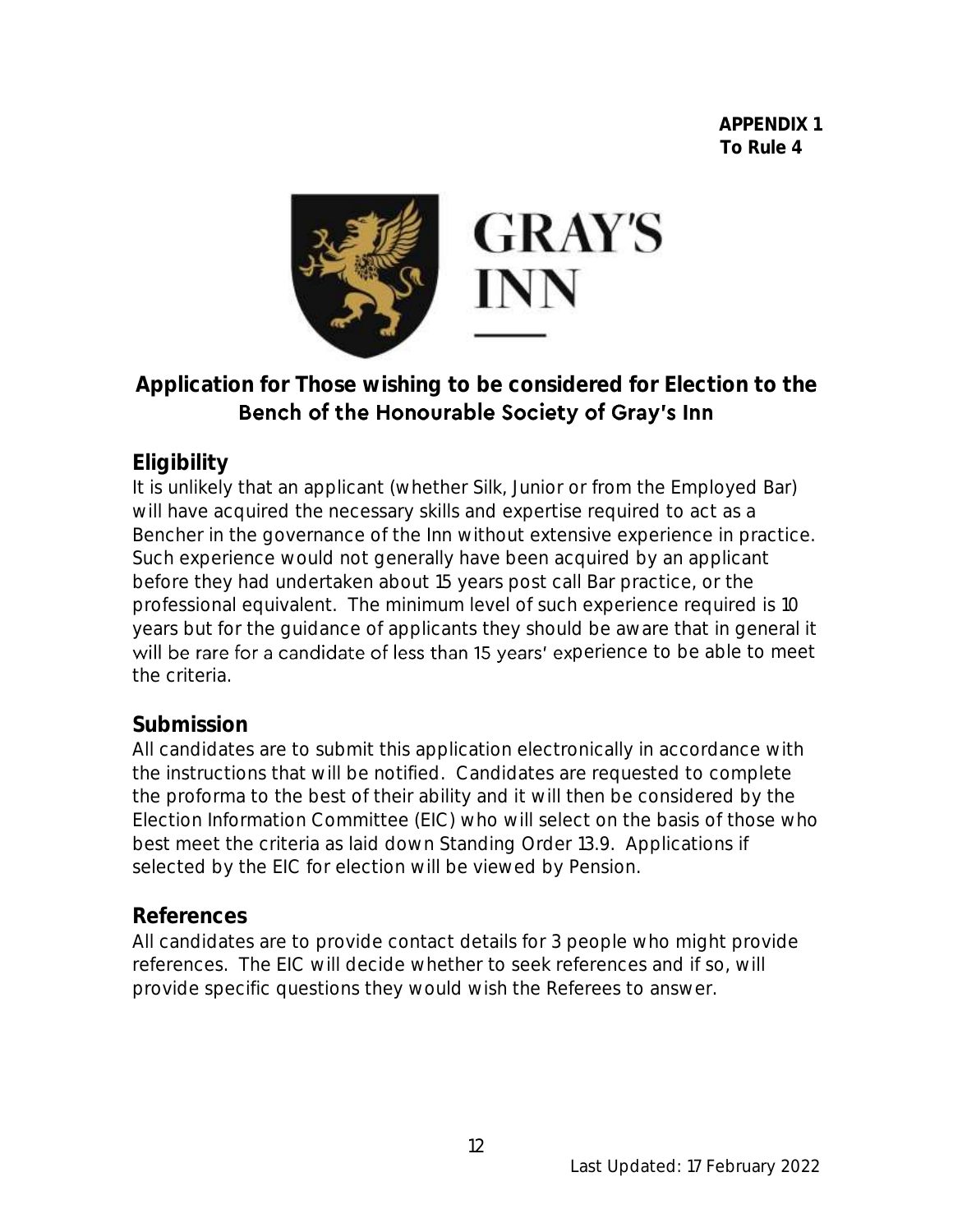**Name**: Click or tap here to enter text. **Date of Birth**: Click or tap here to enter text. **Date of Call**: Click or tap here to enter text.

**Circuit/Location of Work**: Click or tap here to enter text.

**Year appointed Silk (if applicable):** Click or tap here to enter text.

**For Employed Bar, state your current role**: Click or tap here to enter text.

**A short description (no more than 200 words) of the member's practice or employment with details of any part-time judicial or similar appointments:** Click or tap here to enter text.

**Provide a short description of the motivation behind your wish to be elected as a Bencher (max 200 words).** Click or tap here to enter text.

**What Service have you provided to the Inn (max 200 words):** Click or tap here to enter text.

**What service will you provide to the Inn (Max 200 words):** Click or tap here to enter text.

**What service have you provided to the profession e.g. Bar Council, Circuit, Specialist Bar Association, legal services etc (Max 200 words):** Click or tap here to enter text.

**List any official appointments (by the Lord Chancellor, Attorney General, other appointers):**

Click or tap here to enter text.

**Provide a demonstration of your understanding of diversity issues including a demonstration of appropriate behaviours in your professional life, and that you are proactive on diversity matters; this is not of itself intended to promote the appointment of under-represented groups. Accordingly, being a member of an under-represented group is not of itself evidence (or even an indication) that an individual meets the standard required (Max 200 words):** Click or tap here to enter text.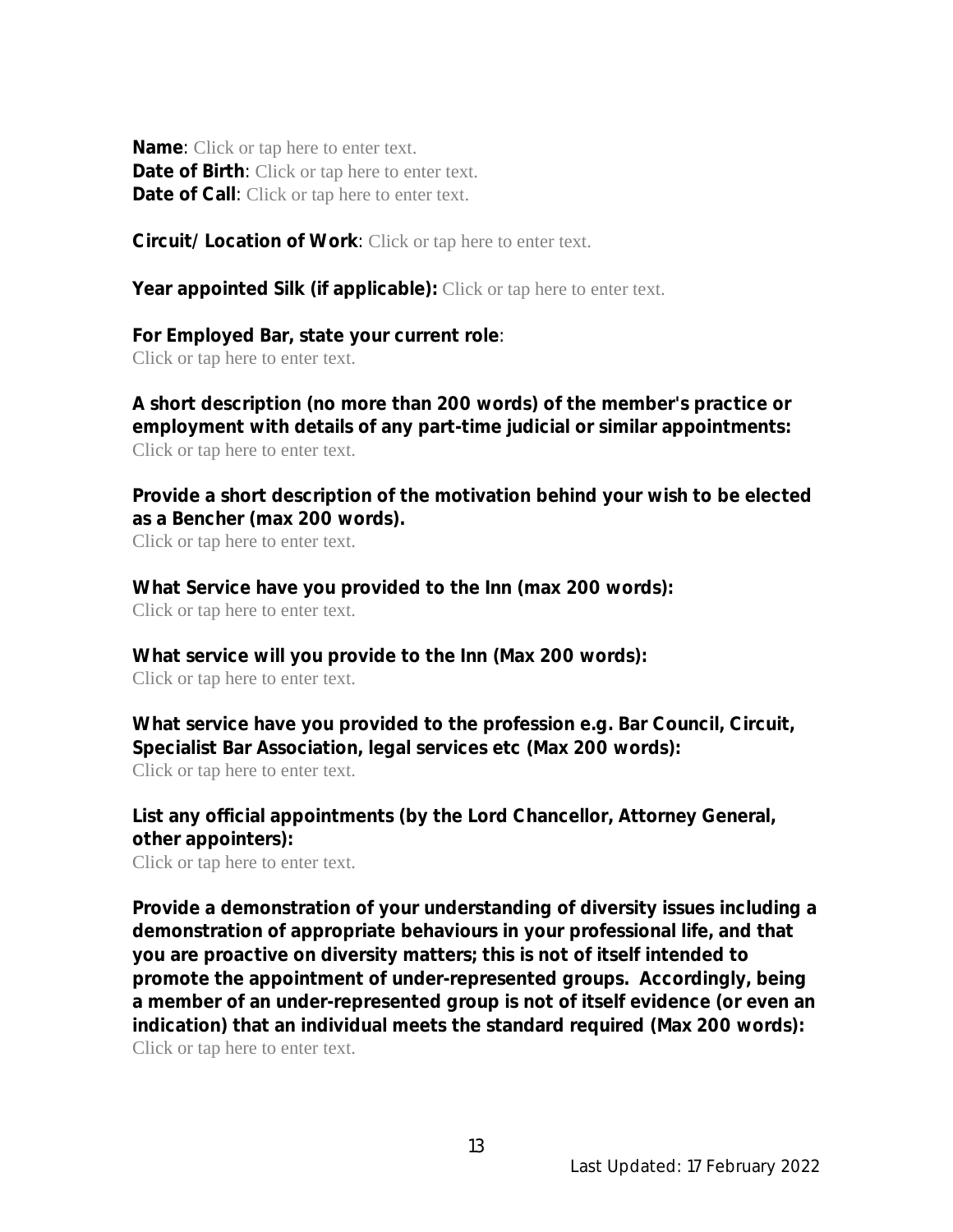**State any other information to support your application (merit, standing at the Bar, contribution to Circuit, Specialist Bar Association etc)(Max 200 words):**

Click or tap here to enter text.

**Provide the names and contact details (email addresses) for 3 Referees. The EIC will decide whether to seek references and if so, will provide specific questions they would wish the Referees to answer :**

- a. Click or tap here to enter text.
- b. Click or tap here to enter text.
- c. Click or tap here to enter text.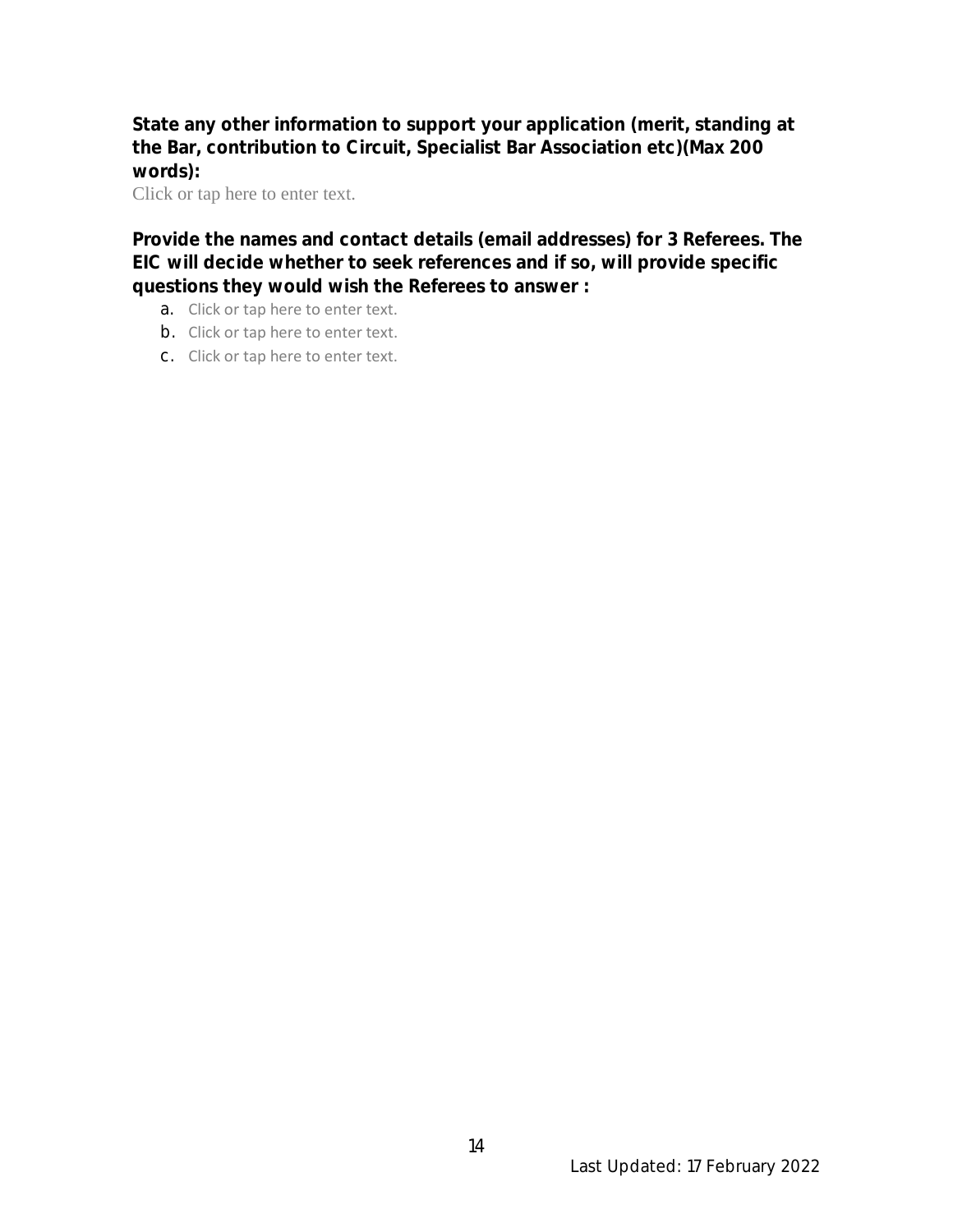#### **5: FINANCIAL OBLIGATIONS OF MASTERS**

- 1. As soon as practicable after his election, a newly elected Master, having paid an initial bench contribution in a sum determined by Pension from time to time or having obtained the consent of the Treasurer to pay otherwise than by one payment, shall, by a motion duly proposed at Pension, be invited to take his seat in Pension and accorded a Voice and Vote. Existing Masters are encouraged to introduce themselves to the new Master after the Pension at which he is accorded a Voice and Vote.
- 2. A Master who at the time of his election is permanently resident overseas shall not, unless and until he ceases to be permanently resident overseas, be required to pay his initial bench contribution but shall not have a Voice and Vote in Pension or be eligible for election as Treasurer until he pays that contribution.
- 3. Every Master, who is not excused from doing so, shall pay an annual bench contribution of an amount determined by Pension<sup>7</sup>, and shall make arrangements to pay this and any other sums owed to the Inn by direct debit. Any Master who fails to complete a direct debit mandate, or defaults on a direct debit payment, shall be charged the full cost to the Inn of processing a payment by other means.
- 4. A Master who resigns from the Bench shall not be entitled to a refund of any part of his bench contribution paid for that year.

<sup>7</sup>Bench contributions are used to subsidise Bench Meals and entertainment, to purchase silver griffins to celebrate the  $50<sup>th</sup>$  anniversary of call of their fellow benchers and to fund parties and gifts for the staff who leave.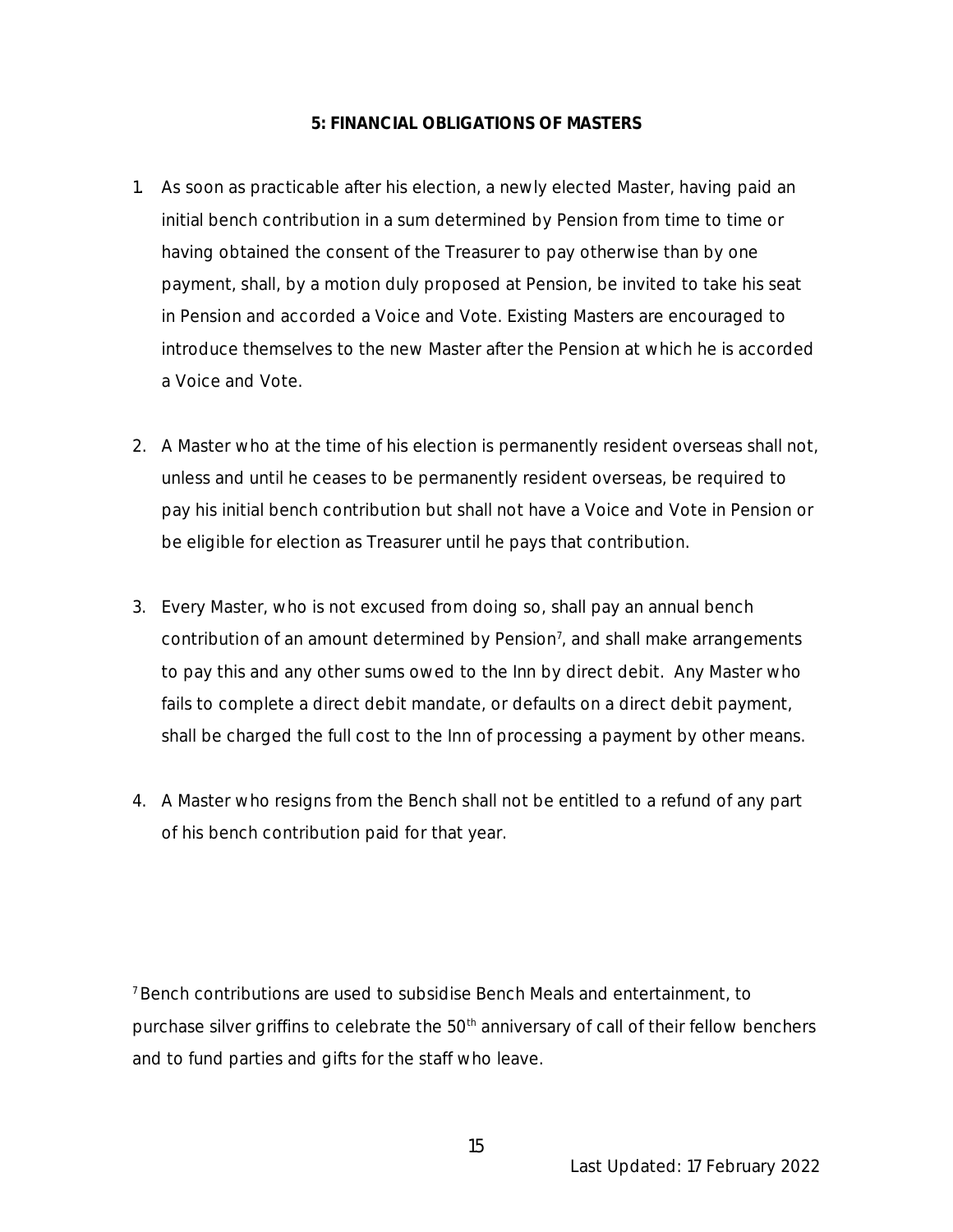#### **6: SENIORITY OF MASTERS**

- 1 Subject to the succeeding provisions of this Rule, every Master shall take his place in Hall according to the date of his election as a Master. Masters elected on the same date shall take their places in Hall according to the dates of their respective Calls to the Bar. The Treasurer, when present, shall preside in Hall.
- 2 Any Master holding the office of Lord High Chancellor of Great Britain shall (except during his year of office as Treasurer) take his place next in order of seniority to the Treasurer. Any Master holding the office of Prime Minister of the United Kingdom shall (except during his year of office as Treasurer) take his place next in order of seniority to the Treasurer and the Lord High Chancellor, if also a Master.
- 3 An Honorary Master shall take his place in Hall according to the date of his election as a Master, unless he holds the office of Lord High Chancellor of Great Britain or Prime Minister in which case, he shall take his place in accordance with paragraph 2 above as if he were a Master. An Honorary Master, or a Master who has not yet been accorded a Voice and Vote in Pension, shall not preside in Hall if any other Master is present.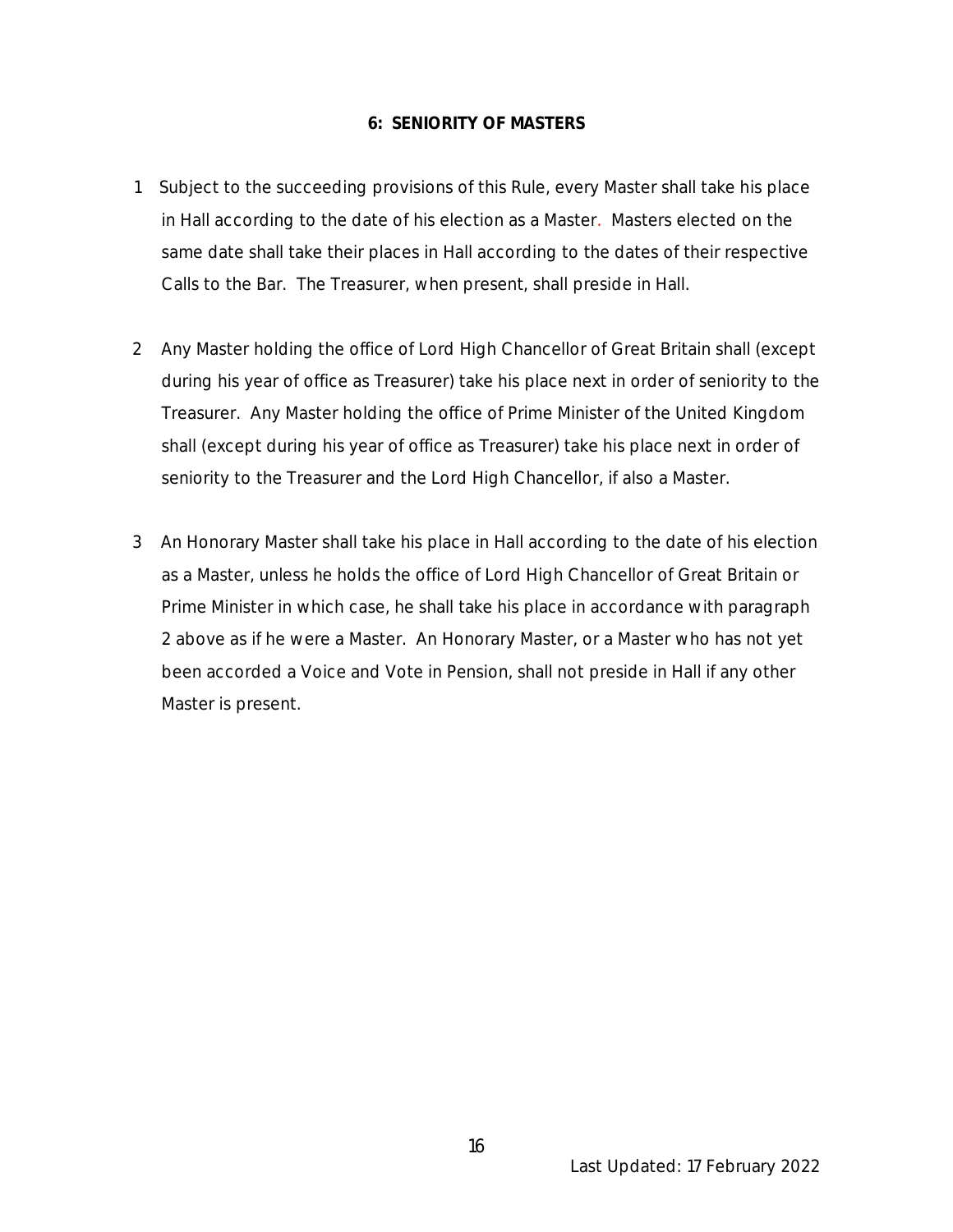# **7: DINING BY THE BENCH**

# **Rota nights**

- 1. All nights in Dining Term shall be Rota Nights except Pension Nights, Moot Nights, Friday Concert Nights, Grand Days, Guest Nights and Call Nights.
- 2. The Under-Treasurer shall be responsible for ensuring that there are sufficient Masters on the rota to ensure that there are sufficient to run each mess on mixed messes nights or to ensure that the Bench is adequately represented at other Qualifying Sessions.
- 3. A Master of the Bench who is on the Rota shall make every effort to dine personally, but if he cannot do so, it shall be incumbent upon him to arrange for another Master of the Bench to take his place, and notify the Under-Treasurer's office not less than 72 hours before the night with the name of the substitute.
- 4. Any Master who is an ex-Treasurer or who has passed his 72nd birthday may have his name removed from the Rota for dining in Hall.
- 5. A Master who attends an out of London advocacy training event, or the Introductory or out of London weekends for students, or organizes BPTC events out of London, shall be deemed to have attended a Rota Night.

# **Guest nights**

6. Unless Pension otherwise decides, there shall be two Guest Nights in the Michaelmas Term, three in the Hilary Term, and one in the Easter and Trinity Terms on dates to be appointed by Pension.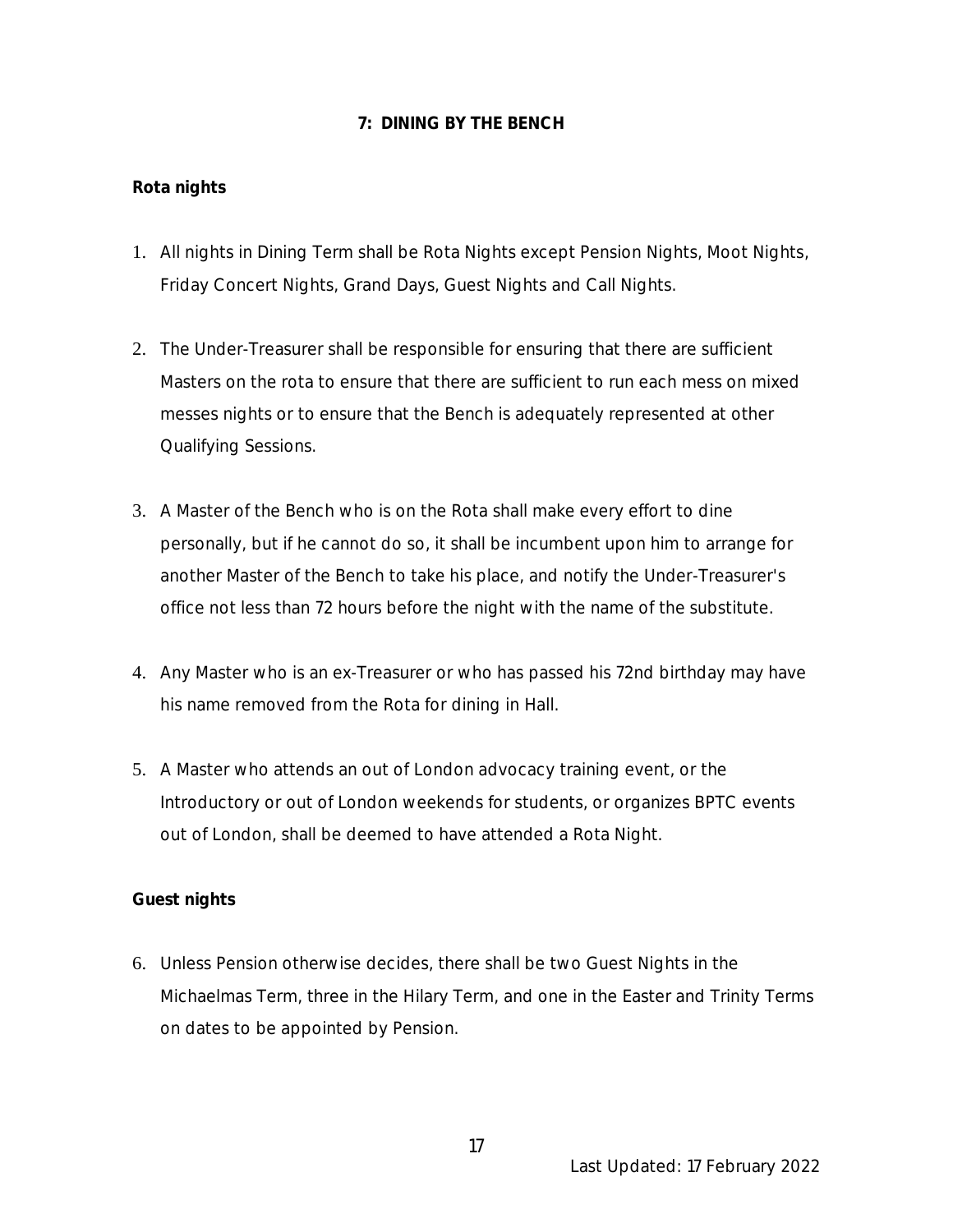- 7. The Treasurer may bring up to three Guests, including a spouse or partner on any Guest Night.
- 8. The number of guests, excluding those invited by the Treasurer shall not exceed twenty-two. No Master shall invite more than one Guest on any Guest Night, or shall invite as his guest his spouse or partner.
- 9. Masters intending to dine on Guest Night must notify the Under-Treasurer not less than 18 working days before the date of the name of their guest. The places of those who fail to do so will be offered to those on the reserve list.
- 10. Priority for places at a Guest Night in one term will be given to Masters who have not brought a guest to Guest Night in the previous term. This rule does not apply to the Treasurer.

# **Grand Day**

- 11. The appointment of Grand Day in the Michaelmas Term shall be entered on the Minutes of Pension**.**
- 12. A list of the Guests intended to be invited for each Grand Day shall be laid before the Bench for approval at a Pension preceding the commencement of the Term in which Grand Day is to be held. The number of guests is usually 15.

**Guests on other nights**

13. Any Master may be at liberty to invite guests in addition to his spouse to dinner on Friday Night and to lunch on Sunday in term. On Wednesdays, other than Pension nights, he may invite a guest other than his spouse to dinner.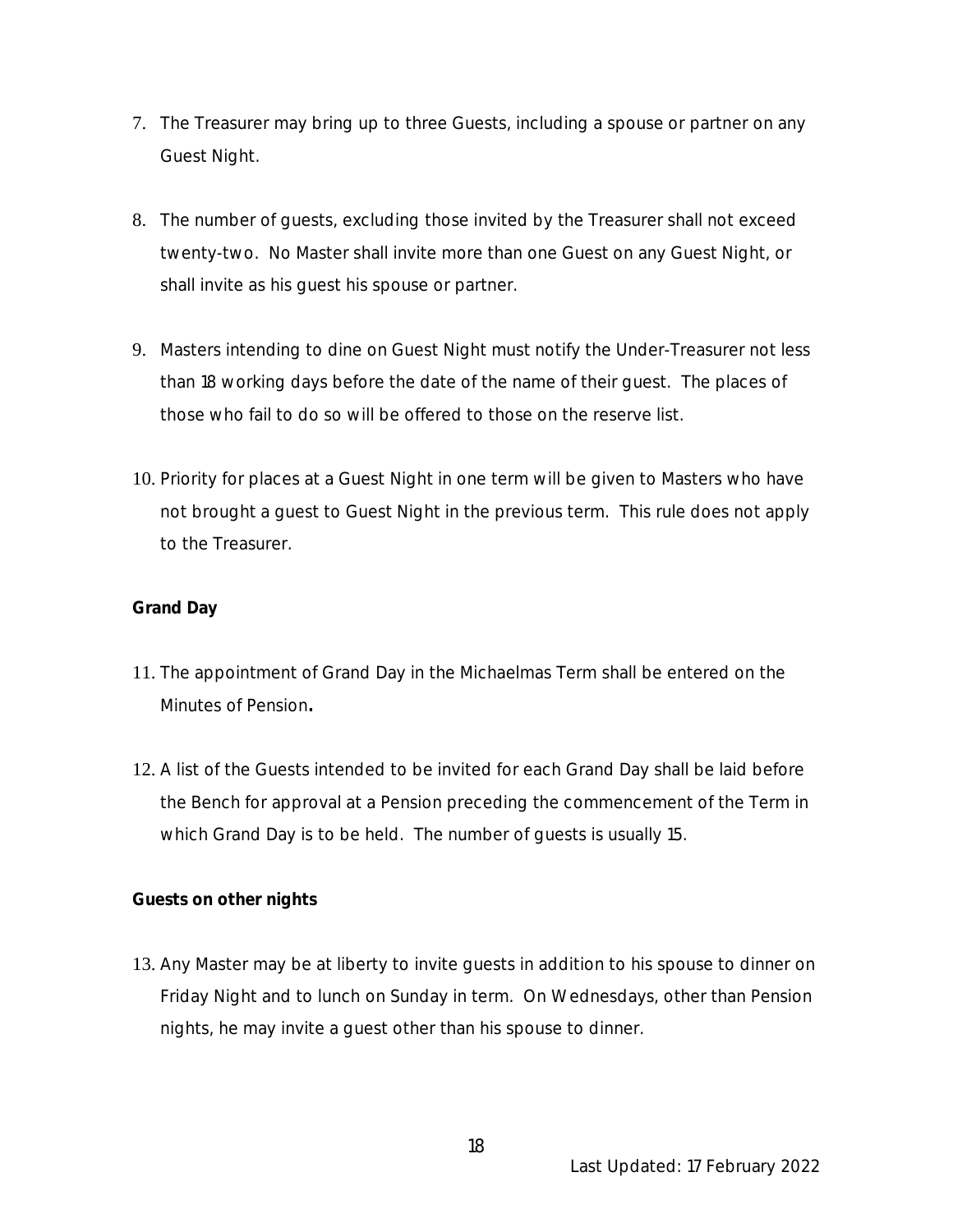- 14. The Treasurer may invite to dine at the Bench Table any member of Hall who has attained high office overseas.
- 15. On special occasions of the Society the Treasurer may invite to dine at the Bench Table a guest or guests of the Society appropriate to the occasion.

#### **Loyal toasts**

16. It is placed on record that the custom of this Inn is that when the Bench dines alone or with its guests, Benchers remain seated when honouring the Loyal toasts whether a member of the Royal Family is present or not.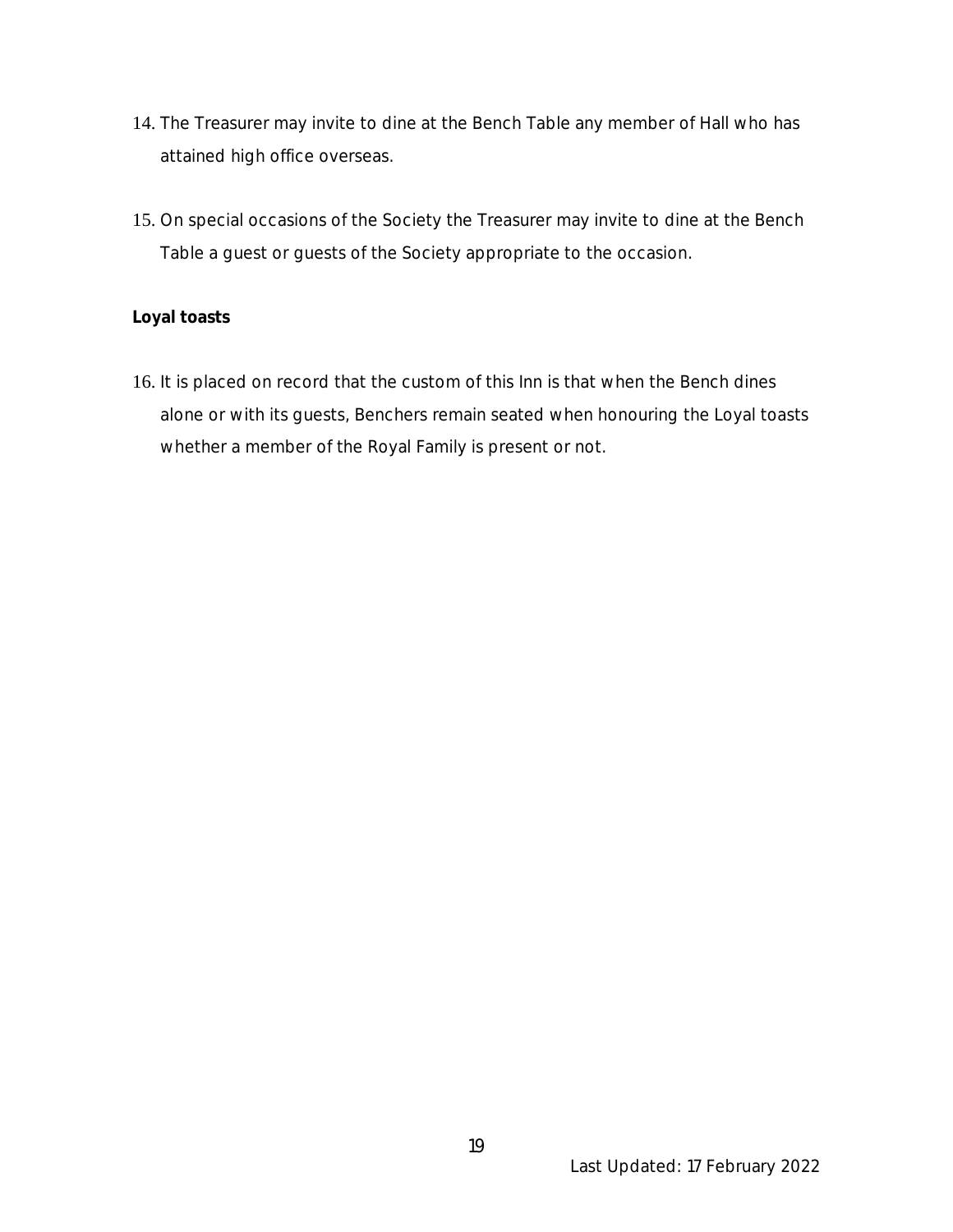#### **RULE 8: MANAGEMENT COMMITTEE ELECTIONS**

- 1. On a day selected by the Treasurer in the last week of the month of September, the Under-Treasurer shall send by email to every qualified Master a letter inviting them to state within 14 days from the date of such letter whether they are willing to stand as a candidate for election to the Management Committee.
- 2. Within 14 days after the expiry of the period of 14 days mentioned in Rule 8.1, the Under-Treasurer shall send to all eligible Masters by email a list giving the name of every qualified Master who has expressed their willingness to stand as a candidate for election to the Management Committee accompanied by a short statement of biographical details and the link to the online ballot with instructions on the voting process and stating the number of vacancies for Masters to be filled with effect from 1<sup>st</sup> January the following year.
- 3. A Master will cast their vote online but may only do so once. Every Master shall be entitled to cast as many votes as there are vacancies to be filled, but shall not be entitled to cast more than one vote for any qualified candidate.
- 4. At the expiration of 21 days from the date of opening the online ballot, and after the votes have been cast, they will be downloaded and passed to the Under-Treasurer. The Treasurer, having assured himself of the accuracy of the ballot will declare the name of the elected candidates. The candidates elected shall be those for whom the largest number of votes have been cast and, in the event of a tie, the Treasurer shall draw lots.
- 5. In this Rule:
	- (a) The expression "a qualified Master" means a Master who is not and has not been Treasurer, who has not become a Senior or Retired Master, and who either: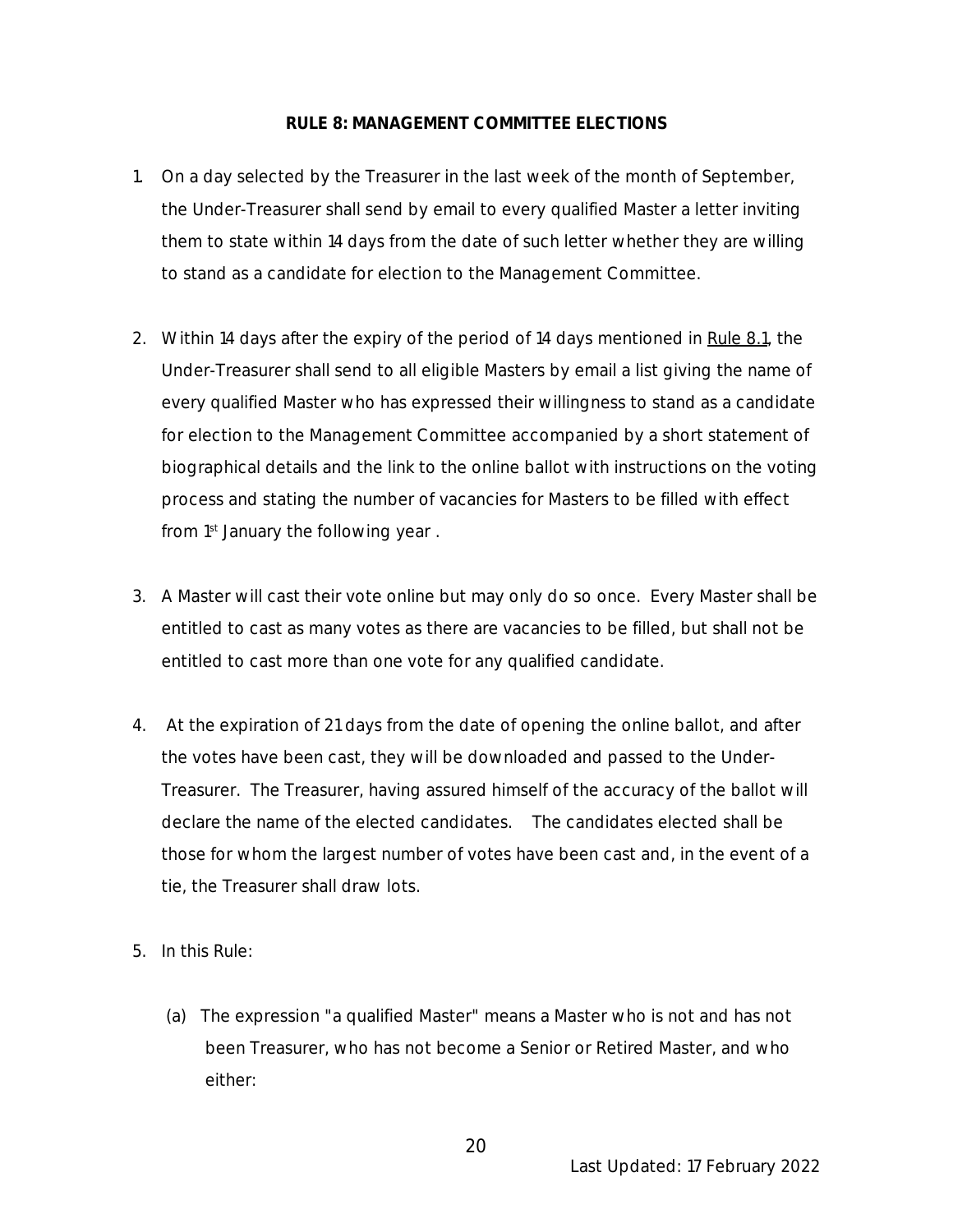- (i) has not been an elected member of the Management Committee; or
- (ii) as at 1st January following will have ceased to be an elected member of the Management Committee for a period at least as long as the period for which he last served continuously as an elected member.
- (b) The expression "in self-employed practice" means in full time self-employed practice at the Bar of England and Wales, and references to a self-employed practising Master or Barrister, a Master not in self-employed practice, a member of the Management Committee or a candidate shall be construed accordingly.
- 6. If apart from this sub-Clause there would be fewer than four barrister Masters in self-employed practice among those who on 1<sup>st</sup> January following the election would be the members of the Management Committee, then that one candidate among the Masters not in self-employed practice initially elected who received the smallest number of votes shall be deemed not to have been elected and this place shall be filled by that one of the self-employed practising candidates who was not initially elected who received the largest number of votes cast. In the event of a tie the Treasurer shall cast lots. This process shall if necessary be repeated until there are four self-employed practising Masters among the elected members of the Management Committee on 1st January following the election. If there are not sufficient candidates to ensure that there are four self-employed practising Masters on the Committee, **Order 3.15** shall be deemed to apply.
- 7. Before 1st January of the following year, the Treasurer shall announce the names of the qualified Benchers finally elected to fill vacancies for Masters in the Management Committee. The announcement by the Treasurer shall be conclusive. No accidental error or omission shall invalidate any election.
- 8. If a self-employed Master who is a member of the Management Committee ceases to be in self-employed practice and in consequence there are fewer than four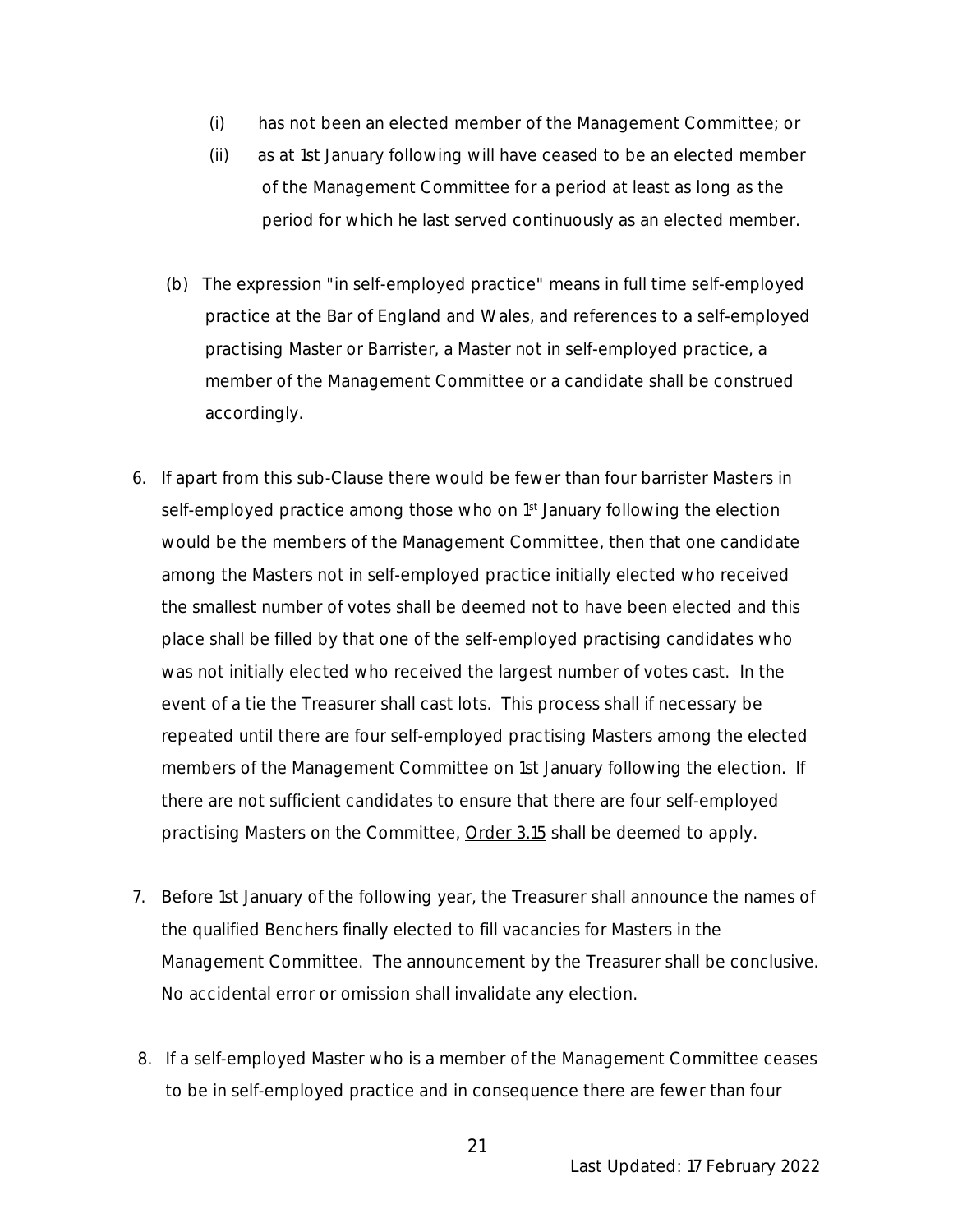elected members of the Management Committee who are Masters in selfemployed practice, that Master shall be deemed to have retired from the Committee on the day their self-employed practice ceased.

9. The decision of the Management Committee as to whether a Master who is a member or a candidate for election to the Management Committee is in selfemployed practice or as to the date on which such a Master ceased to be in selfemployed practice shall be conclusive.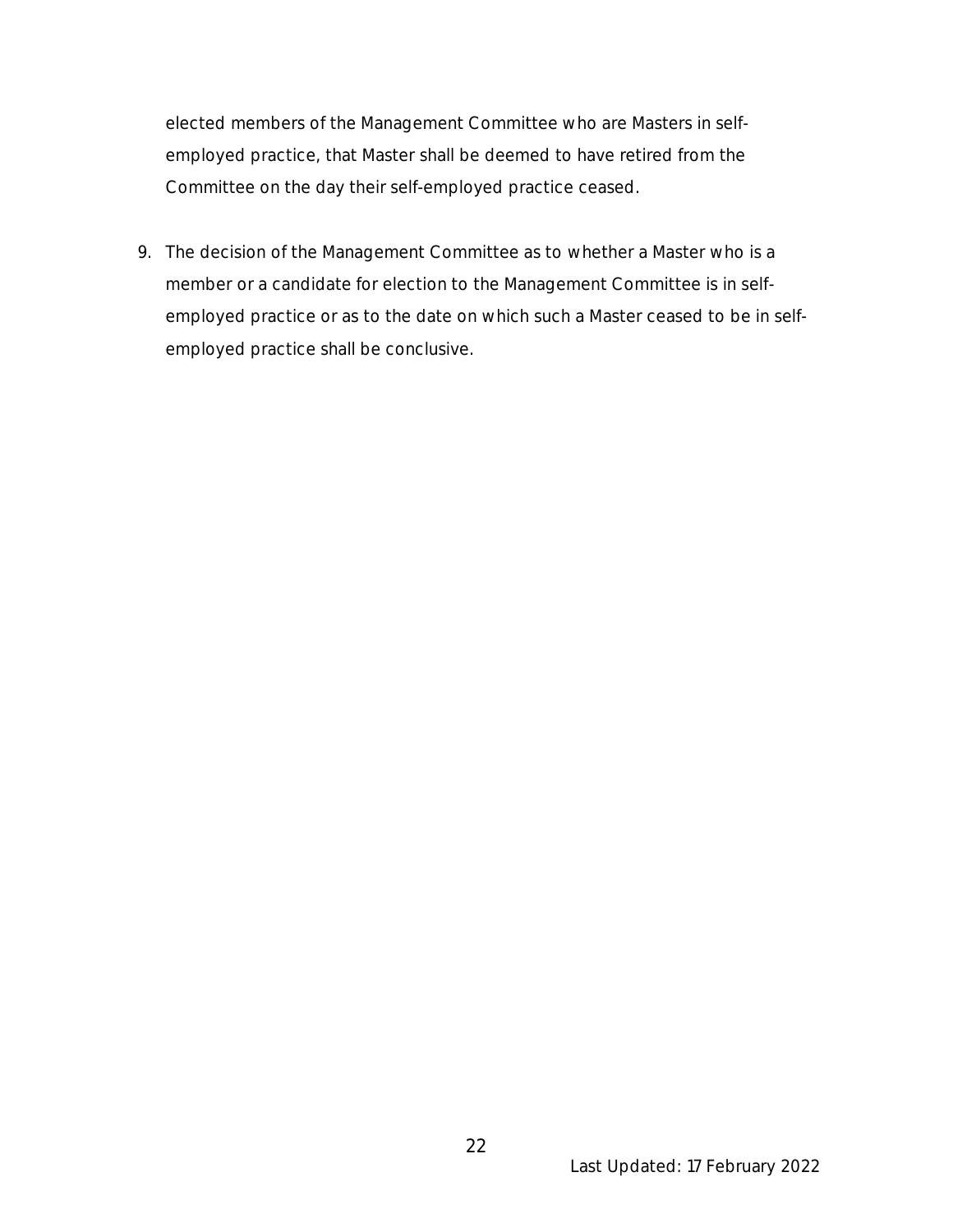### **9: MEMBERSHIP OF COMMITTEES**

- 1. During the Michaelmas Term the Selection Committee shall meet and shall appoint, in accordance with Order 4, a Chairman and ordinary members of each Committee and Sub Committee mentioned in Order 4.8 .
- 2. At the Pension held at least 14 days before the meeting of the Selection Committee, the Treasurer shall remind Masters of the meeting and invite those with an interest in serving on particular committees to inform him of their wishes, preferably in writing. The Selection Committee shall take account of the wishes of Masters expressed to the Treasurer, but shall be in no way bound by them.
- 3. A member of any of those Committees mentioned in Order 4.8 (including the Chairman and Vice-Chairman) may resign on giving notice in writing to the **Treasurer.**

# **Transitional arrangements**

4. The aim of the transitional arrangements is to ensure that at the end of a three year period, there is a natural rotation of one third of members of a committee. If a third of the members of a committee have died or retired or resigned by the end of the year, it may not be necessary to implement these arrangements in that year. If more than one third have done so, regard should be had in appointing replacements of the need to avoid too many members of a committee having to retire at the same time.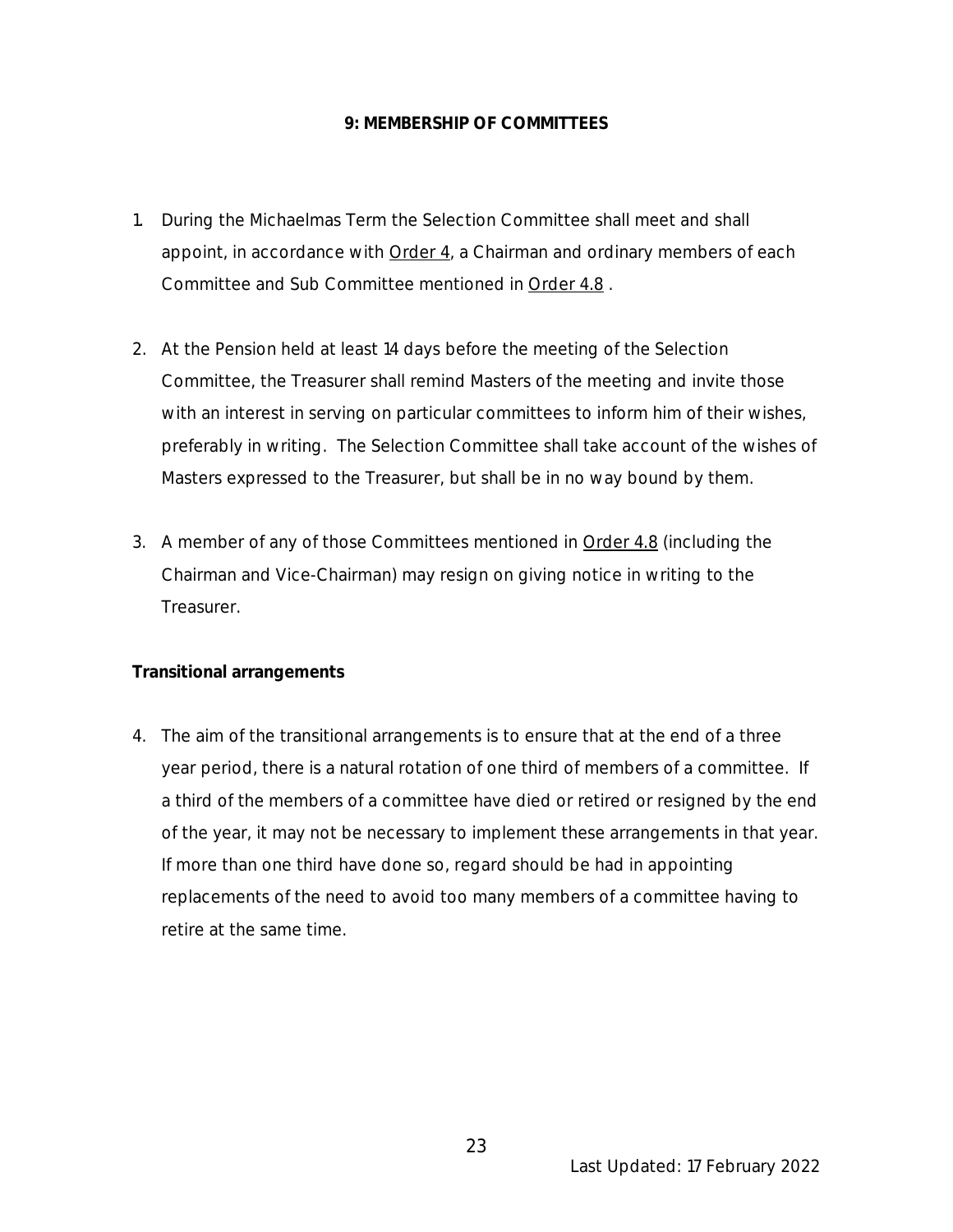- 5. At the end of the first year a vacancy of one third of the members of the committee shall be created by adding to the names of those who have resigned, retired or died during the year as many of the longest-serving of the existing members as are required to fill the quota. This process shall be repeated at the end of each of the next three years.
- 6. In relation to the Education Committee and its Sub-Committees the above provisions shall be modified by substituting "four" for "three" and "one quarter" for "one third".
- 7. In relation to the Barristers' Committee, annual elections for a third of the elected self-employed and employed barristers shall take place in the Michaelmas Term.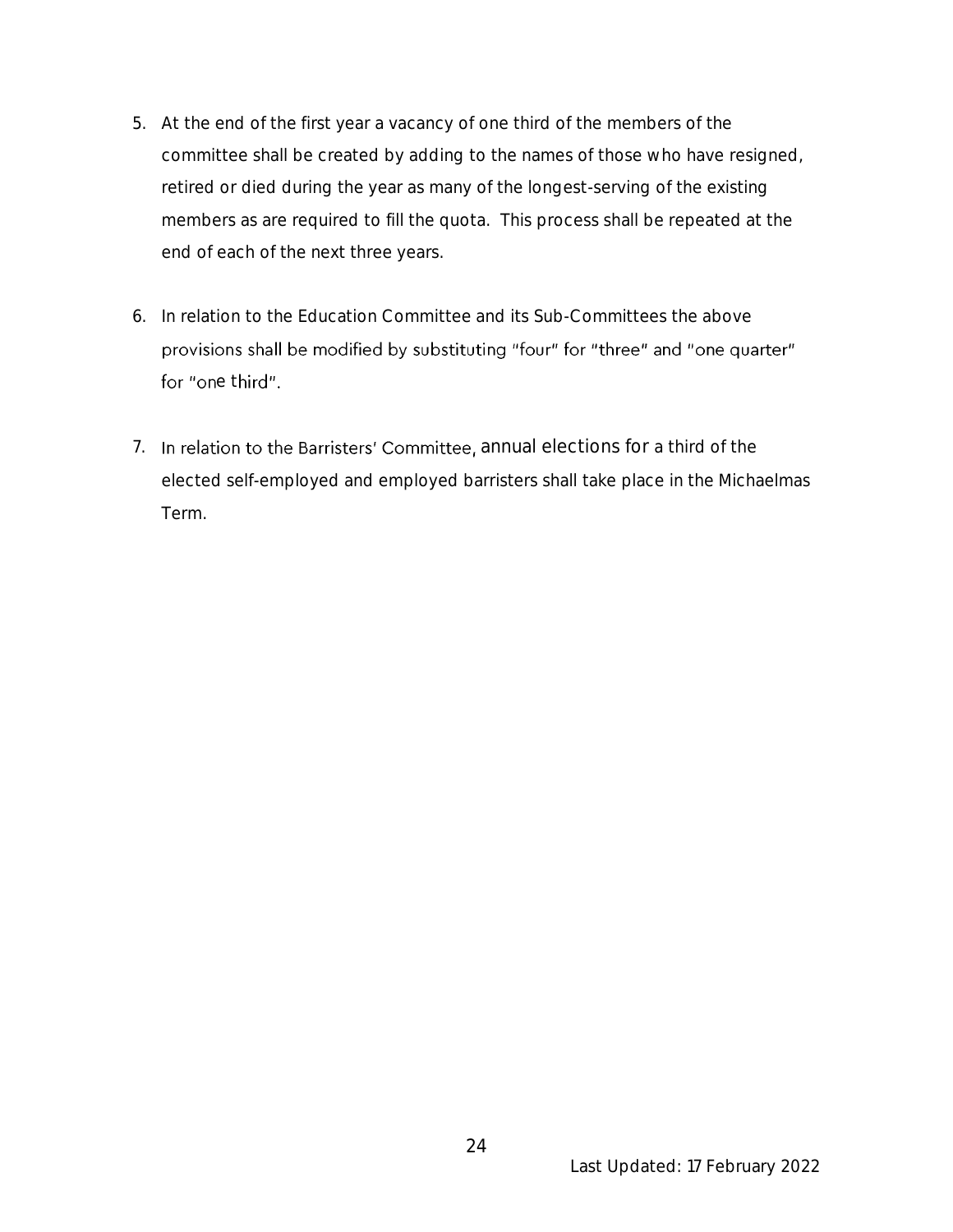### **10: RESPONSIBILITIES OF DESIGNATED AND DEPARTMENTAL MASTERS**

# (The general responsibilities of all Designated and Departmental Masters are set out in Standing Order 5)

**Master of the Estate**

- 1. To ensure that the leases and other arrangements with the tenants and residents are legal and in the interests of the Inn, and if in doubt to refer the matter to the Management Committee.
- 2. To ensure that the estate is managed, and any works to it are carried out, in accordance with the current legal requirements.
- 3. To consider whether it is appropriate to issue legal proceedings in respect of any leases or tenancies or any other matter connected with the estate.
- 4. To satisfy himself that the Estates Bursar and his staff are competent and efficient, and, if not, to bring it to the attention of the Treasurer.
- 5. To satisfy himself that proper control measures are in place to prevent fraud by its employees or contractors against the Inn in relation to the estate, and if not, to bring it to the attention of the Management Committee.

**Master of the Walks**

6. To liaise with the gardeners and encourage them in their work. In consultation with the gardeners, to make suggestions for the maintenance and improvement of the planting and landscaping of the Squares and the Walks. Provided that any ideas that require expenditure outside the normal budget should be referred to the Management Committee for approval.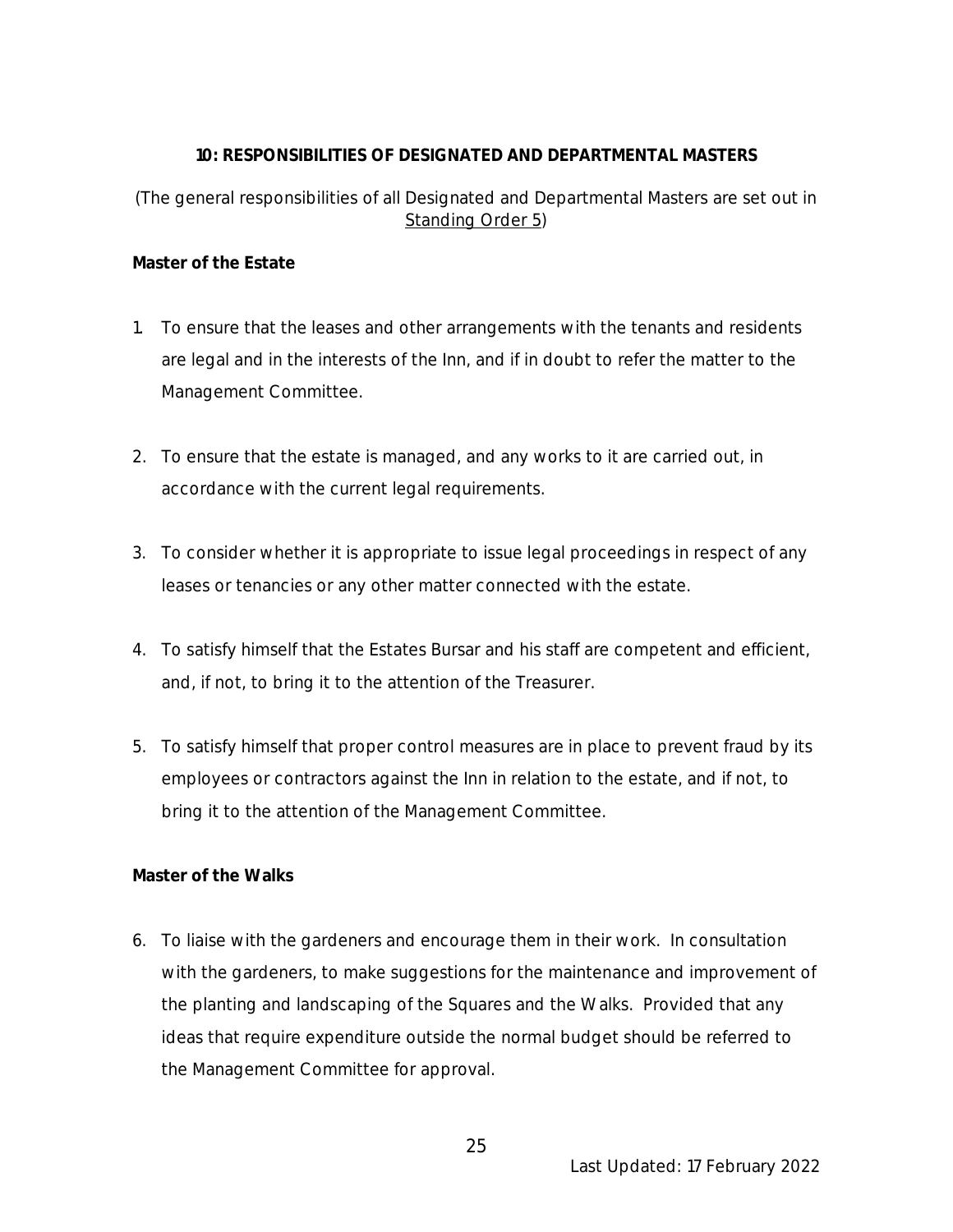- 7. To satisfy himself that the gardeners are competent and, if not, to bring it to the attention of the Under-Treasurer.
- 8. To ensure that all the trees are inspected regularly to make sure that they are in good health and are not in a dangerous condition.

# **Master of Finance**

- 9. To ensure that the annual budget and accounts are prepared on time, and that management finance reports are prepared half yearly and presented to the Management Committee.
- 10. To ensure that the activities of the Finance Department are lawful.
- 11. To satisfy himself that the Financial Controller and his staff are competent and efficient, and, if not, to bring it to the attention of the Treasurer.
- 12. To satisfy himself that proper control measures are in place to prevent fraud by its employees or contractors against the Inn in relation to the handling of its finances, and if not, to bring it to the attention of the Management Committee.
- 13. To satisfy himself that proper procedures are in place to audit the amount and signatures on cheques, and that these comply with the authorities approved by Pension and the Management Committee.
- 14. To satisfy himself that the financial agencies with whom the Inn has dealings are honest, skilled and provide value for money, and if not, to bring those concerns to the attention of the Management Committee.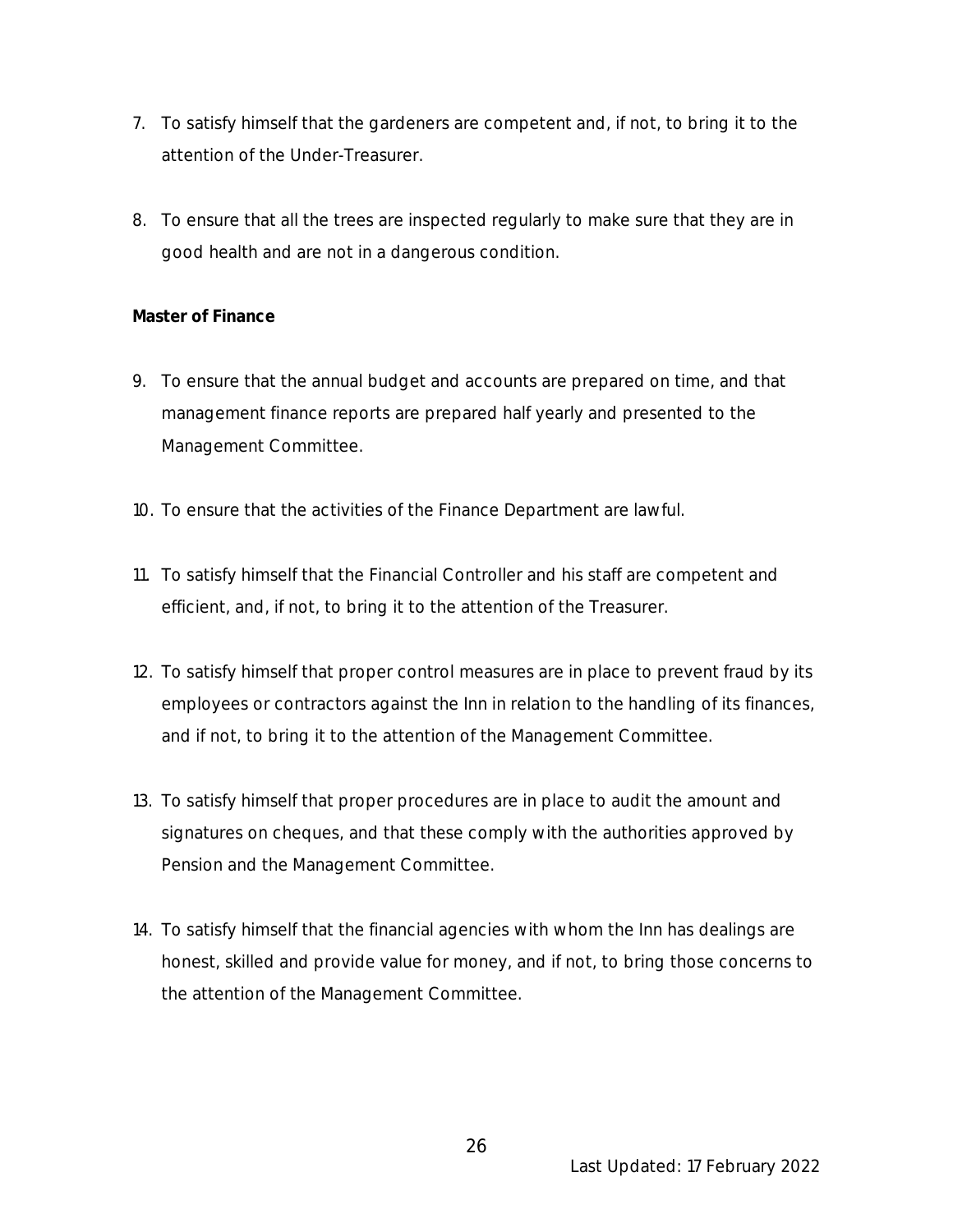- 15. To ensure that the Inn's pension fund is maintained at an adequate level to meet its obligations.
- 16. To keep watch, or ensure that a watch is kept, on financial developments outside the Inn and that best practice is adopted.

#### **Master of the House**

- 17. To liaise with the Catering Manager and ensure that high standards are maintained and encourage new ideas.
- 18. To satisfy himself that the Catering Manager and his staff are competent and efficient, and, if not, to bring it to the attention of the Treasurer.
- 19. To help to resolve tensions between maximising the catering income and ensuring that the standards and ethos of the Inn are maintained.
- 20. To help to resolve tensions between the conflicting needs of all users of the Inn and try to ensure that their reasonable needs are met.
- 21. To ensure that the catering contractors meet their contractual obligations, and set in hand arrangements for the replacement of the contractors if they are not satisfactory.
- 22. To satisfy himself that proper control measures are in place to prevent fraud by employees or contractors against the Inn in relation to the catering arrangements, and if not, to bring it to the attention of the Management Committee.
- 23. In relation to the cellar, to be accountable for the budgetary control and administration of the purchase, sale, recording, storage and consumption of wines and spirits in the Inn. In respect of the choice of wines to be purchased or sold by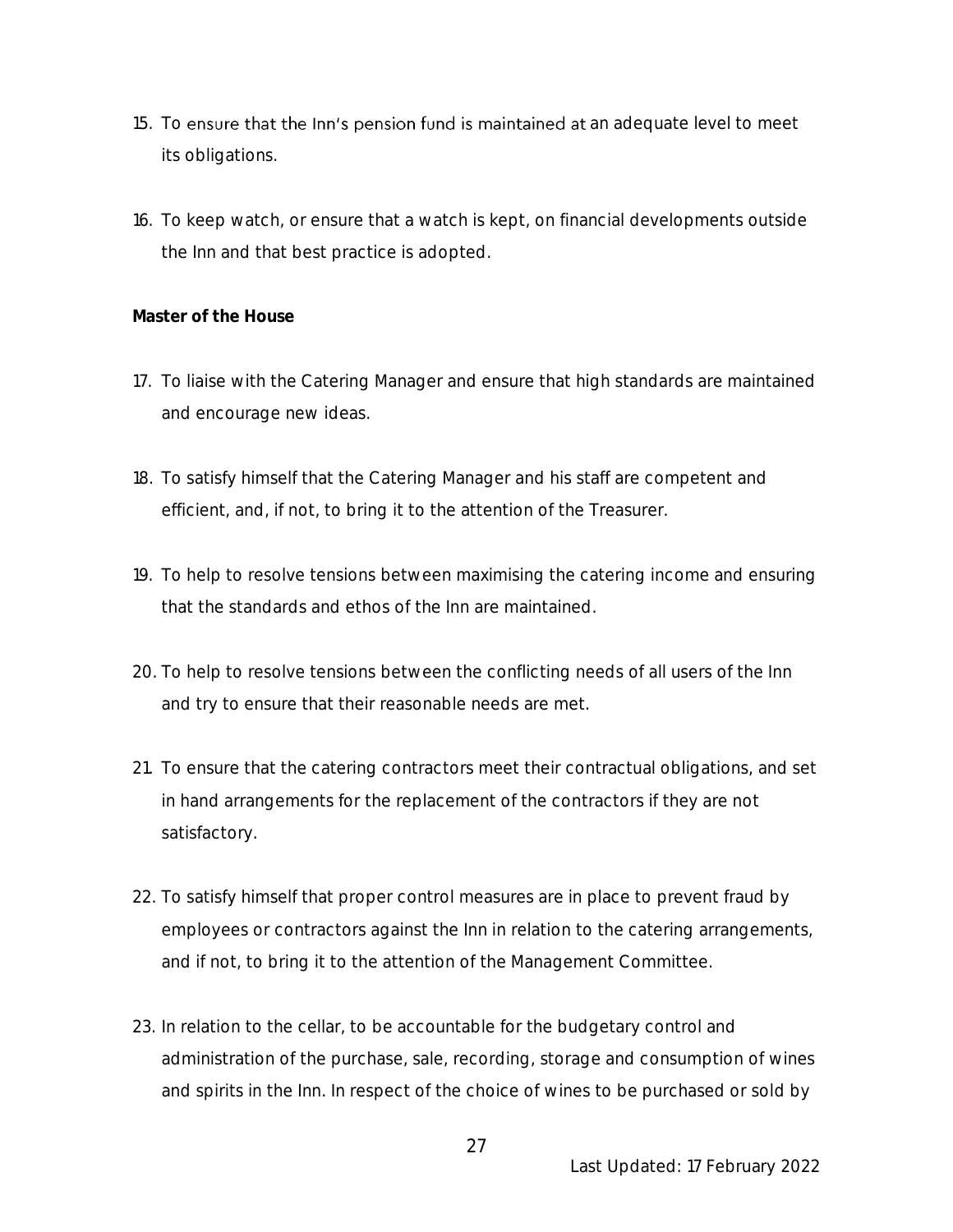the Inn, he will be guided but not bound by the advice of the Master of the Cellar, both as to particular wines and as to the stocks to be held. It is not his duty to choose the wines for consumption by the Bench or by Hall on any particular occasion.

**Master of Administration and Modern Records**

- 24. To satisfy himself that the Treasury Office is conducted as efficiently and economically as possible, and that the Under-Treasurer and the Treasury Office staff are competent and efficient, and if not, to bring it to the attention of the Treasurer.
- 25. To ensure that the work of the senior members of staff is coordinated efficiently and harmoniously.
- 26. To satisfy himself that proper control measures are in place to prevent fraud by those employees, or contractors with the Treasury Office, against the Inn, and if not, to bring it to the attention of the Management Committee.
- 27. To ensure that there are proper procedures in place for the recruitment of staff, to ensure adequate staffing levels, and to have general oversight of the contractual terms and working conditions of the staff.
- 28. To participate in the annual review of wages and salaries.
- 29. To ensure that the Inn has proper procedures in place for ensuring that the staff handbook is kept up to date, and that the staff have and are made aware of training opportunities.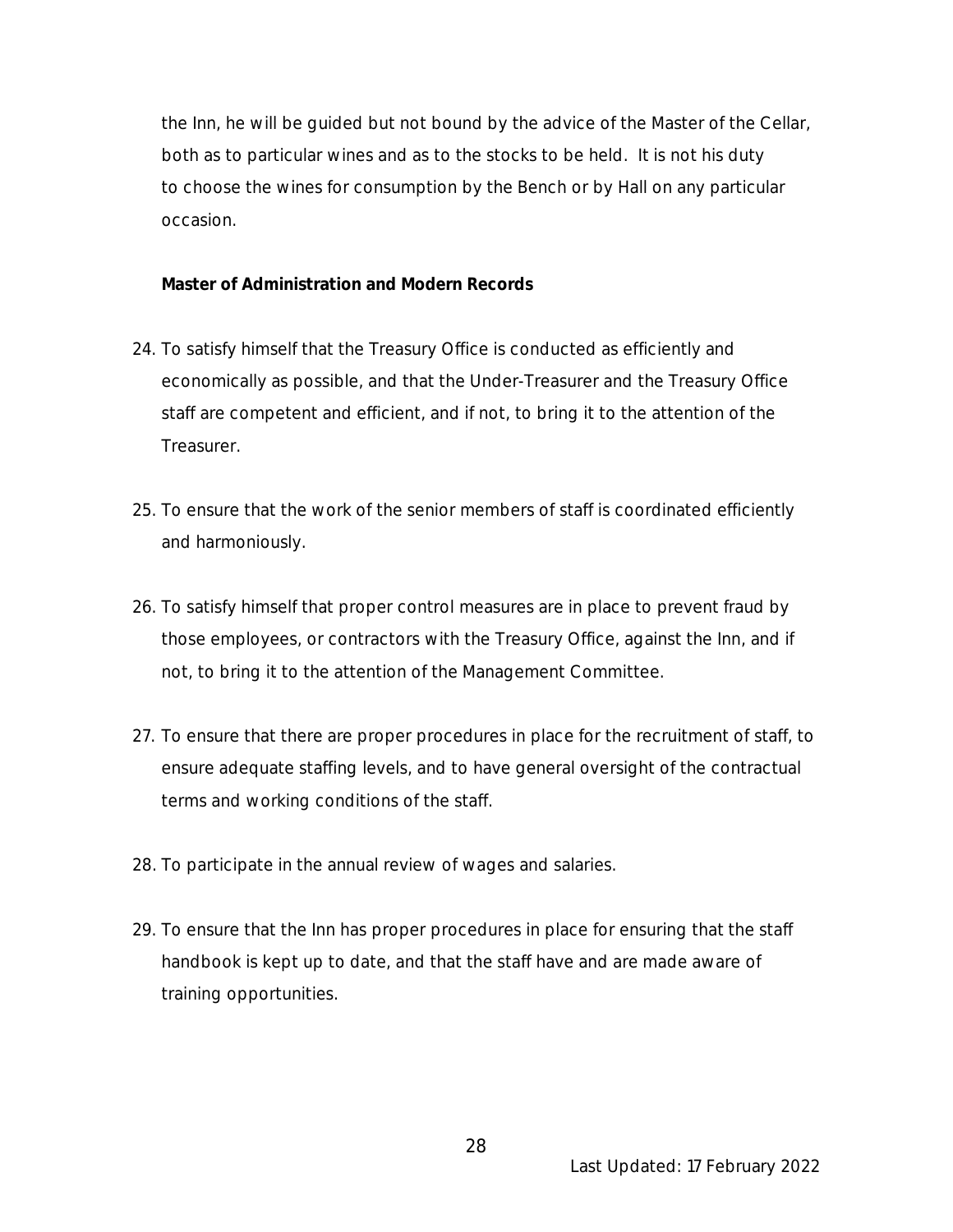- 30. To ensure that the Inn complies with its legal obligations towards its employees, and to make himself aware of best practice in that field.
- 31. To meet with the under-Treasurer at least once a term to discuss these matters and to keep himself informed of any potential problems or new procedures.
- 32. To ensure that the Inn's arrangements for admission and Call to the Bar comply with the relevant Regulations and are fairly operated.
- 33. Unless and until the Management Committee decides that it is necessary to create a Designated Master of Modern Records, to give advice when requested or to ensure that such advice is obtained in relation to:

a) Data Protection and other legislation specifically affecting the keeping of records, particularly digital records;

b) the impact of any new legislation as it affects data and record keeping;

- c) if the Inn should decide to proceed with an Electronic Records Management
- System, any legal issues arising from so doing;
- d) copyright and contract issues affecting reproduction of images.

**Master of the Library**

- 34. To have overall responsibility for and be accountable to the Management Committee for the provision of the Inn's library service within the annually agreed budget and to represent the interests of the Library on the Committee.
- 35. Within that overall responsibility, to advise on the appropriate manning levels, the range and scale of the collection, the development of improved facilities and services and the implementation of the Inn's undertaking to provide a specialist collection of international law materials.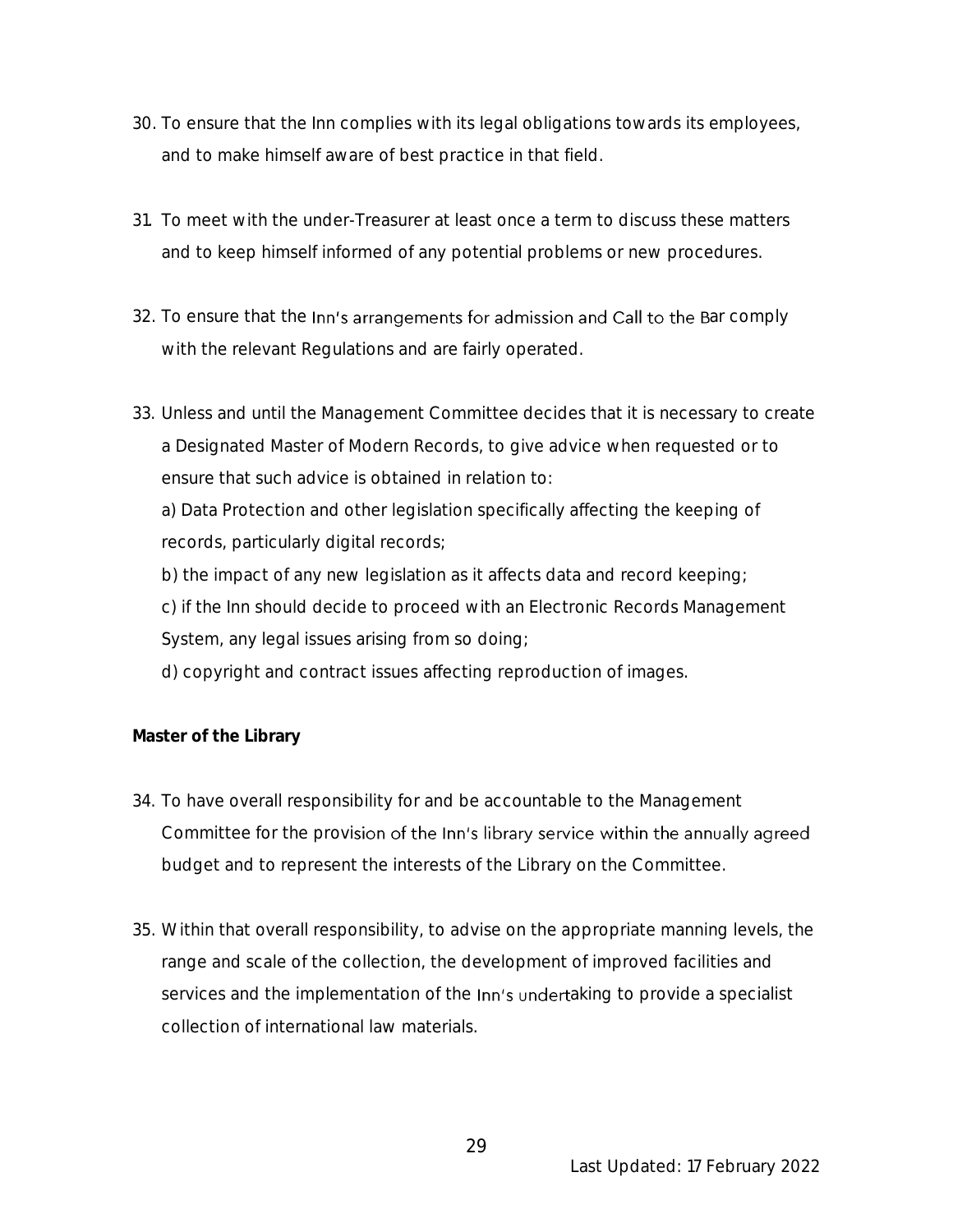36. Together with the Librarian to represent the Inn on the Inns of Court Libraries' Liaison Committee.

**Master of Silver**

- 37. To ensure that all the Inn's silver is accounted for and is insured at the right value.
- 38. To make recommendations to the Management Committee about the acquisition or disposal of pieces of silver.

**Master of Pictures**

- 39. To advise on the acquisition, disposal, hanging and maintenance of the Inn's pictures.
- 40. To check annually that all the Inn's pictures are accounted for and appropriately insured.

**Master of the Cellar**

- 41. To have responsibility, when he deems it appropriate or when requested by the Master of the House, to give his advice as to the choice of all wines to be purchased or sold by the Inn and as to the stocks to be held. He may, in arriving at his advice, consult and/or taste with others of his choice, save that if a meeting or tasting is convened by him, he shall include the Master of the House and the House Manager.
- 42. To select (or with the approval of the Master of the House to purchase) the wines to be drunk by the Bench or Hall on all occasions subject to the approval of the Treasurer.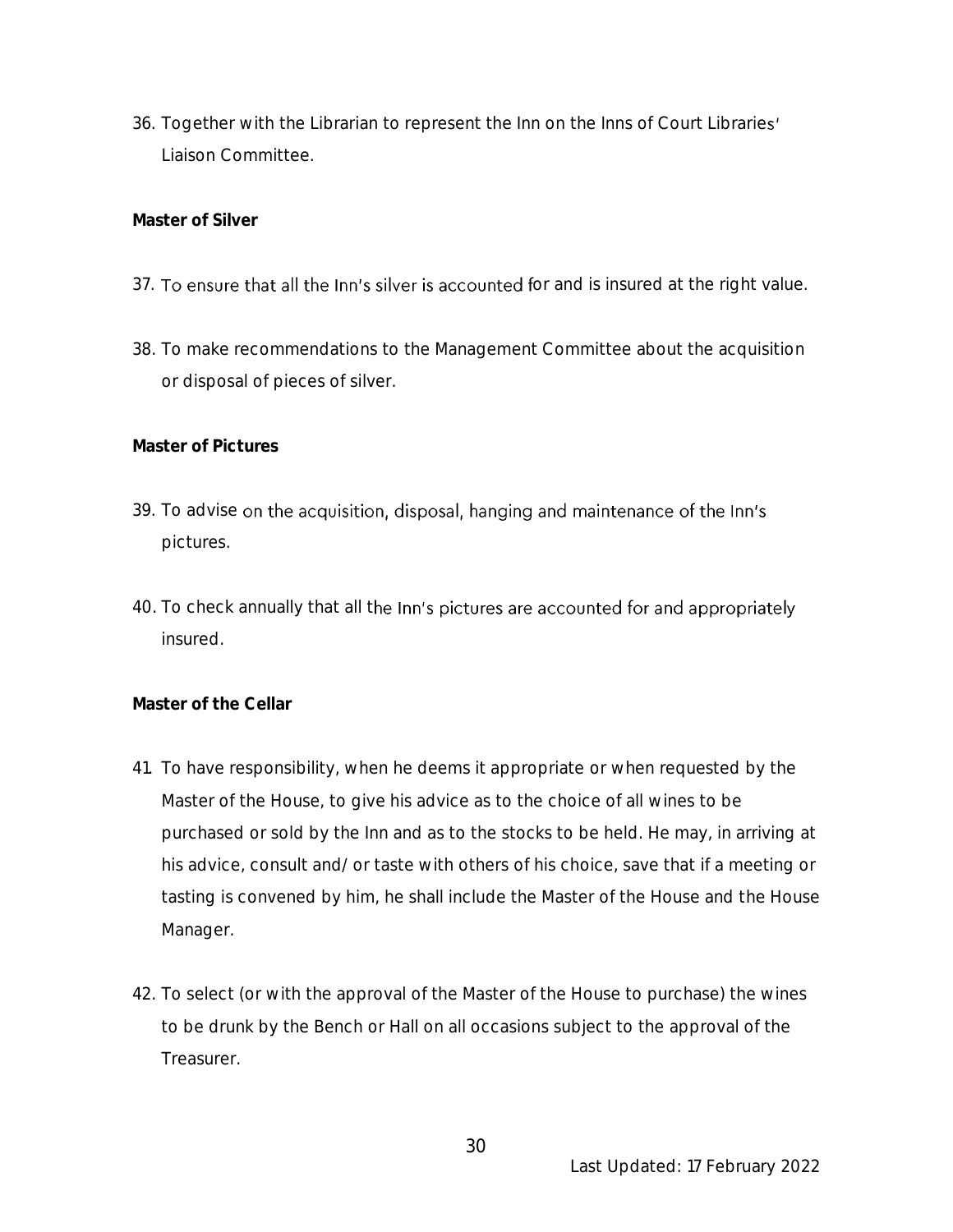# **Master of Education**

- 43. To take an overview of the range of the Inn's educational activities, and think strategically about how these might be developed and improved.
- 44. To seek to resolve any tensions between the various sub-committees and individuals involved in providing the Inn's education programmes.
- 45. To chair the Education Committee.

**Master of Advocacy**

- 46. To chair the Advocacy and Continuing Professional Development Sub-Committee and to act as Vice-Chairman of the Education Committee.
- 47. To act on behalf of the Advocacy and Continuing Professional Development Sub-Committee where necessary, and to give advice and decisions on matters within the remit of the Sub-Committee.

# **Master of Students**

- 48. To chair the Students Committee, and to act on its behalf where necessary.
- 49. To participate in events organised for students, and to be a source of advice and support to students.
- 49A To assist in the selection and briefing of the academic Fellows.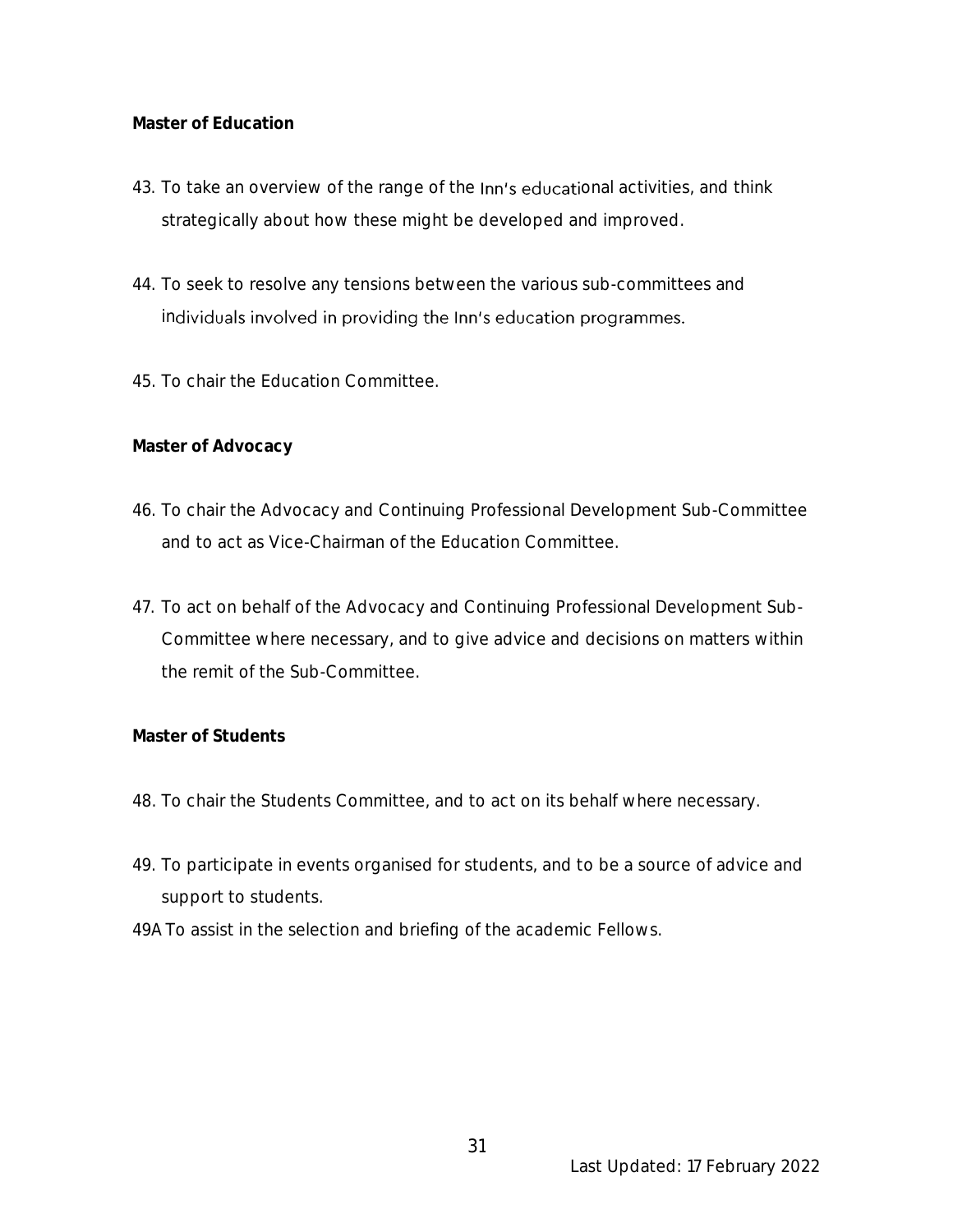### **Master of the Moots**

- 50. To ensure that all necessary arrangements are made for the holding of moots in accordance with Rule 16, and the selection of those to preside at them.
- 51. To liaise with others to ensure that the education and training programmes maintain a high standard.

#### **Master of Debates**

52. To ensure that all necessary arrangements are in place for the holding of a varied programme of debates in which students are encouraged to participate.

#### **Dean of Chapel**

- 53. To have responsibility for the chapel as a place of worship for the Inn and visitors, and for any other purpose thought appropriate.
- 54. To have responsibility, in consultation with the Preacher and the Organist, for the organisation of services in the Chapel, except for memorial services, which take place at the invitation and on the authority of the Treasurer.
- 55. To ensure that proper arrangements are made for the appointment of the Preacher, the Organist and the choir.
- 56. To determine the level of fees and other charges to be levied or paid in connection with the Chapel.
- 57. To ensure the preparation of the annual budget for the Chapel.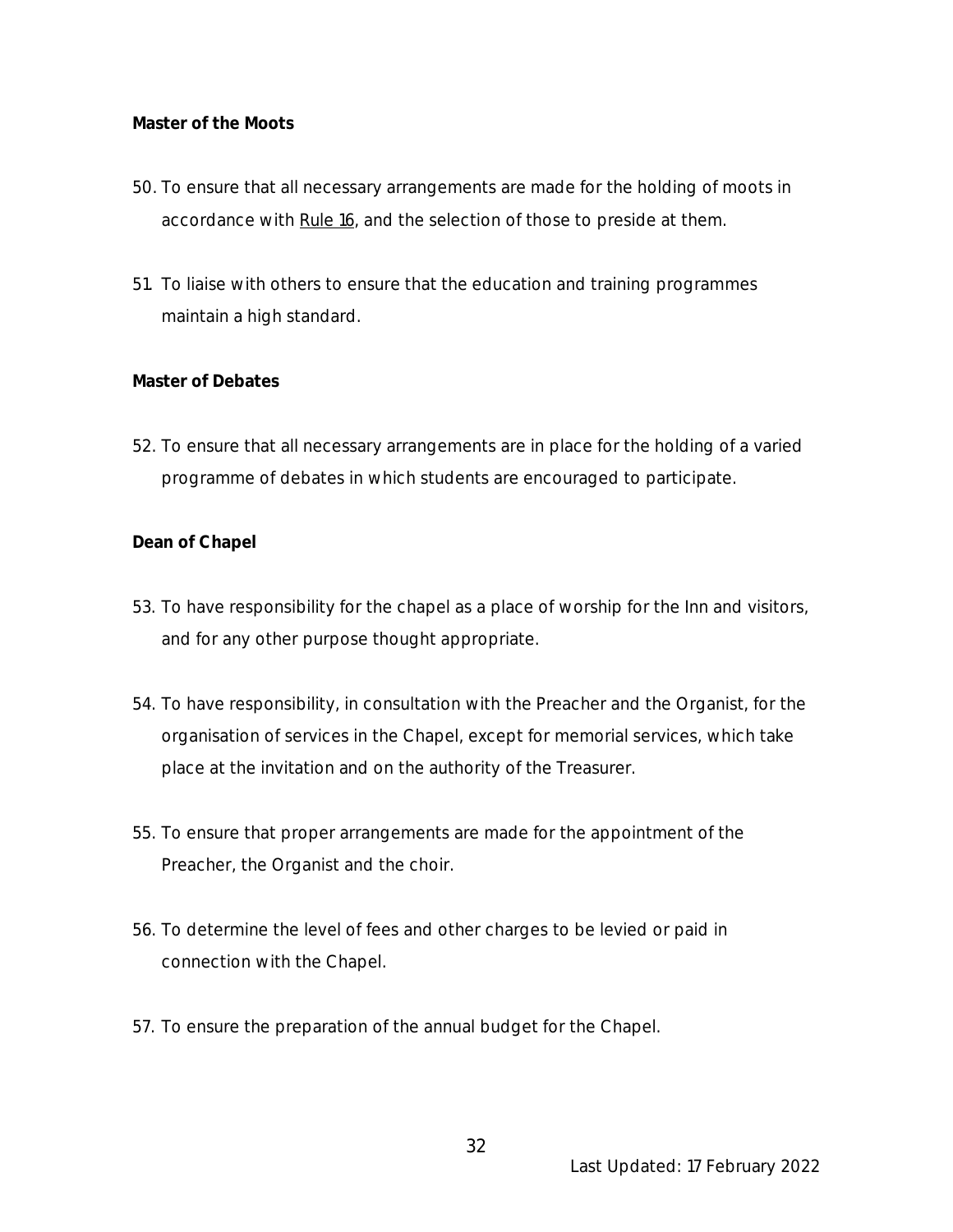**Master of the Website**

- 58. To keep the Inn's website under review and ensure that it is kept up to date and easily accessible to its various users
- 59. To ensure that the overall appearance of the website is coordinated and that it, and its content, are consistent with the Inn's house style.

# **Master of Elections**

- 60. To chair the Election Information Committee and to act on its behalf where necessary.
- 61. To ensure that sufficient information about each person being considered is available to allow a proper decision to be made, and if there is not, to take steps to ensure that appropriate enquiries are made.
- 62. To advise the Treasurer in accordance with Order 13.3 as to the numbers of suitable candidates available for election.
- 63. To ensure that the election procedures are complied with.

# **Master of International Relations**

- 64. To work to enhance international recognition of the Inn as an historic centre of legal learning and excellence in advocacy.
- 65. To support the rule of law in other jurisdictions at the same time as learning from developments in legal practice overseas.
- 66. To ensure that the Inn makes all reasonable efforts to engage with its overseas members - in particular, by encouraging and supporting alumni associations.
- 67. To afford such assistance as is appropriate to alumni overseas, including with advocacy training and seminars on specialist areas of practice.
- 68. To ensure that the Inn's Membership Officer maintains an accurate and up-to-date record of members overseas.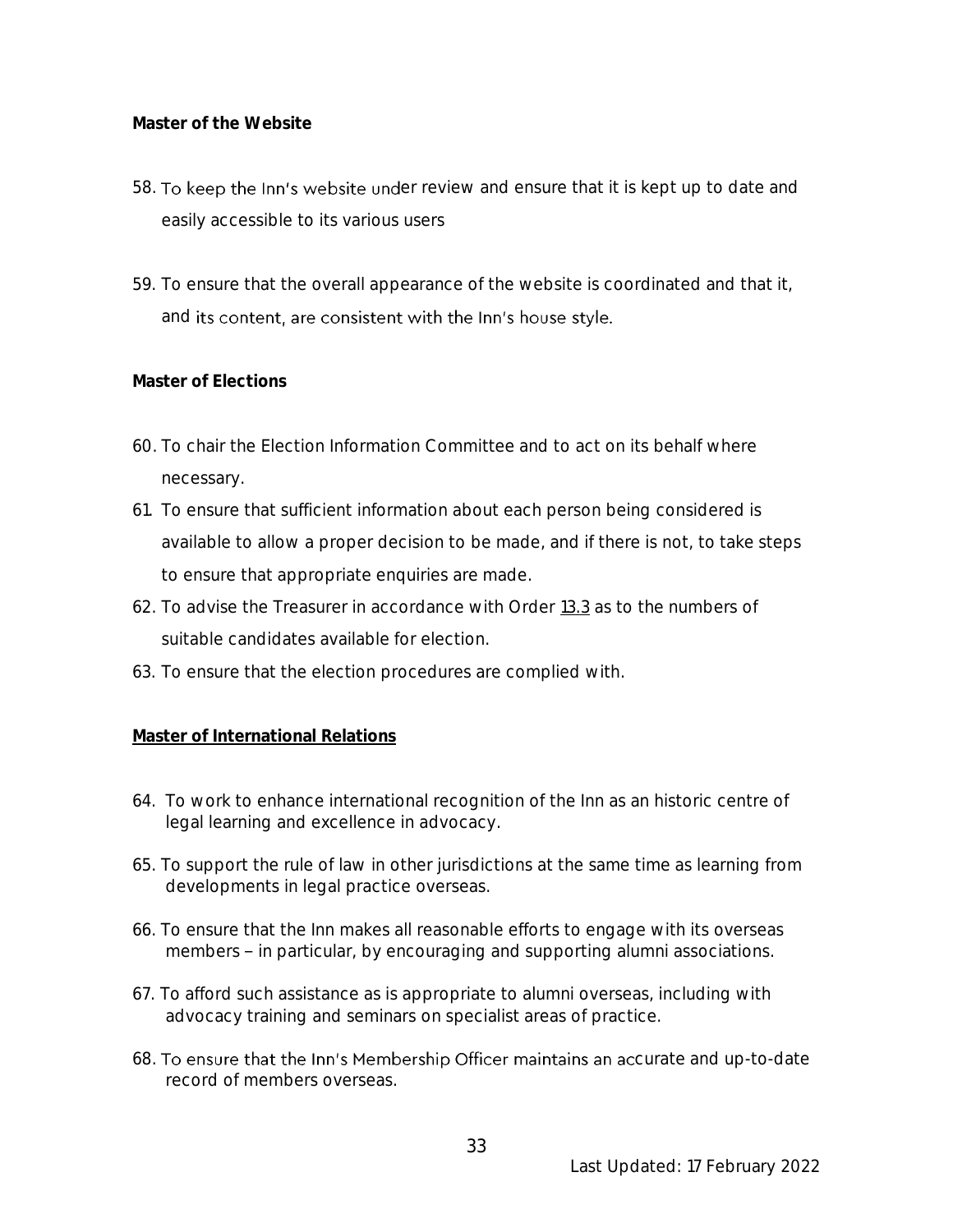- 69. To develop and maintain contact with senior lawyers overseas, and collaborate as closely as possible with Honorary Benchers overseas to advance the interests of the Inn.
- 70. To ensure that more than ever the Inn is seen as an attractive destination for study by men and women of high quality from overseas, and to do all that is possible to establish scholarships for such students.
- 71. To promote appropriate opportunities for members of the Inn to work and study overseas.

**11: APPOINTMENT OF THE UNDER-TREASURER**

- 1. The Under-Treasurer shall notify the Treasurer and the Chairman of the Management Committee 18 months before the date of his intended retirement and shall draw their attention to this Rule.
- 2. The Treasurer and the Chairman of the Management Committee shall convene a suitable Working Party, composed to review the senior management structure of the Inn, and shall make recommendations to Pension in relation thereto and in relation to the job specification and terms of employment of the next Under-Treasurer.
- 3. After Pension has approved a job specification and terms of employment of the next Under-Treasurer, the Working Party shall arrange for the post to be advertised and may take such further steps as the Working Party deems appropriate to select the most suitable candidate. The Working Party shall, not later than four months before the Under-Treasurer's retirement date, make a recommendation to Pension for the appointment of a new Under-Treasurer. If that recommendation is not accepted by Pension, the Working Party shall continue to make recommendations until a candidate acceptable to Pension is approved by Pension.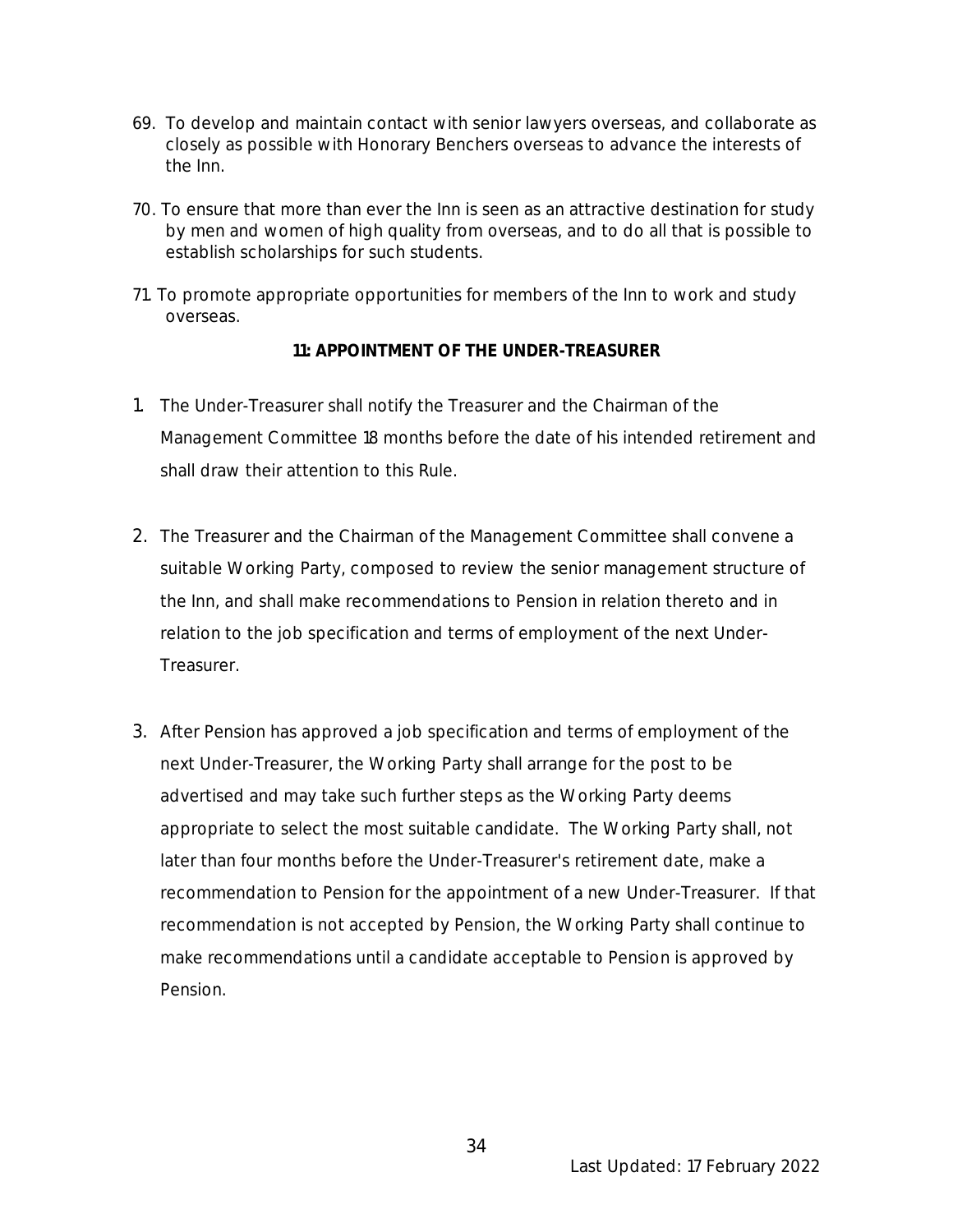- 4. After Pension has approved the appointment of a candidate, an offer of employment shall be made to that candidate.
- 5. If the Under-Treasurer dies, resigns or becomes incapable of carrying out his duties, the same process should be undertaken but the time scale may be reduced. Pension may appoint an acting Under-Treasurer pending the new appointment.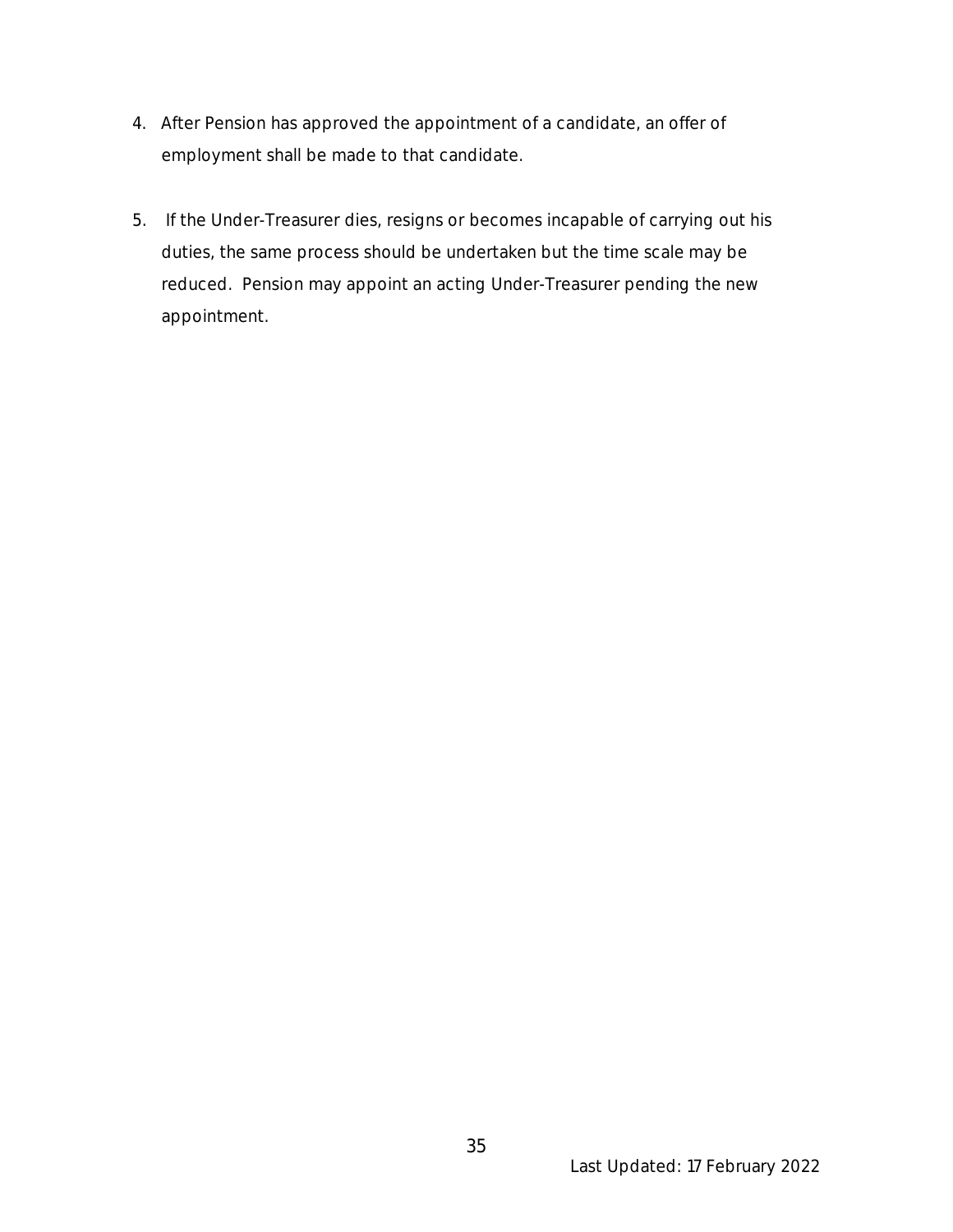#### **12: APPOINTMENT OF OTHER SENIOR MEMBERS OF STAFF**

- 1. The Under-Treasurer shall notify the Treasurer and the Chairman of the Management Committee 18 months before the retirement date of senior members of staff and shall draw their attention to this rule.
- 2. The Treasurer and the Chairman of the Management Committee shall convene a suitable Working Party, composed to review the senior management structure of the Inn and shall make recommendations to Pension in relation thereto and in relation to the job specification and terms of employment of the new member of staff.
- 3. After the Management Committee has approved a job specification and terms of employment of the new member of staff, the Under-Treasurer shall arrange for the post to be advertised. The candidate shall be interviewed by a group consisting of the Under-Treasurer, the Chairman of the Management Committee, and the relevant Departmental Master, who shall make a recommendation to the Management Committee for the new appointment. If that recommendation is not accepted by the Management Committee, the Working Party shall continue to make recommendations until an acceptable candidate is approved by the Committee.
- 4. After the Management Committee has approved the appointment of a candidate, an offer of employment shall be made to that candidate.
- 5. If a senior member of staff dies, resigns or becomes incapable of carrying out his duties, the same process should be undertaken but the time scale may be reduced.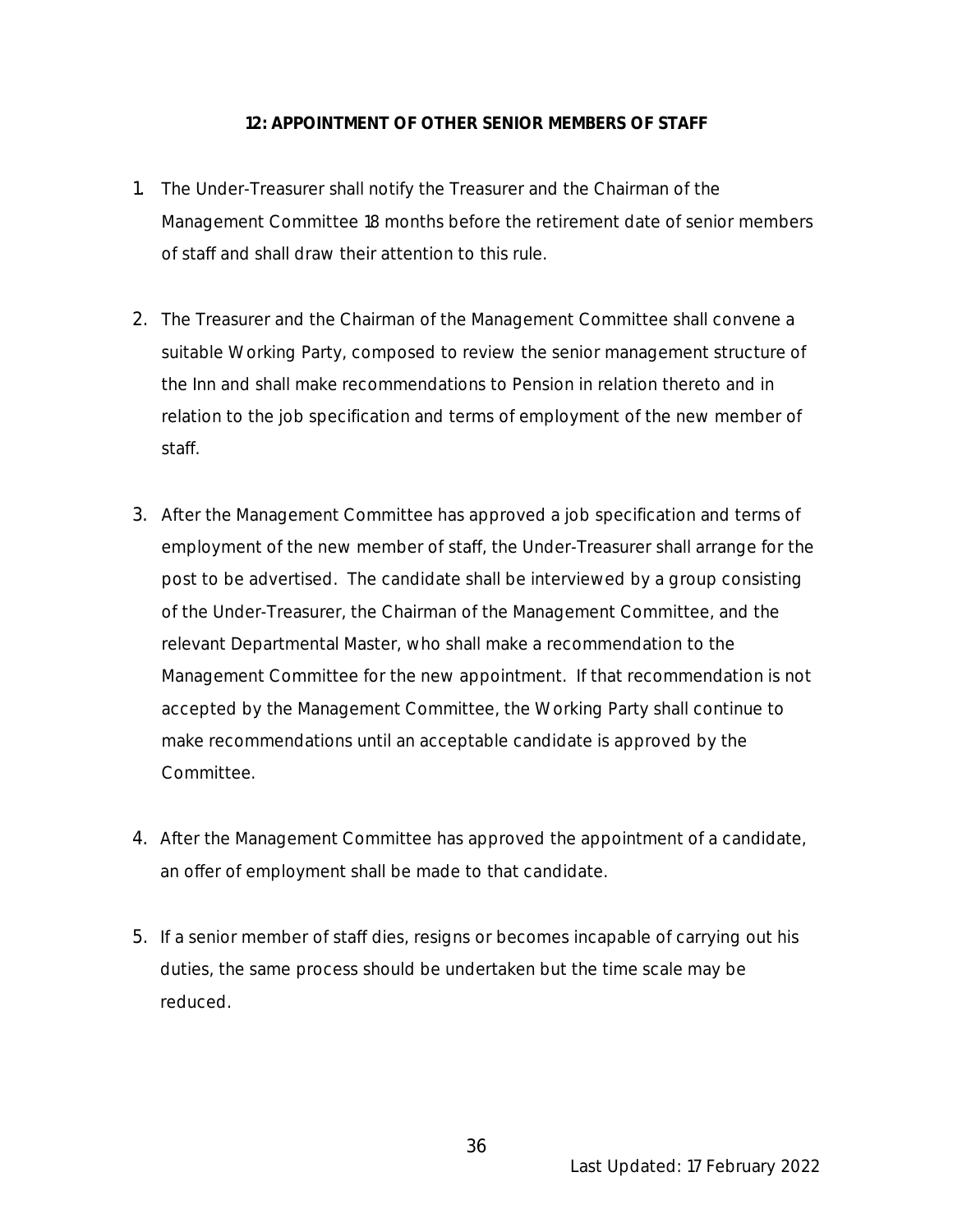# **PART II: RULES APPLICABLE TO BARRISTER MEMBERS**

# **SECTION 13: DINING IN HALL**

# **Dining in Hall**

- 1. Barristers normally take their place in Hall according to the order of their Call, but any member of the Bar admitted to the Society ad eundem and any member of the Bar who has been readmitted to the Society shall take his place in Hall according to the date of such admission or readmission and not according to the date of his Call to the Bar.
- 2. The custom that members of the Bar dine in seniority of Call does not apply where:
	- (a) on barristers' guest nights, guests sit beside their hosts;
	- (b) four barristers wishing to dine together as a mess have stated their wish when booking dinner, and a mess has been reserved for them; and
	- (c) on mixed dining nights, Masters and barristers sit among students.
- 3. The rules and customs regarding dining in Hall set out in Part III below apply equally to barristers, except those that deal with Qualifying Sessions.

#### **Other matters**

4. Rules about matters other than dining are to be found elsewhere in these Rules.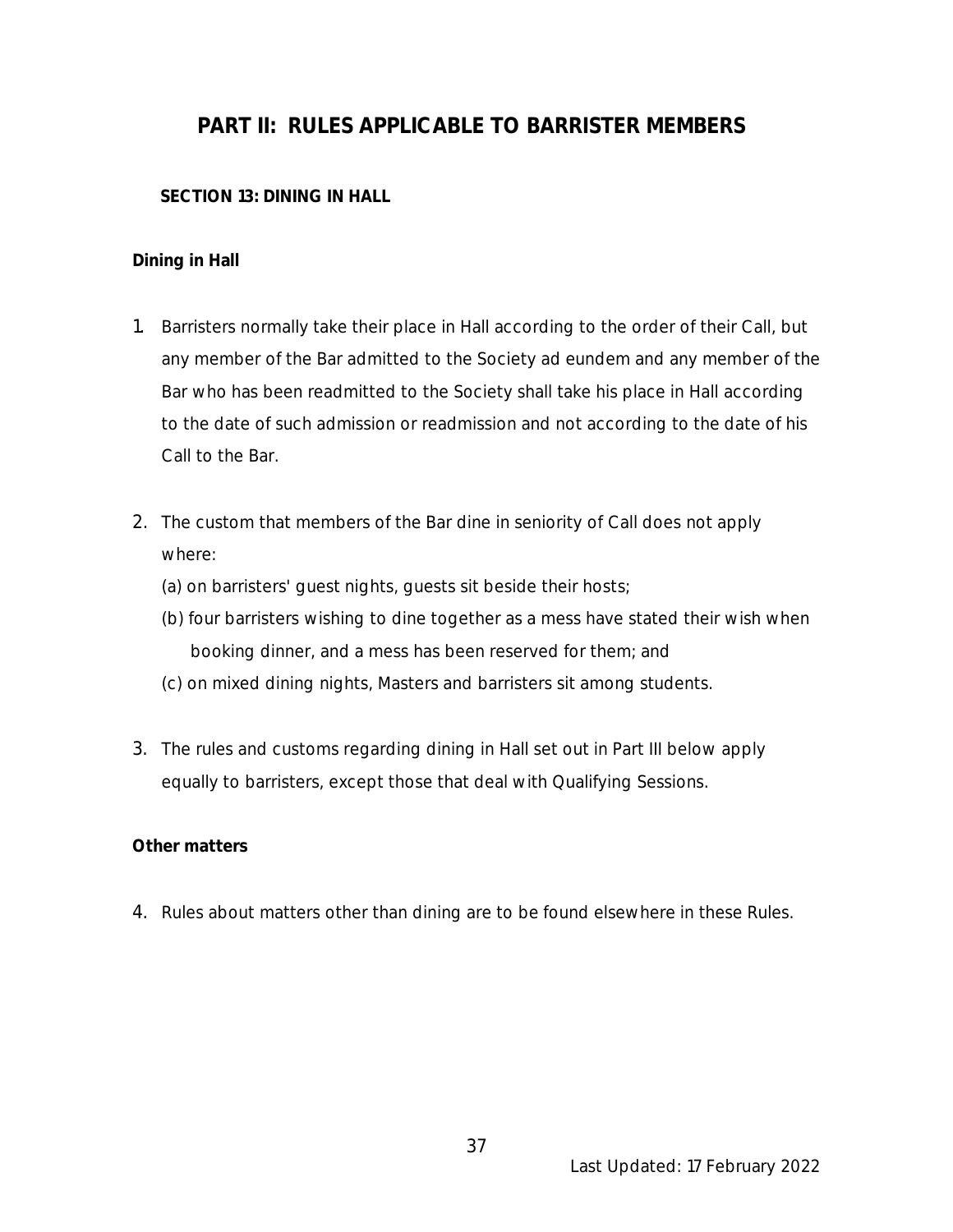# **PART III: RULES APPLICABLE TO STUDENTS**

# **SECTION 14: DINING IN HALL**

### **Attendance at dinner**

1. No day's attendance in Hall shall count towards keeping term unless the member attending was present at the Grace before dinner, during the whole of dinner, and until the concluding grace shall have been said. Where a Qualifying Session requires attendance at an event as well as dinner, attendance will only count if the student is present throughout.

#### **Times**

- 2. The dinner hour in Hall is normally 7pm; lunch on Sunday is served at 1.15pm.
- 3. Upon every night in Term, other than Grand Day, the Hall shall be closed not later than 10pm except under special leave granted by the Treasurer and upon Grand Day the Hall shall be closed not later than 11pm except under such leave as aforesaid.

# **Dress and Conduct**

- 4. Every member entering Hall for or after dinner wears a student gown over a dark suit and tie for gentlemen, and corresponding dark formality for ladies.
- 5. Members enter Hall in time (about 6.50pm other than for mixed messes or Sunday lunch) to be seated before the Masters of the Bench enter for dinner. At mixed messes and on Sundays, members are invited to join the Masters for drinks in the Large Pension Room.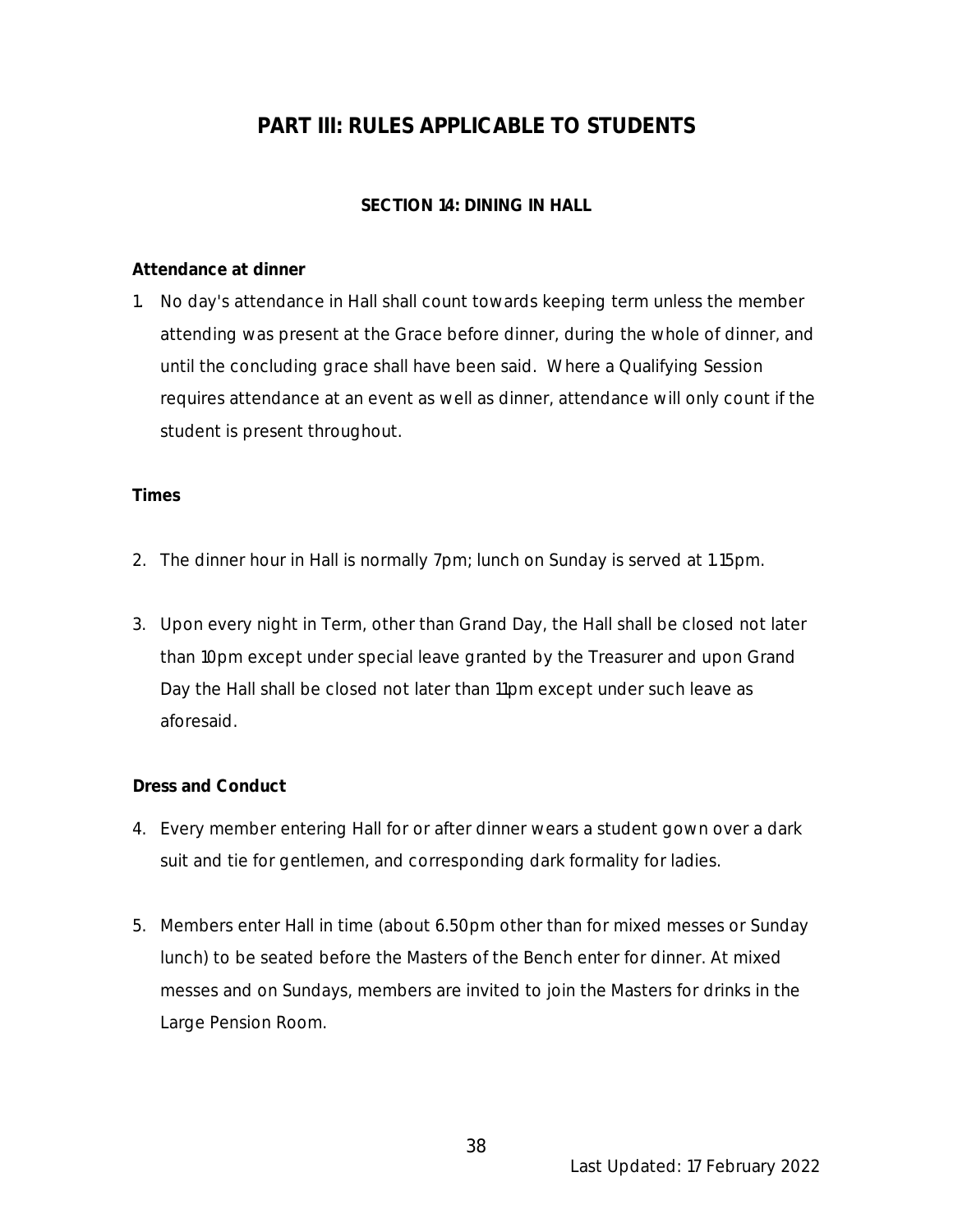- 6. No admission is permitted after Grace before dinner, unless applied for in person before the Senior-in-Hall, who shall have discretion whether to grant permission or not.
- 7. Members are not expected to leave Hall between Grace before dinner and the final toast of "Domus". Any member who does leave the hall during this time and does not return, must obtain the consent of the Under-Treasurer to count the day as a Qualifying Session.

# **Seating**

- 8. All members sit in messes of four. Barristers usually sit in order of seniority of call. The Senior-in-Hall sits in the place nearest the Bench Table, facing south. The next senior member sits opposite, facing north. The next sits on the right of the Seniorin-Hall and the remaining member sits opposite. The same pattern of seniority is followed in all other messes in Hall.
- 9. On guest nights, the guests sit next to their hosts. On mixed messes dining nights, Masters and Barristers sit with the students and act as Seniors.

#### **Mess Seniors**

10. The senior in each mess:

(a) Ensures that there are written on the menu of the mess, in order of seniority, the surnames of the members of that mess (and prefixes for students) and those of the upper and lower messes;

- (b) Serves the common dishes to each member in order of seniority;
- (c) Secures the due observance of toasting.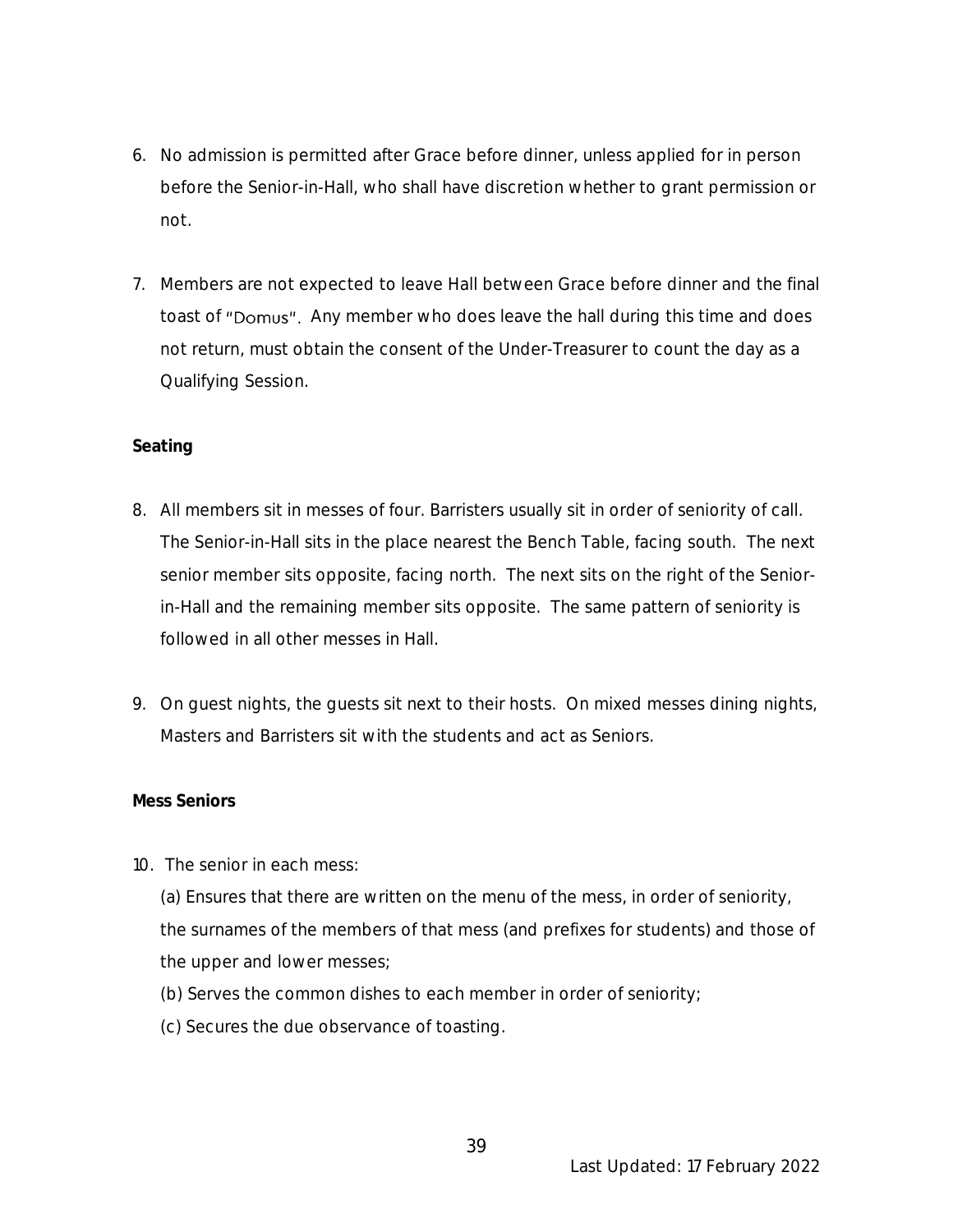#### **Grace**

11. When all members have taken their places, a member of staff shall strike a blow with a hammer and Grace shall be said by the Preacher, if present, or in his absence, by the Treasurer or Presiding Bencher. A similar signal shall be given for Grace after Dinner. Members stand during Grace.

#### **Toasting**

- 12. The purpose of toasting is to get to know the names of fellow students, judges and barristers, and to help break the ice among strangers. Toasting takes place after the start of dinner, and should be completed before the main course dishes are removed.
	- (a) Barristers address other barristers by their surnames. Barristers and students address each other by their surname with the appropriate prefix (i.e. Mr, Mrs, Miss, Ms). Benchers are addressed by their surname with the prefix "Master".
	- (b) The senior, followed by each member of the mess in order of seniority (see above), raises a glass and says "Members of the mess" naming the other three in order of seniority, but without further words.
	- (c) Each mess then toasts the members of the mess immediately below, the senior saying "Members of the lower mess" and naming them. As each name is read, the other members of the toasting mess raise their glasses and repeat the name simultaneously.
	- (d) The lower mess then returns the toast as above, using the words "Members of the Upper Mess", or "the Senior Mess" when addressing the mess of the Senior-in-Hall.

#### **After Dinner**

13. After the end of dinner, other than on Guest Night, when the Masters have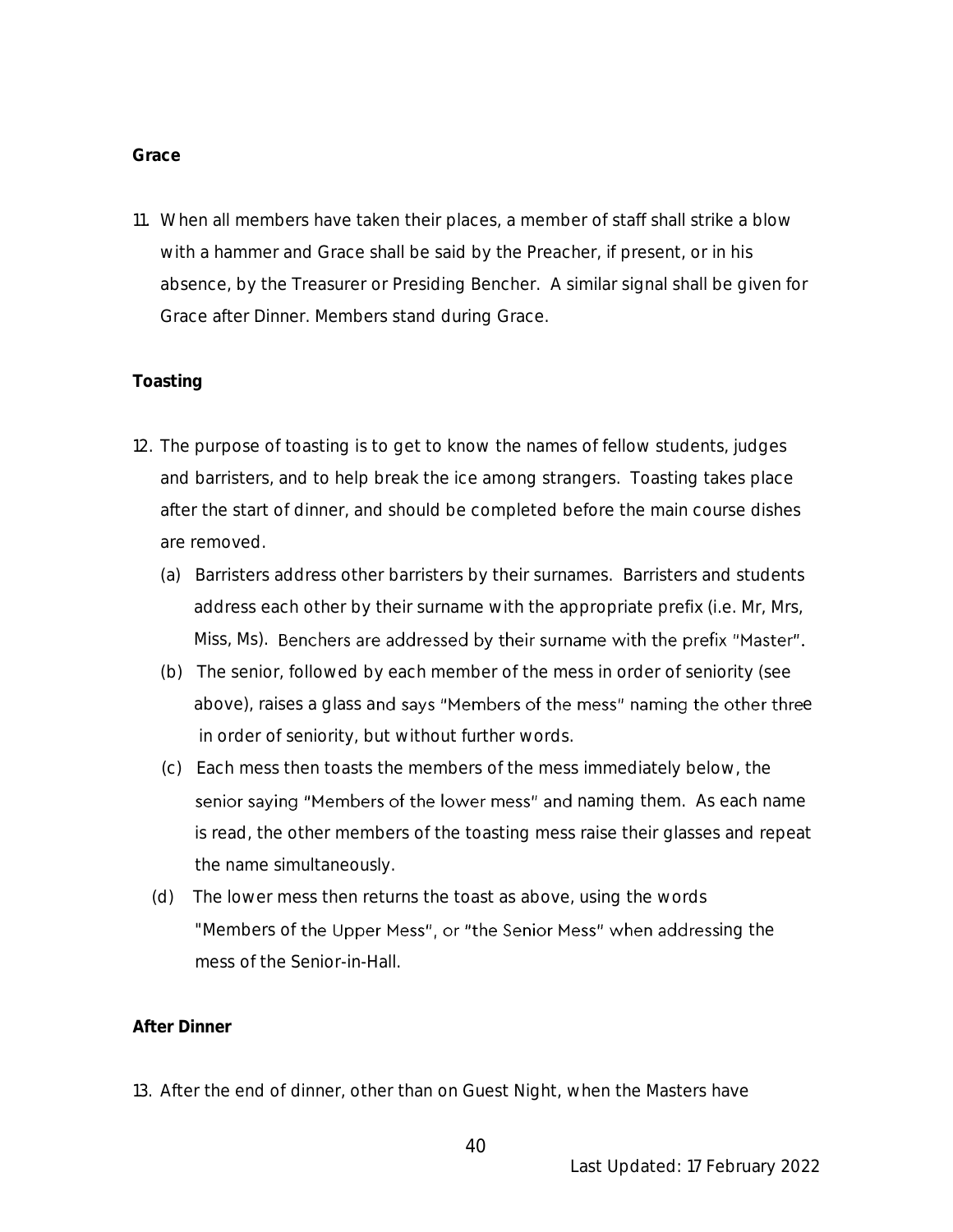withdrawn, the junior member of the junior mess, addressed as Mr or Madam Junior, rises to ask the Senior-in-Hall to propose the toast to "Domus".

- 13(a) The Senior-in-Hall will make any appropriate announcements and then will invite all members to stand to drink the toast of "Domus". On Sundays, at mixed mess dining, and any other days when the Masters do not retire, Mr or Madam Junior addresses the request to the Presiding Master (who is usually Master Treasurer) and the toast is drunk with all remaining seated.
- 14. After the toast of "Domus", members and their quests may leave or remain in Hall, unless there follows an event which has been designated an activity for termkeeping purposes. Members and guests are always encouraged to stay for any after-dinner activities.
- 15. On some nights, usually Thursdays, arrangements may be made for volunteers to be invited to entertain Hall as they choose (perhaps by singing, reading, telling a story or playing the piano).
- 16. Members who have not dined but enter Hall later for any activity should also wear gowns.

#### **Senior-in-Hall**

- 17. For every dinner, a senior barrister is appointed to act as Senior-in-Hall. He or she is responsible for good order, may give rulings on matters of conduct and etiquette, and is addressed as Mr or Madam Senior. Every member addressing the Senior-in-Hall does so from his or her place at table. There is a right of appeal to the Treasurer or, in his absence, the senior Bencher present.
- 18. In case of grave or persistent disorder it is the duty of the Senior-in Hall forthwith to request the attendance in Hall of the duty resident member of staff and report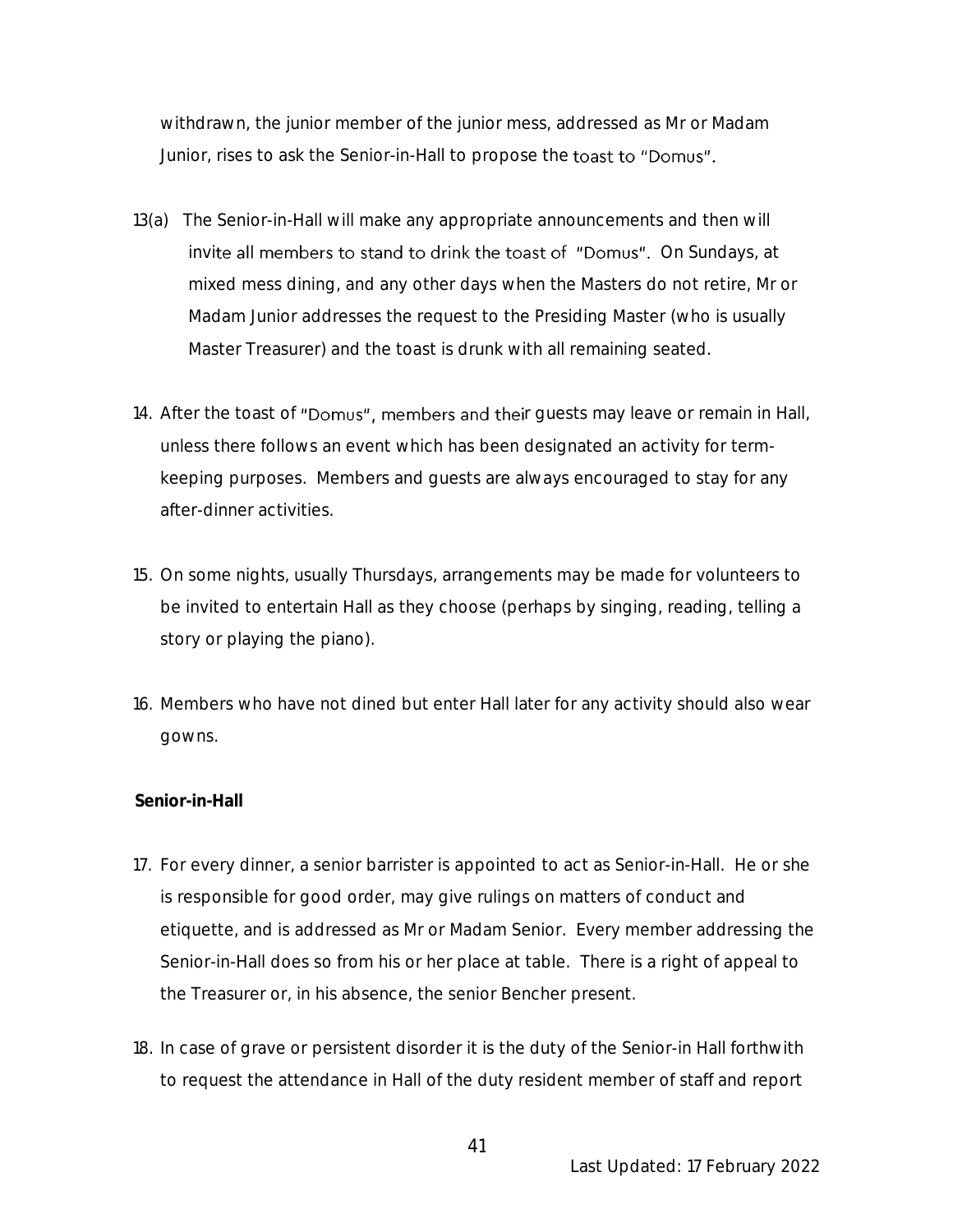through him to the Under-Treasurer the name of each person who in his opinion is guilty of disorder. In the event of serious misconduct which necessitates the forcible removal of a member from Hall, the Senior-in Hall is to summon the Head Porter or his deputy.

19. No wine, spirits or other liquor shall be introduced into or consumed in Hall except such as may be allowed to the various messes, or supplied by the staff to individual Members.

# **Grand Day**

- 20. Before dinner, Masters and the Society's guests, sitting upon benches in Hall, observe the ceremony of *Hippocras.*
- 21. During dinner, loving cups are passed down the tables. Whilst each member drinks, standing, the members senior and junior to him or her also stand. Every member, before drinking, declares the toast "To the pious glorious and immortal memory of Good Queen Bess". The cup is then passed to the next in order of seniority.
- 22. After the Masters have withdrawn at the end of dinner, the Senior-in-Hall proposes the following toasts:-
	- (a) "The Queen", (all members rise to drink).
	- (b) "Prince Philip, Duke of Edinburgh, Master the Prince of Wales, Master the Duchess

of Cornwall, Master the Duke of Gloucester and other members of the Royal Family", (all members rise to drink).

(c) "The Health of the Students", (which all barristers rise to drink).

23. The senior student then proposes "The Health of the Bar" (which all students rise to drink).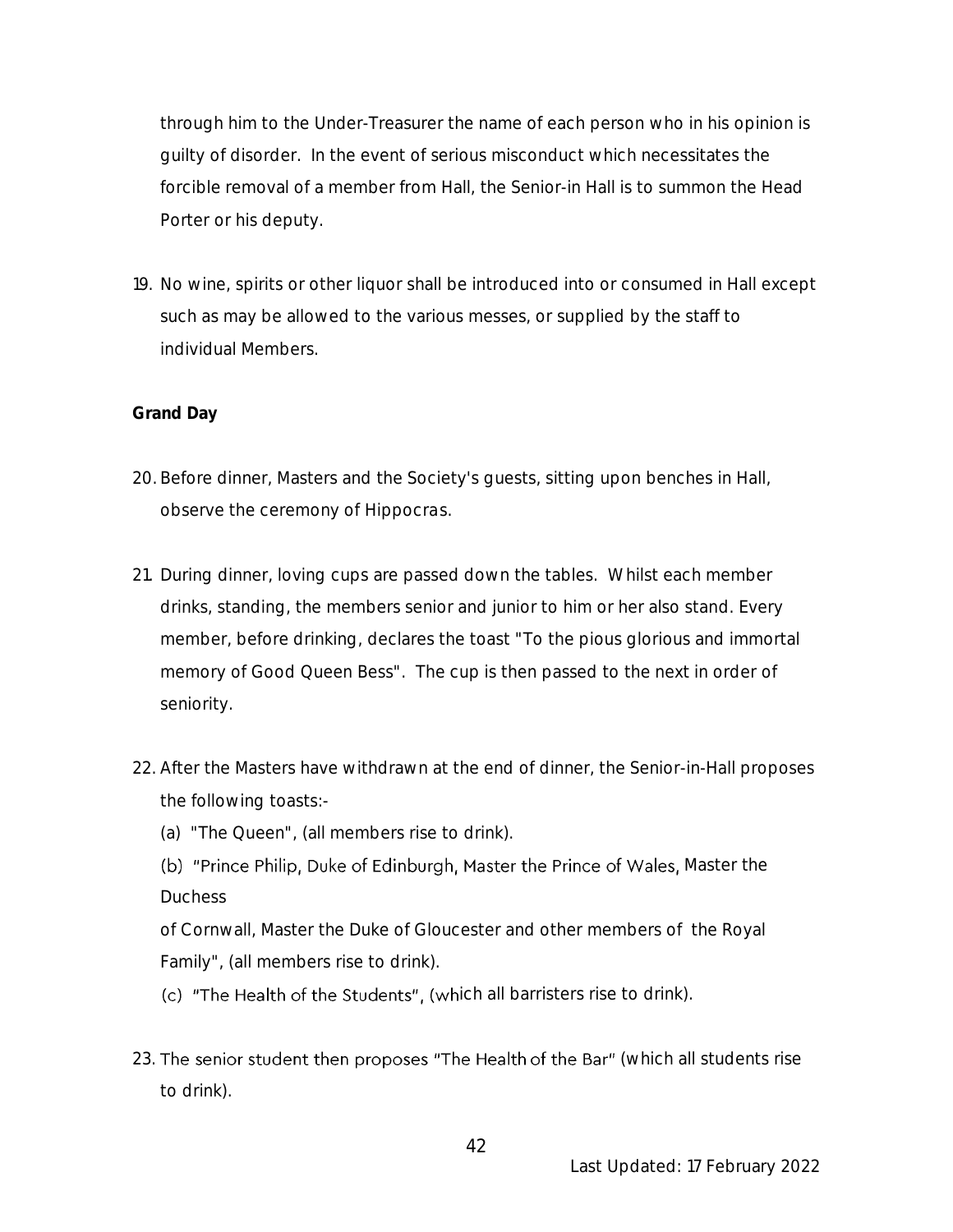24. Mr or Madam Junior then asks the Senior-in-Hall to propose the toast "Domus", to which the Senior-in-Hall will respond as above.

#### **Guests**

25. A member may entertain up to three guests to dinner on Guest Nights, Friday Nights and at Sunday Lunches in any one term and may bring all three to dinner or to lunch on the same occasion. The Guest must be accompanied by the member by whom he or she is introduced. Guests shall sit at table next to the person by whom they are introduced. A Guest shall not be a person under eighteen years of age, except at Sunday Lunch during term time.

# **Guest Night**

26. After the Masters have withdrawn, the Senior-in-Hall rises to propose the toast to "The Guests" (all members rise to drink). Mr or Madam Junior should then ask the Senior-in-Hall to propose the toast "Domus", to which the Senior-in-Hall will respond as above.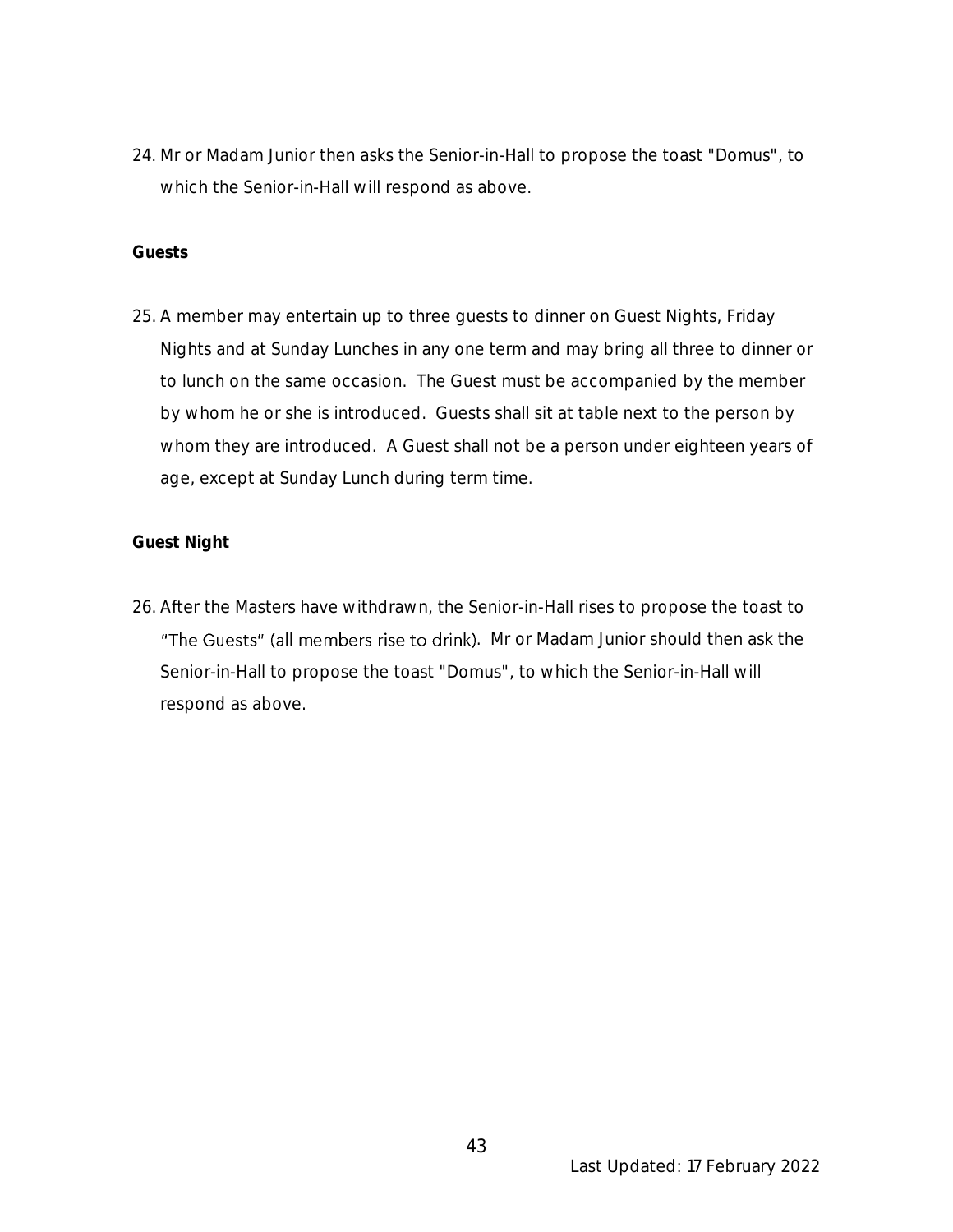#### **15: CALL TO THE BAR**

- 1. The names of the students of the Society presenting themselves for Call to the Bar shall be submitted to Pension before the ceremony on Call Night and their eligibility to be Called to the Bar shall be then determined. The requirements which must be satisfied for a student to be eligible for Call to the Bar are set out in the Bar Training Regulations and The Consolidated Rules of the Inns of Court.
- 2. No payments (other than the reception bill for guests) are required of students on their Call to the Bar, beyond the payments expressly required by the The Consolidated Rules of the Inns of Court and duly notified to them by the Under-Treasurer of the Society, and Masters of the Bench desire that no other payments should be made.
- 3. The ceremony of Call to the Bar shall in all cases take place in Hall.
- 4. At the Trinity Call Night, the Call ceremony will be followed by a buffet supper in the Walks, at which those being Called will be allowed two guests each.
- 5. On other Call Nights, those being Called will be allowed two guests each. Where the number of those being Called is small enough to permit it, additional guests may be allowed. Guests will be seated in Hall during the Call ceremony which will be followed by a reception in a place within the Inn to be announced.

**The ceremony of Call to the Bar**

6. The assembly of Masters of the Bench in Hall on Call Night shall constitute a Pension at which Calls may be made to the Bar.

Last Updated: 17 February 2022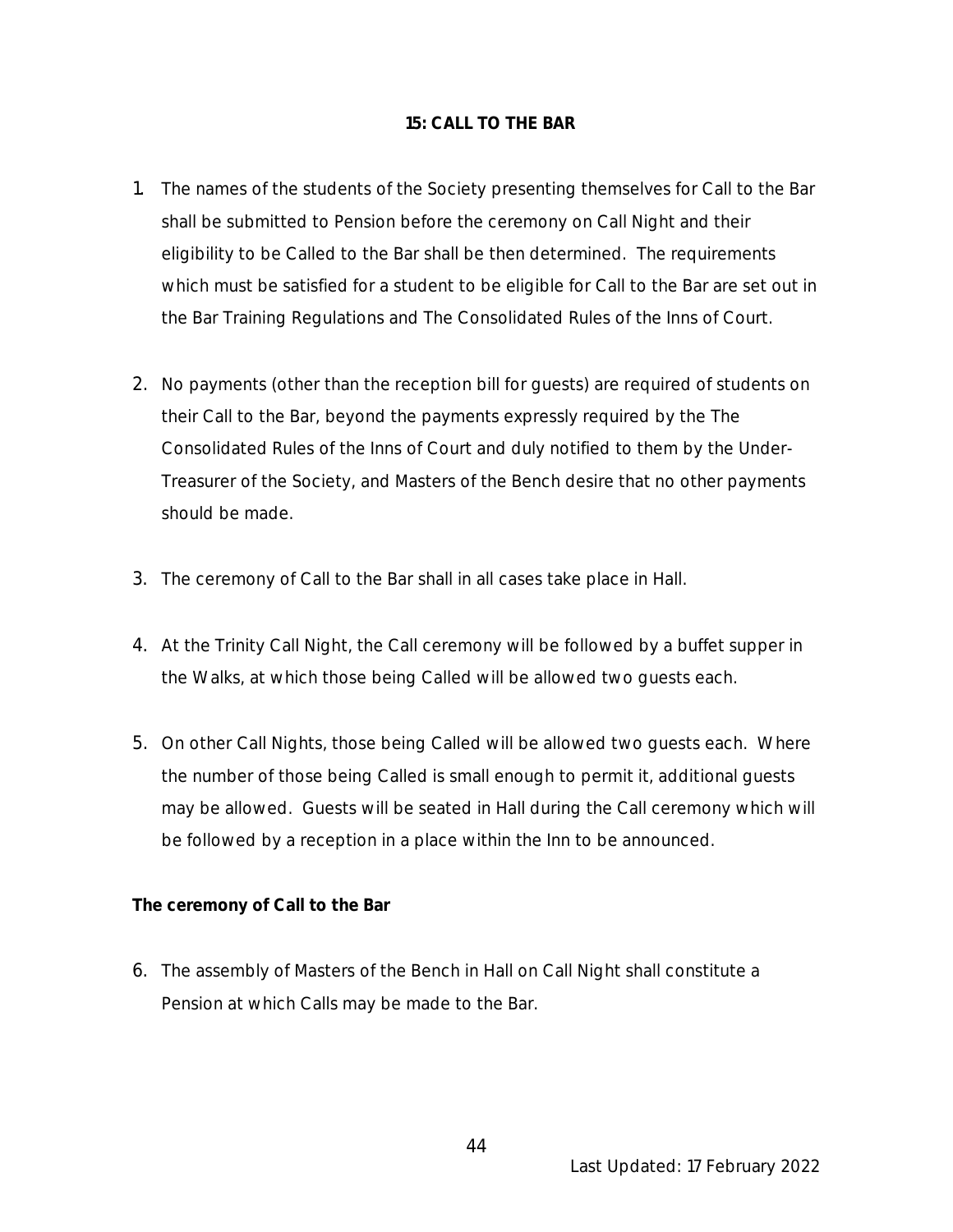- 7. At the designated time the Masters of the Bench enter the Hall and take their places facing the Hall.
- 8. Once the Masters have taken their places, the Head Porter strikes the floor with his staff and the Under-Treasurer precedes the Treasurer to the centre of the dais. All the other Masters remain seated. The students whose names are to be Called stand in the order of their seniority one behind the other in single file. The Under-Treasurer calls the name of the senior student who comes up alone and takes a position below the dais immediately facing the Treasurer, who says to him: "I hereby Call you to the Bar and do publish you Barrister", shaking hands with him at the conclusion of the words. The newly Called Barrister then retires down the Hall. As soon as the Barrister is on his way down the Hall the Under-Treasurer calls the name of the second student and the ceremony is repeated until every student has been Called.
- 9. If a member is to be Called in absentia, the Treasurer shall thereupon Call him by saying: "Mr A.B., a student of the Society, having complied with all the Regulations of this Honourable Society, I, on behalf, and with the authority of the Bench of this Society, hereby Call him to the Bar in absentia and do publish him Barrister accordingly."
- 10. At the conclusion of the Call Ceremony, the Head Porter strikes the floor again. All those present stand and the Masters leave the Hall.
- 11. Afterwards, the Treasurer makes his speech to the newly Called and proposes their health to be drunk by all present.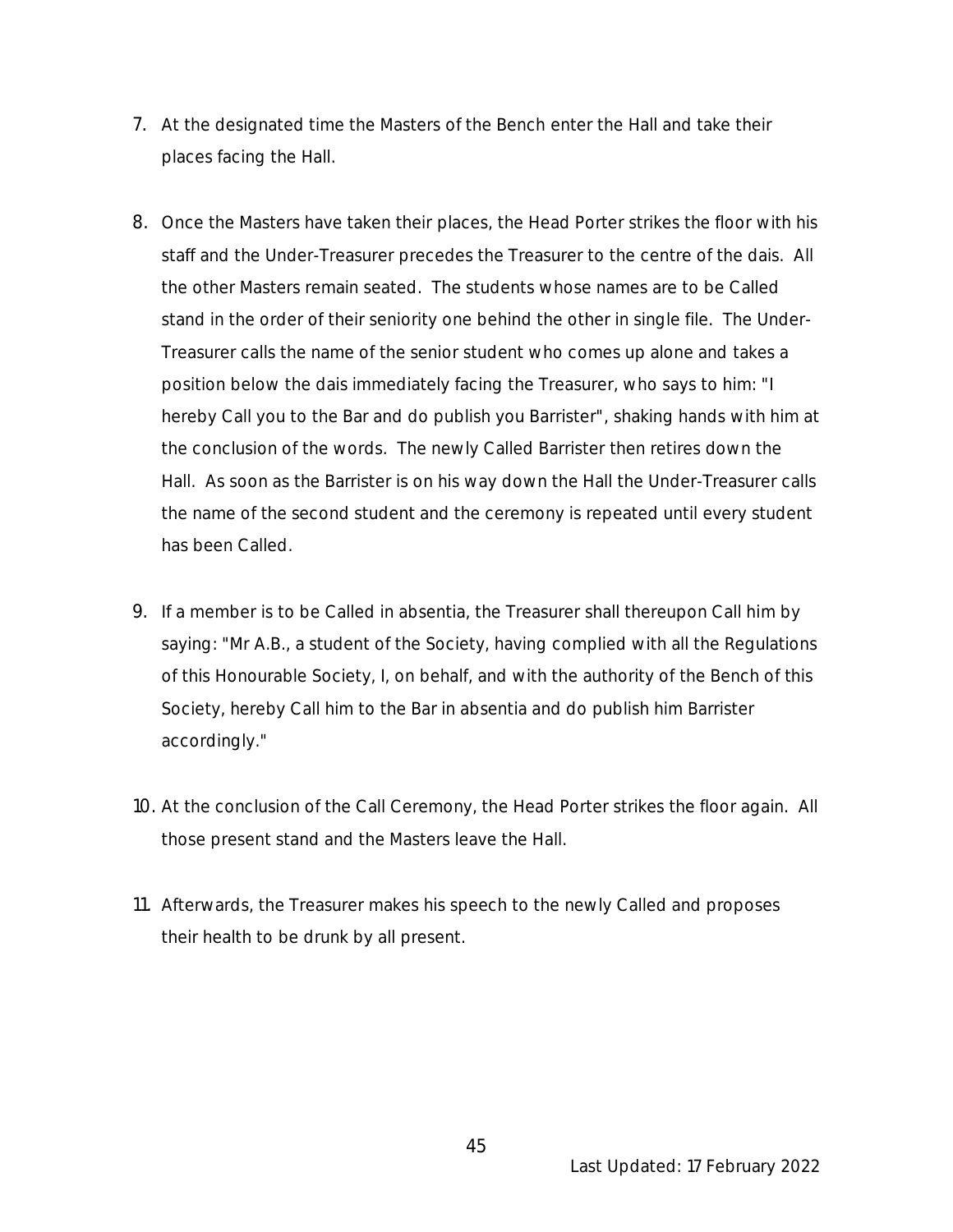# **Supplementary**

- 12. When it appears to the Treasurer that the numbers likely to be present require it, he may make such modifications to the Call ceremony as he thinks fit.
- 13. No photography which has not been authorised by the Treasurer is allowed in Hall during a Call ceremony, nor is applause for individuals as they are called*.*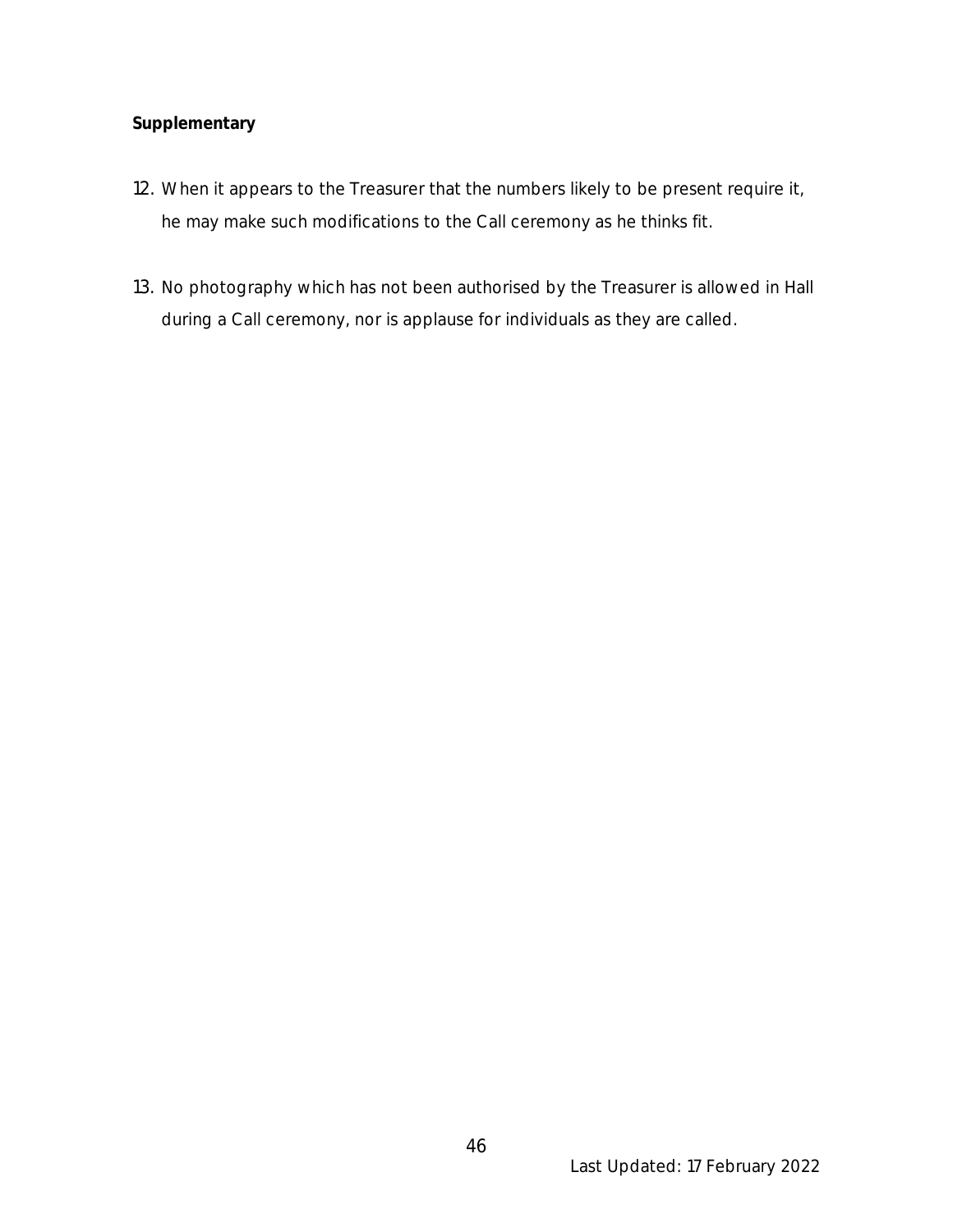# **16. MOOTS**

- 1. If practicable at least two Moots shall be held during each term on days to be appointed by the Master of the Moots.
- 2. Participation in the Moots should be confined to Students and Pupils of Gray's Inn.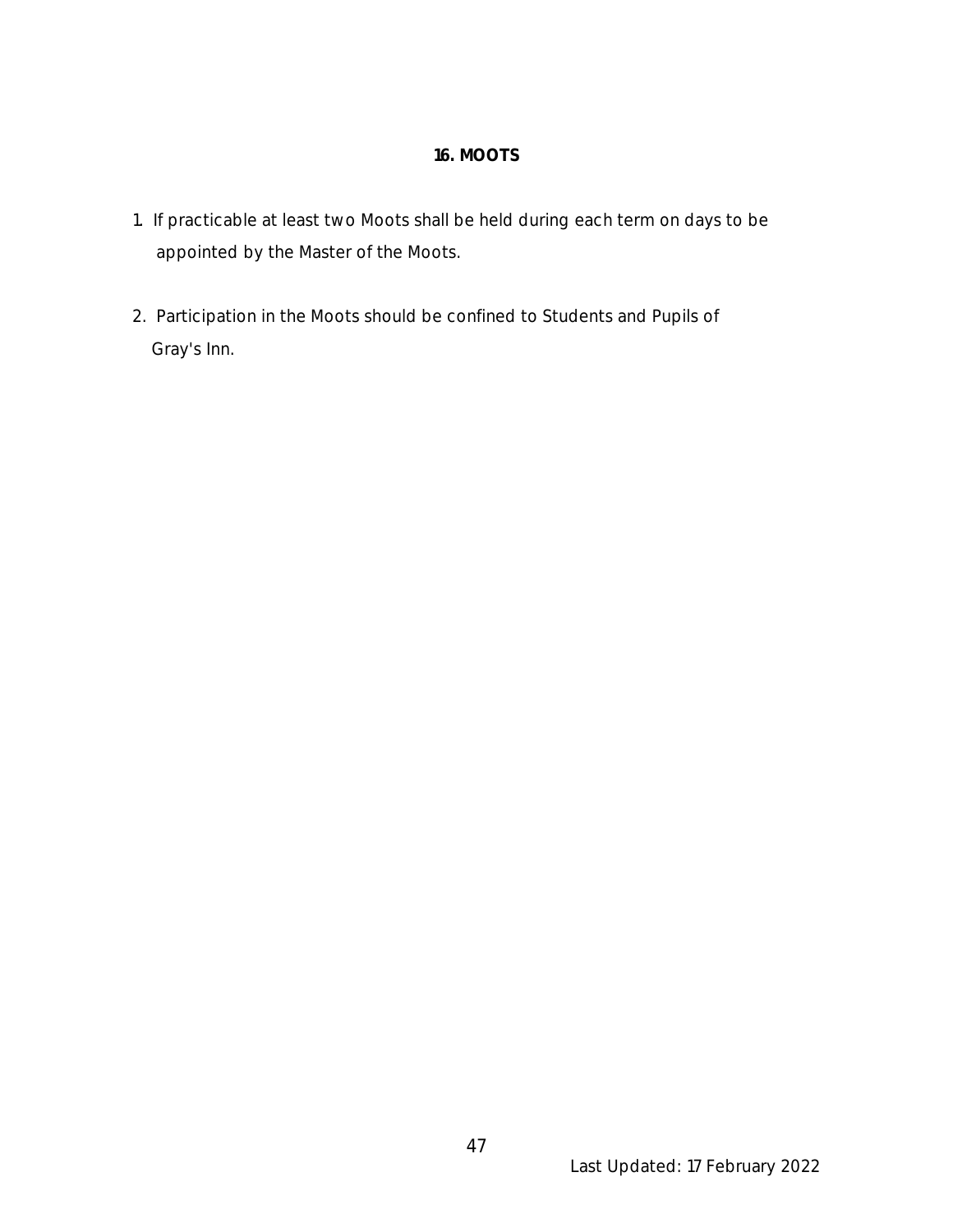# **PART IV: RULES FOR STAFF**

The rules for staff are set out in the current edition of the Staff Handbook, a copy of which is held in the Treasury Office.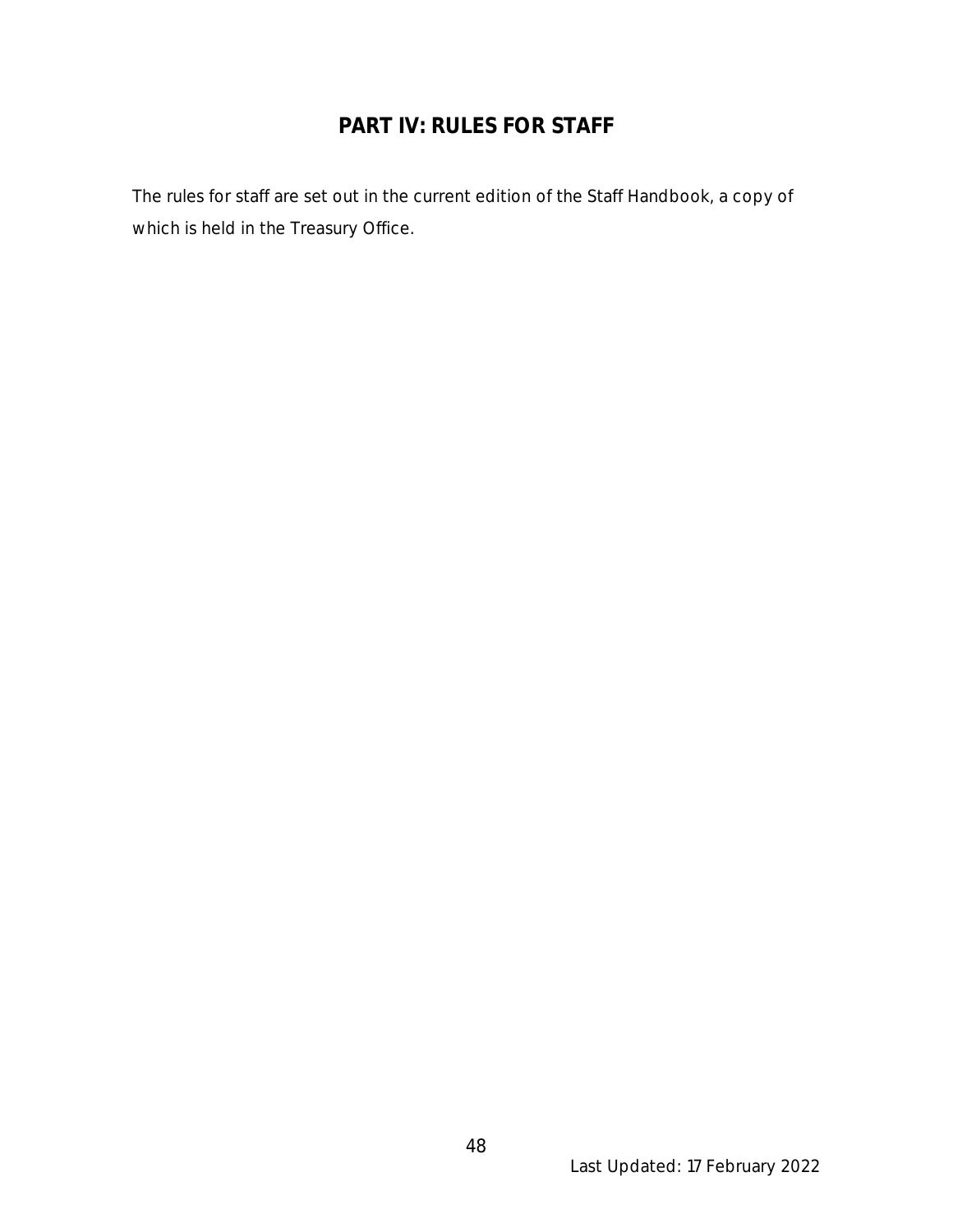# **PART V: APPOINTMENT OF FELLOWS**

- 1. The Inn should aim to build up a panel of about 50 Fellows and should maintain an appropriate balance between Academic and non-Academic Fellows, bearing in mind the purpose of the panel set out in Order 16.1. In order that the Inn should continue to be able to recruit the best students, Academic Fellows should be sought primarily from those Law Departments which have a current reputation for excellence<sup>1</sup>. Where there was no suitable candidate from a Law Department identified by the Bench, an approach may be made to the Head of the relevant Department to suggest an appropriate name.
- 2. If a suggested candidate is a member of another Inn, the Under-Treasurer shall check with the Under/Sub-Treasurer of the other Inn to see whether there is any objection to the appointment.
- 3. No approach shall be made formally or informally to any person whose name has been suggested until his appointment has been approved by the Management Committee. Once a candidate has been approved, he will be asked either by telephone or in person whether he is interested, and the expectations of the Inn from the appointment made clear to him orally.
- 4. Each Fellow shall be formally appointed by a written contract setting out the terms of appointment, the Inn's expectations of the Fellow and the benefits available in return, and no appointment shall be effective unless and until the document is signed by the proposed Fellow.
- 5. On appointment, any Fellow who would like one will be sent a Gray's Inn tie free of charge.

<sup>&</sup>lt;sup>1</sup> The Inn will use the Times good university guide or similar publication as an indicator.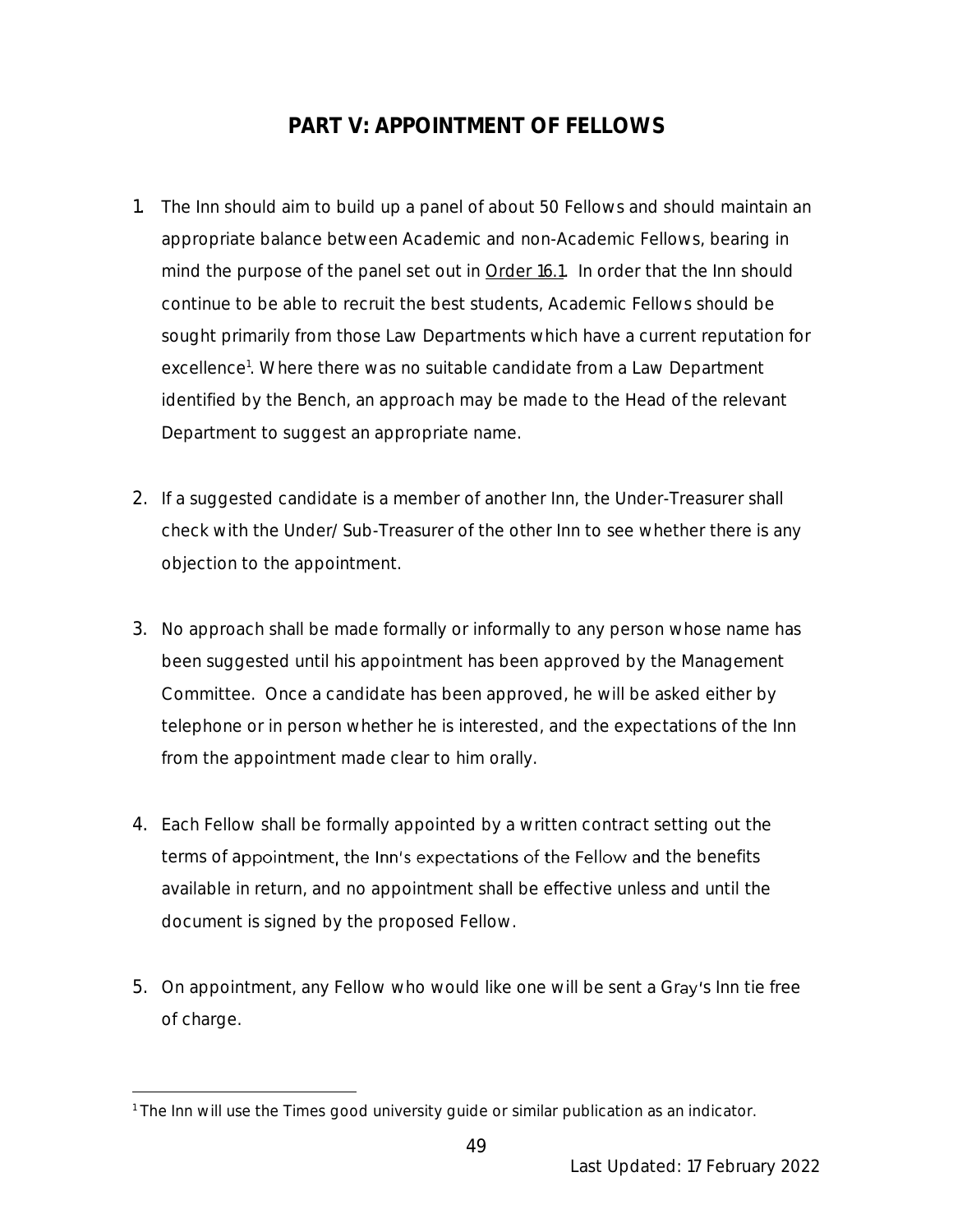# **PART VI: MISCELLANEOUS**

#### 1. **Archive**

The Inn's policy regarding its records and archives is as follows:

a) To maintain and administer its records as efficiently as possible in accordance with all relevant legislation and best practice; to use appropriate systems for the management of its records; to ensure the quality and the appropriate security of all information held, particularly in relation to the confidentiality of personal and commercial data, and to have the necessary procedures in place for the protection of such data; and to ensure that it is not kept for longer than necessary.

b) To identify those of its records, in any media, that are of permanent value for the Inn's efficient operation or for the documentation of the history, development, achievements, business and membership of the Inn, by the use of retention schedules, special selection, expert appraisal or any other means that may from time to time be appropriate, and to maintain such records as its archives.

c) To preserve its archives in suitable conditions and systems so as to secure their preservation; and, whilst observing the requirements of relevant legislation relating to, for example, copyright, confidentiality of personal and commercial data and comparable issues, in its absolute discretion to make use of its archives for the Inn's own benefit and for the benefit of bona fide researchers to whom the Inn may permit access or release information. The Inn's policy is also where appropriate to accept or acquire relevant records from external sources for the archives either by gift or by purchase, if such records are of permanent historical and informational value to the Inn.

Last Updated: 17 February 2022

50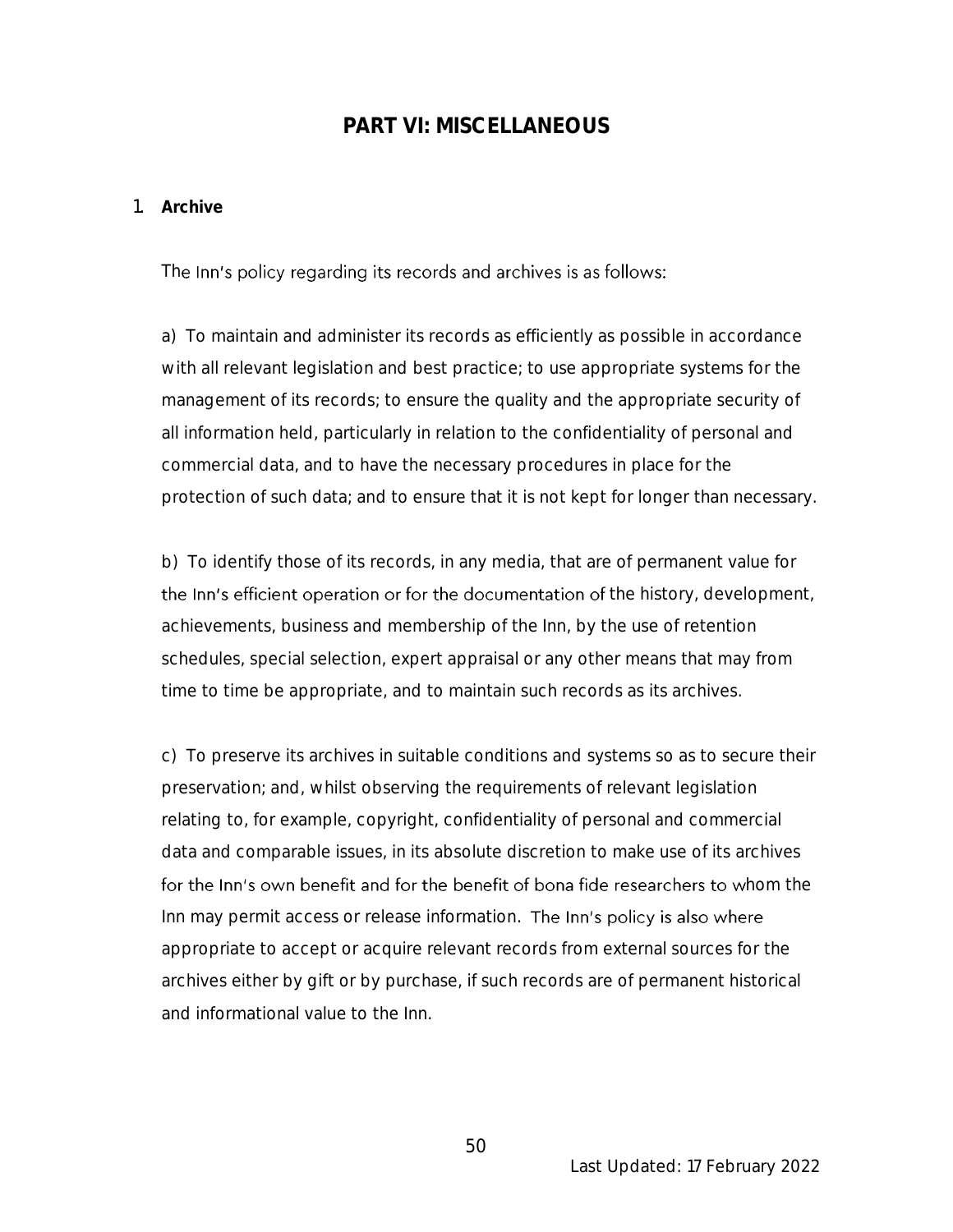# 2. **Car Parking**

Car parking is charged at three different rates:

- a) A daily rate
- b) An annual rate for residents
- c) An annual rate for non-residents

The rates are approved annually by the Management Committee. Priority is given to those residing in or with chambers or offices in the Inn.

# 3. **Catering**

a) The Inn shall decide when it requires the Inn's facilities for its own events. In the case of term-keeping and other annual or regular events, it shall give the Catering Manager at least 12 months' notice of its requirements. The Catering Department shall be free to hire out the facilities at other times, and the Inn shall respect the arrangements made in fixing additional meetings or events.

b) Masters booking catering functions are entitled to the free hire of rooms in the Inn (but not the Marquee) for themselves and their immediate family, but remain liable for other costs such as moving the furniture. Masters are entitled to a discount of 10% on the hire of rooms when booking on behalf of their chambers. At the discretion of the Treasurer the same discount may be given where the Master is booking on behalf of another organisation which is related to the Bar, the Judiciary or has a charitable purpose.

c) Masters are entitled to a discount of 10% on cost of the food and wines. Bench wines are not available free for private functions. Other discounts, including to students and members of Hall are at the discretion of the Catering Department.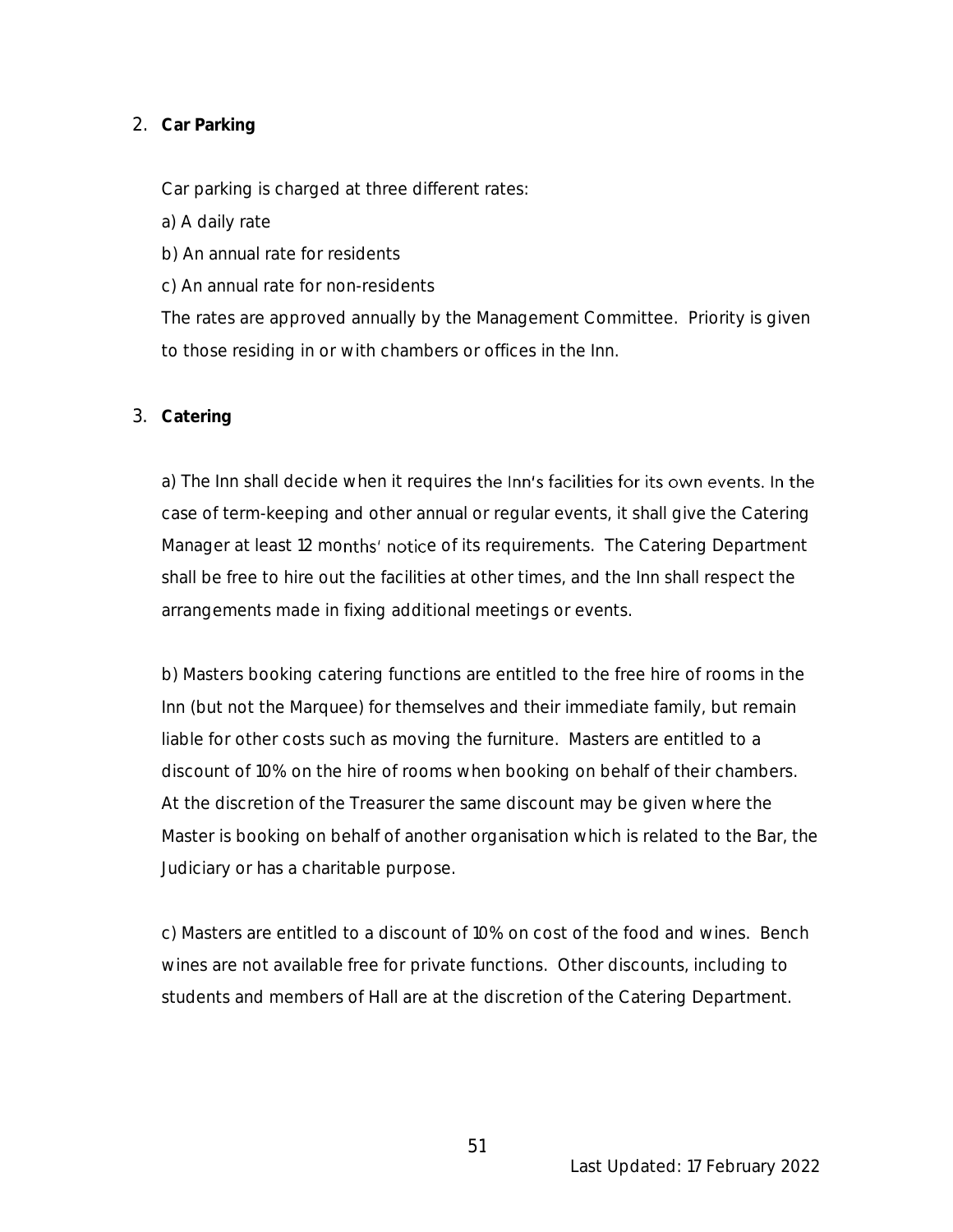4. **Chapel**

a) The chapel is kept open for long and regular hours and welcomes anyone seeking quiet or wishing to pray or meditate. It is available to those of any religious faith or none, as are the pastoral services of the Preacher which are available to anyone who needs his help.

b) Weddings and services of blessing or thanksgiving following a civil marriage or the registration of a civil partnership may take place in the chapel where:

 (i) in the case of a wedding, at least one of the parties has Christian baptism and

- (ii) at least one of the parties is either a Member, a Resident or an Employee of the Inn, or
- (iii) at least one of the parties is the sibling, child (including a stepchild), grand child, or godchild of a Member, a Resident or an Employee of the Inn.

c) Baptism is administered to the children of those who satisfy the criteria set out in Rule 3(b), to adults who satisfy the criteria in Rule 3(b)(ii) and (iii), and to anyone else if the Preacher considers that there is a pastoral need for such a service.

d) Funeral Services are conducted as required for those who satisfy the criteria in Rule 3(b)(ii) and for members of their families if the Treasurer or the Dean of the Chapel considers that there is a pastoral need for such a service.

e) The charges for the conduct of the services in Rules 3(b) to (d) are fixed following consultation between the Dean of the Chapel, the Treasurer and the Under-Treasurer*.*

*Memorial Services see Rule 16 below*

Last Updated: 17 February 2022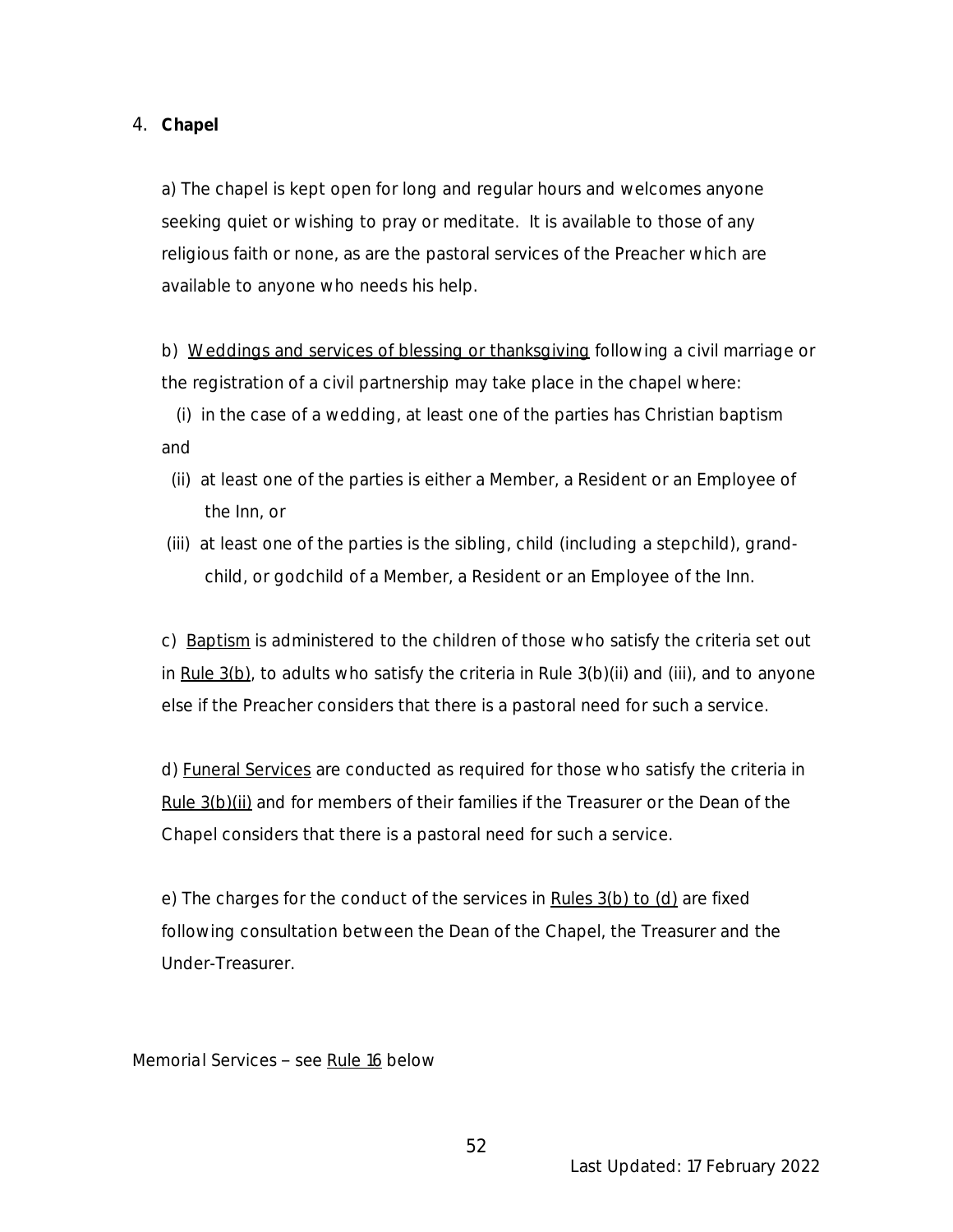# 5. **Charitable Giving**

In order to maximise the sums it can donate to the Gray's Inn Charitable Trust, it is not the policy of the Inn to donate to other charities. Exceptionally, however, the Management Committee may authorise such donations either to other charities that provide some education or training for the Bar, or to local charities with whom the Inn has a connection, or in support of the personal endeavour of **a**  member of the Inn's staff or a member of the Inn on behalf of a charity. The support of those running in the **London** Marathon or taking part in similar events, however, should normally be left to individuals.

# 6. **General Meeting**

a) A General Meeting of Hall may be called by at least 25 members of Hall signing a written request to the Management Committee for such a meeting to be called. The request shall set out the business to be discussed at the General Meeting.

b)The Management Committee may nevertheless refuse to arrange a General Meeting if the issue raised has not previously been raised by a letter in writing to the Treasurer, and it considers that attempts to resolve the matter should be made before a General Meeting is called.

c)The Management Committee may also refuse to call a General Meeting of Hall if the business proposed is a matter outside the Inn's powers or is otherwise an abuse of the procedure.

d) If fewer than 10 members of Hall attend the General Meeting, the meeting shall be abandoned and the business lost.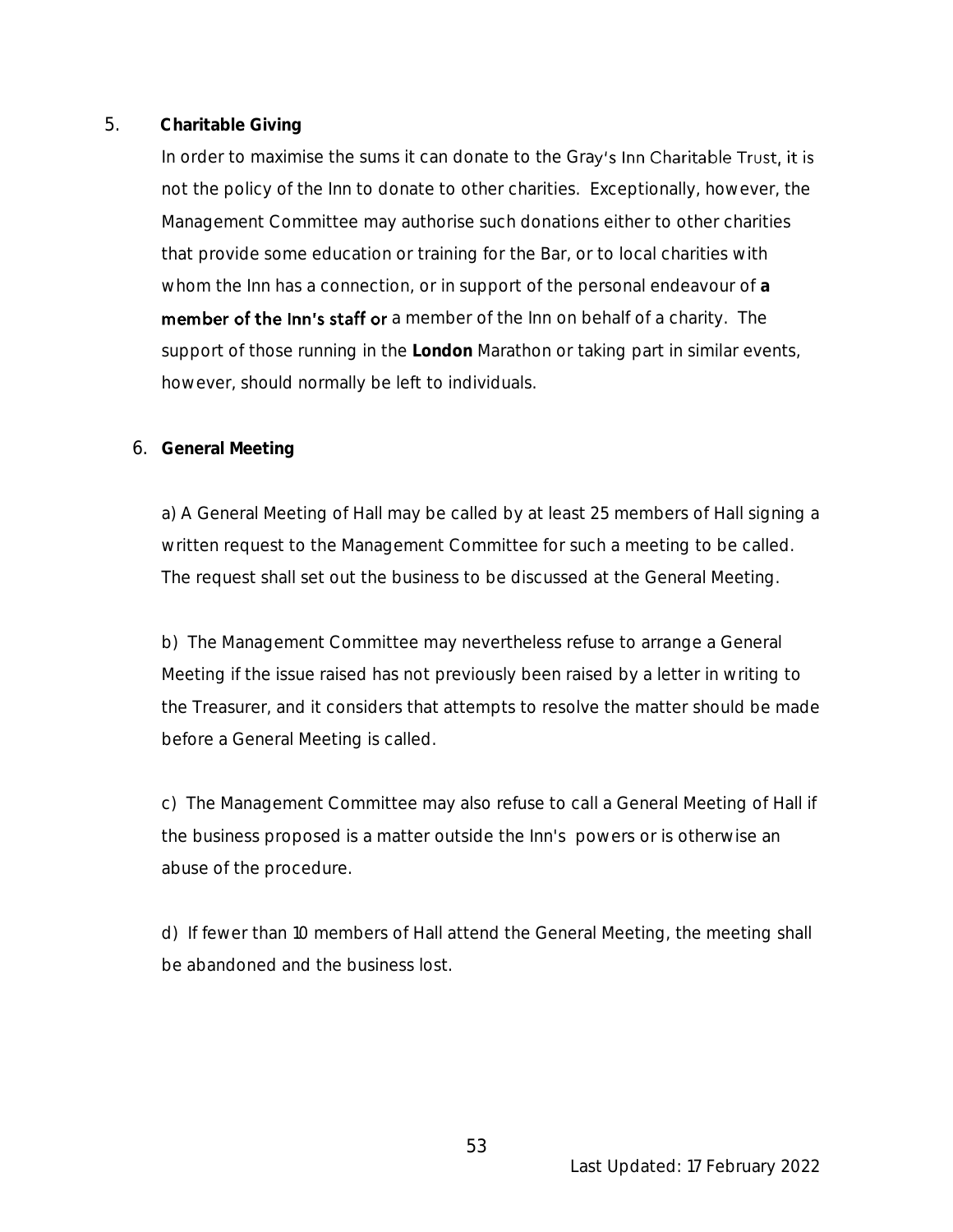# 7. **Gowns**

a) Appropriate gowns for dining are provided by the Inn.

b) Masters and the Under-Treasurer wear benchers' gowns (long sleeved). More senior Masters have their own individual gowns. The junior Masters share gowns. c) Barristers wear barristers' gowns and the students wear student gowns

(sleeveless).

- d) The Head of Education wears an academic gown.
- e) The House Manager wears the butler's gown.
- 8. **Graya and Graya News**

a) Graya is published annually, usually in January. Graya News is published twice a year, usually in May and September. The September issue contains the forecast of student events for the next nine months. Graya and Graya News are free to all members of the Inn who wish to have copies.

b) The production is the responsibility of the Graya Board, which has editorial freedom. The Board is chaired by a Master, whose appointment is approved by Pension, and is composed of Benchers, Members of Hall, students and the Under-Treasurer. The budget for the production of Graya and Graya News is drawn up and controlled by the Under-Treasurer.

9. **Grievance procedures**

a) A Member of Hall, other than a student, shall raise any formal grievance in a letter to the Treasurer, who will decide what action, if any, to take. If the grievance is against the Treasurer personally, the letter should be sent to the Vice-**Treasurer** 

b) The students' grievance procedure is available from the Treasury Office.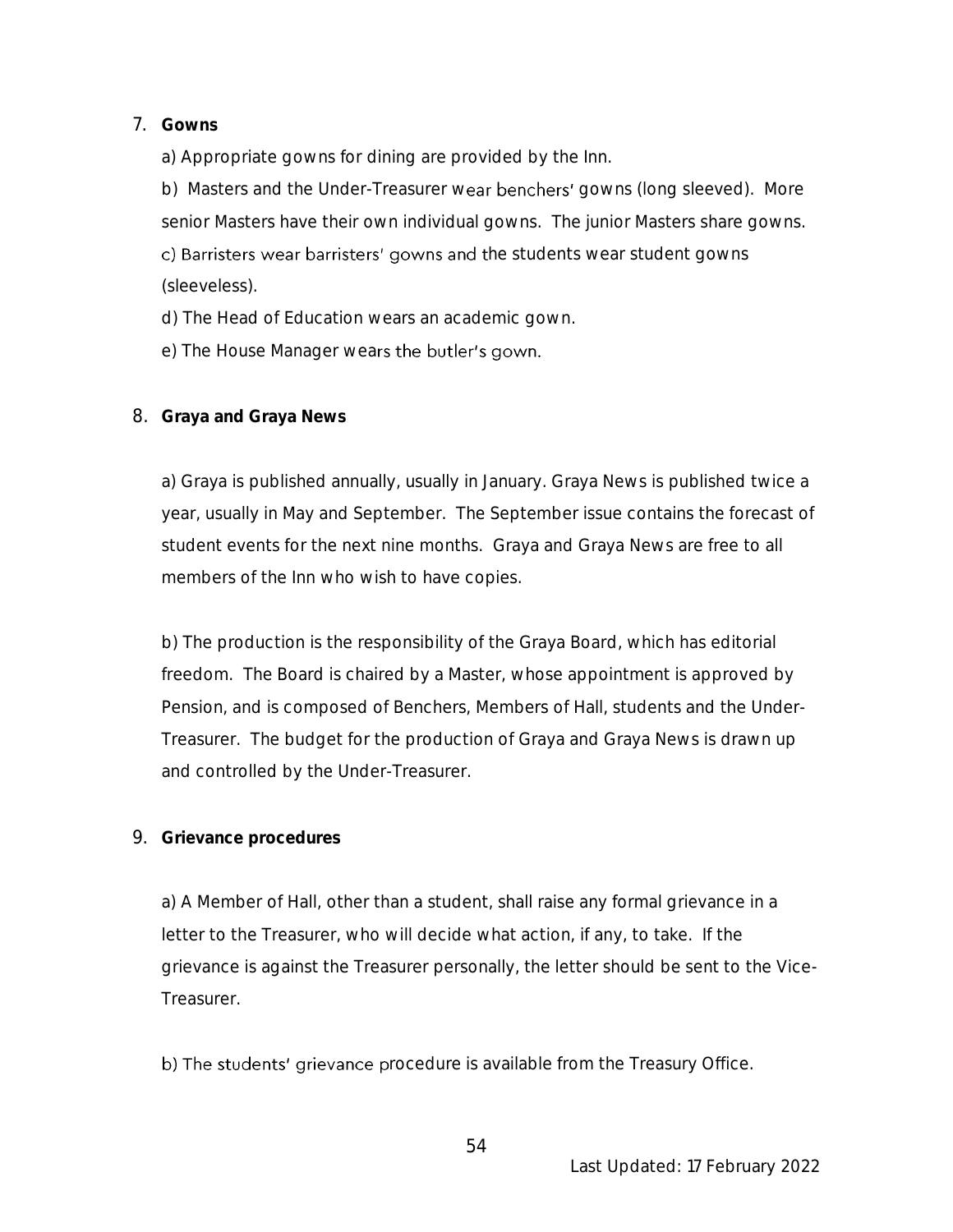c) The staff grievance procedure is set out in the Staff Handbook.

10. **Highways Act**

At the first Pension after Ascension Day, the Under-Treasurer is to report to Pension that he has inspected the Highways Act 1980 notices at each entrance to the Inn and that they are in order.

11. **Hire of rooms** *See catering*

# 12. **Invitations**

a) Selected widows and widowers are invited to chapel and Sunday lunch once a year at the Inn's expense.

# b) Garden party:

All Members of staff receive one free invitation for the Garden Party and senior members of staff receive two. They may purchase as many additional tickets as they wish. When a member of staff leaves, they receive an invitation for the two garden parties following their departure, and may buy tickets thereafter Under-Treasurers and their partners are invited free until they die.

# 13 **Leaving parties**

A leaving party may be arranged and a suitable gift provided out of the Bench contributions for staff who leave having served the Inn for more than three years. This does not preclude additional gifts being provided by individual Benchers should they wish to do so. Benchers are to be advised when staff with more than three years' service leave the Inn.

55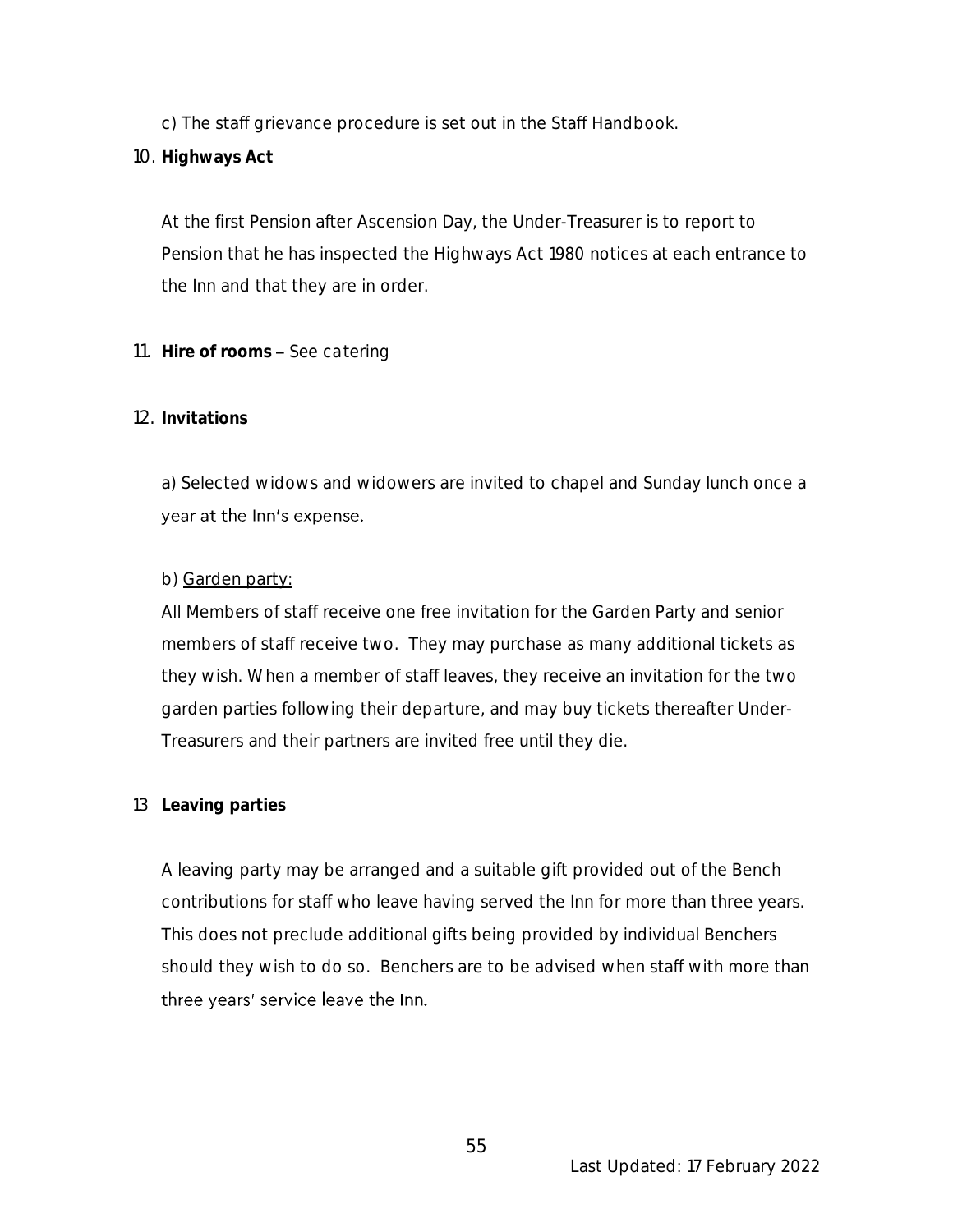#### 14 **Library**

a) The library is open to all members of Gray's Inn, and to the members of other Inns. It is also open to Fellows of Gray's Inn.

b) Bona fide academic researchers may be admitted at the discretion of the Librarian to consult the Inn's manuscript collection or, with the agreement of the Archivist, the archive collection. All researchers must produce satisfactory evidence of their status and identity, and sign the relevant undertaking.

c) Visiting lawyers from overseas, who are not members of an English Inn of Court, may be granted temporary access to the library at the discretion of the Librarian.

d) Members of the general public are not admitted.

e) Food and drink may not be brought into the Library, and the use of mobile phones is not permitted.

f) With the following exceptions, the library is for reference only.

g) Masters may borrow items from the general collection for their own use. Any barrister or clerk borrowing on behalf of a Master must produce written authorisation from the Master concerned.

h) Barrister Members or their clerks may borrow only bound volumes of law reports, statutes and periodicals (except certain designated items in the specialist international law collection) for a period of one hour for photocopying in chambers within or adjacent to the Inn.

i) All self-service photocopying and document supply is subject to current copyright legislation and licence restrictions.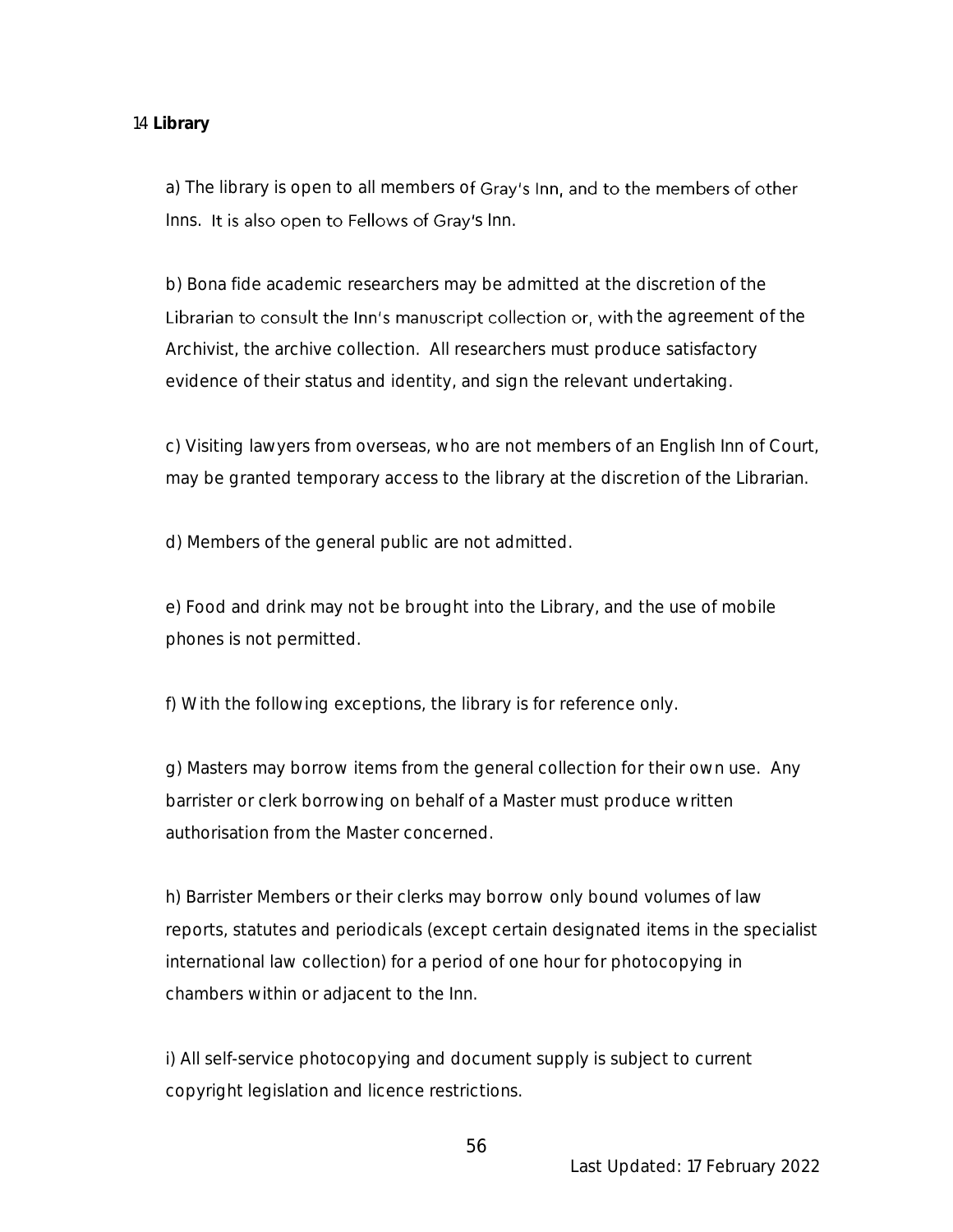j) It is an offence to deface books or tamper with the library computers or any other equipment in the library. Offenders will be reported to the Under/ Sub Treasurer of their Inn, and may be denied future access to the library*.*

#### 15 **Lunch**

a) Lunch in Hall is open to all members of the Inn, all barristers, judges, residents, all those who have chambers or offices in the Inn, and senior members of staff. Anyone who is entitled to lunch is entitled to bring as many guests as they wish at their expense. Children must be over the age of eight, unless the Under Treasurer has given permission for a younger child to be present. Tables may be reserved by arrangement with the catering staff for larger parties.

b) Benchers can bring any adult guests they wish to lunch on the Bench table at their expense. They may also, if they prefer, lunch in Hall. Benchers pay for their guests. If a Bencher wishes to bring a notable guest, he should inform the Under-Treasurer, so that the Treasurer can be alerted.

c) Benchers of all other Inns and High Court Judges from other UK jurisdictions may lunch on the Bench table at their own expense.

d) Circuit and District Judges and other members of Hall who are sitting as Deputy High Court Judges or above at the Royal Courts of Justice, or who hold an equivalent post may lunch on the Benchers' table at their own expense.

#### 16 **Memorial services**

a) The family of any Master who would like a Memorial Service for the deceased may hold one either in the Chapel or, if the number of guests is likely to exceed its capacity, neighbouring St. Andrew's or St. Alban's Church. The Inn will pay for the Service and the associated costs, including the music, flowers (if any) and the printing of Service sheets. The Inn will provide tea for the immediate family before the service.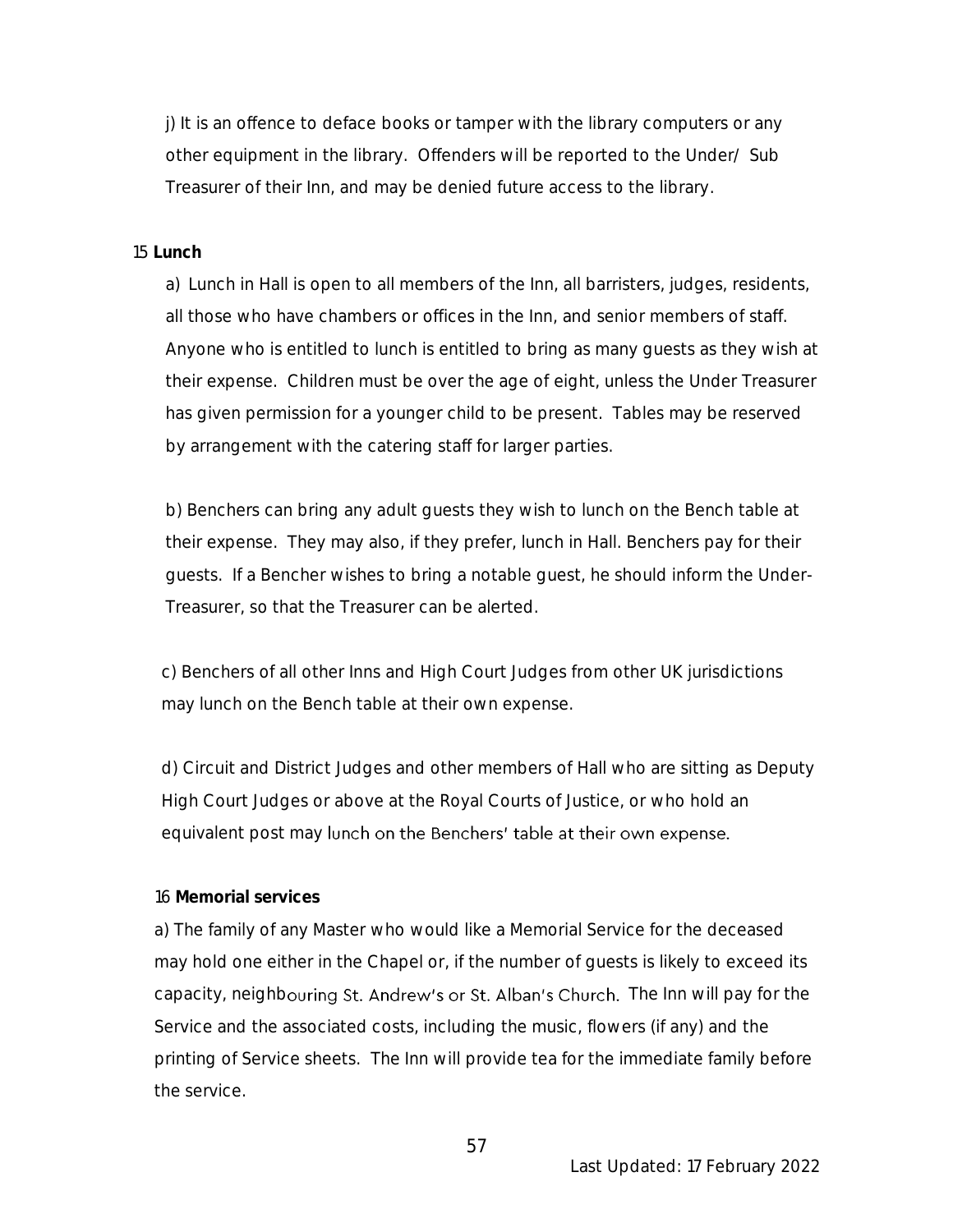b) If the family wish to hold a reception in the Inn after the service, the costs of doing so shall be met by them. They may invite whom they wish, up to the maximum number permitted in the Hall.

c) A memorial service may be held in the Chapel for any other Member of the Inn or member of their family, or for a Resident of the Inn who attended the Chapel regularly. The Inn does not charge for the use of the chapel, but the expenses of the service and the cost of any reception are payable by the family.

**17 Music and entertainment**

Music is important in the life of the Inn. The Inn sponsors four free concerts on Tuesdays in June in the Chapel, followed by supper on payment. Other musical events take place from time to time. A Master, approved by Pension, organizes a Christmas Miscellany.

#### **18 Professional advisers**

The Management Committee shall review the service provided by its professional advisers every five years, or earlier if there is cause for concern. The current adviser and two other firms shall be invited to bid for the contract.

#### **19 Qualifying sessions**

A Qualifying Session is an event of an educational and collegiate nature arranged by or on behalf of an Inn. A student is required to keep term by attending 12 Qualifying Sessions before his Call. Attendance at any of the following events has been designated by Pension as a Qualifying Session. Where a weekend event counts as more than one Qualifying Session, the number is shown in brackets.

58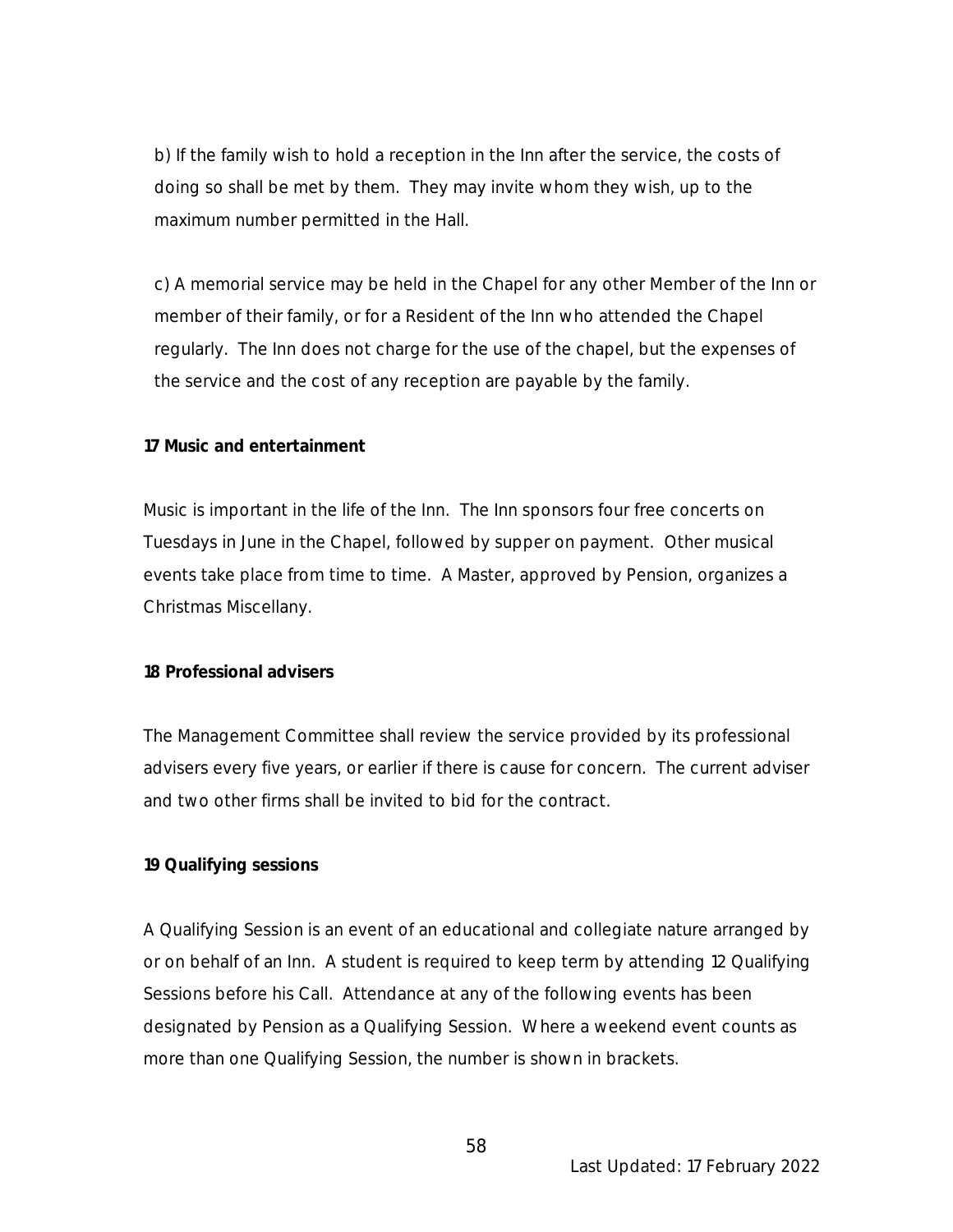| Moot night                | Lecture and Sunday lunch                         |
|---------------------------|--------------------------------------------------|
| Mixed messes              | Introductory day for London students             |
| Debate night              | Introductory weekend for Provincial students (3) |
| Guest night               | Education Weekends for Provincial students (3)   |
| Grand Night*              | Provincial BPTC dinner                           |
| Concert night*            | Residential weekend (3)                          |
| (* including in each case | Designated CPD lectures                          |
| the preceding             |                                                  |
| educational event)        |                                                  |

Pension may designate other events as Qualifying Sessions if it considers that they meet the criteria.

#### **20 Seniors-in-Hall - See Rule 14**

#### **21 Tenancies (Commercial)**

When non-residential premises are available to be let particulars are circulated to those who have previously expressed an interest in taking a lease. Additional marketing is also carried out depending on the nature of the premises. Priority in letting is given to Barristers' Chambers. Thereafter, others who already have premises in the Inn and those outside the Inn will be considered. Exceptions may be made for the purpose of good estate management. Terms are negotiated with the Director of Estates and must be approved by the Management Committee for lettings when the annual rent is to exceed £10,000 exclusive. This includes a situation where there is only one candidate for a new tenancy. The grant of a licence, Tenancy at Will or other short-term agreement terminable by the Landlord, with notice, and excluded from the security of tenure provisions of the Landlord & Tenant Act 1954, where necessary, will not require Management Committee approval.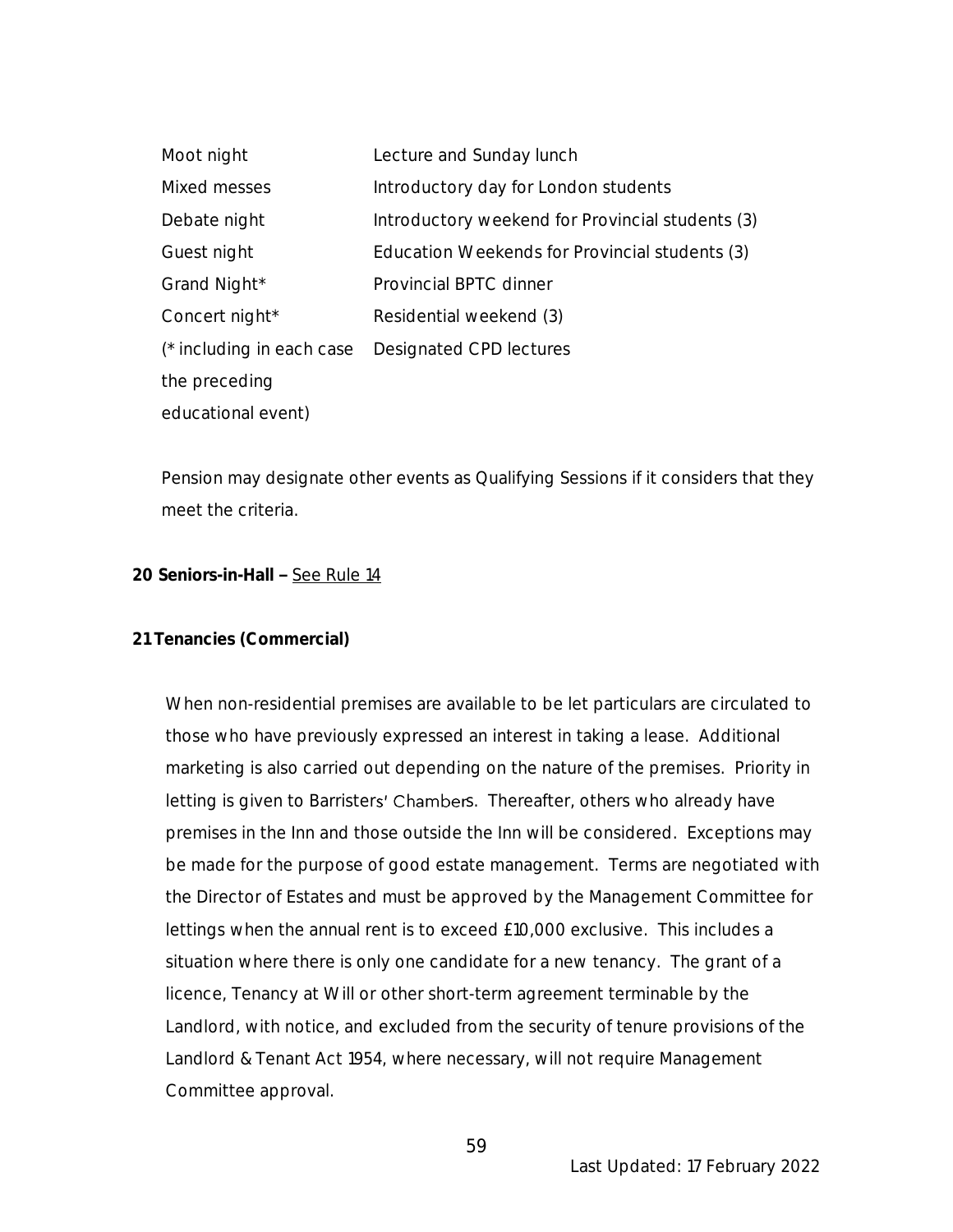Lease renewals do not need to be approved by the Management Committee other than when concessionary terms are proposed.

If terms have been agreed for a new commercial tenancy which requires the approval of the Management Committee during legal vacations when the Committee does not meet, and a speedy decision is required, the Chair or Vice-Chair of the Management Committee may direct that the decision be taken by members of the Committee by e-mail. In the event that the Chair or the Vice-Chair decides that a discussion is required on the proposed new letting then an extraordinary meeting may be convened.

Members of the Management Committee that occupy or seek to occupy any part of the let commercial estate having a rental value in excess of £10,000 per annum, may not receive Management Committee papers in respect of premises in which they have an interest.

#### **22 Tenancies (Residential)**

The rent for any new letting is a restricted market rent which is fixed by obtaining two independent rent assessments, taking the mean average and deducting 10%. In considering the relative merits of applicants for a tenancy, the Management Committee considers:

- a) The relative needs of the applicants:
- b) Whether it will be the principal residence of the applicant:
- c) Present and future service to the Inn.

The Inn wants to maintain a mix of residents within the Inn. It welcomes applications from families with young children.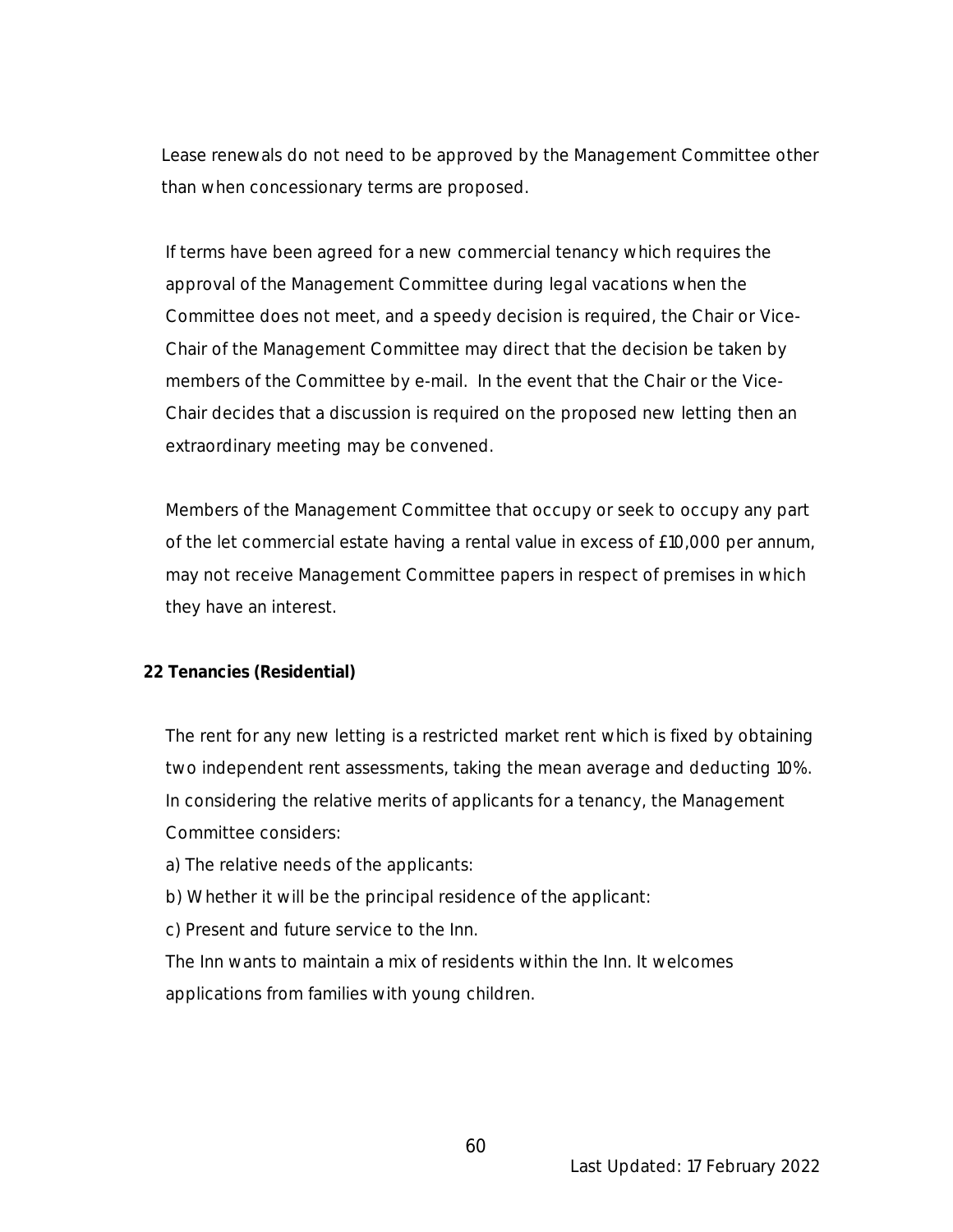#### **23 Treasurer**

During his year of office, the Treasurer shall have:

- a) The free use of a flat in the Inn provided that, if for any period the Treasurer says that he does not require the use of the flat, the Inn may use it as overnight accommodation.
- b) Free lunch for himself in Hall,
- c) Two free car parking tickets

The green chair is for the use of the Treasurer when required.

#### **24 Walks**

a) The walks are open to the public on Monday to Friday between 12 noon and 2 pm except during vacations.

b) Residents, Members of Chambers in the Inn, and Members of the Inn may have access to the Walks at other times. Chambers and residents are provided with a key. Members may obtain a key from the Head Porter, on payment of a deposit of £5.

c) Residents who wish to bring a dog into the Inn must register them with the Inn. Registered dogs belonging to Residents may be exercised in the Walks when they are closed to the public. Dogs are to be kept on a lead except when exercising on the top lawn. Owners are to be responsible for clearing up any mess left by their dogs.

d) Parties in the Walks during the summer months are organised by the Catering Department on the usual financial terms. They are subject to restrictions on noise and music after 11.30 pm. Very exceptionally, the Management Committee may give permission for a self-catering party to take place.

61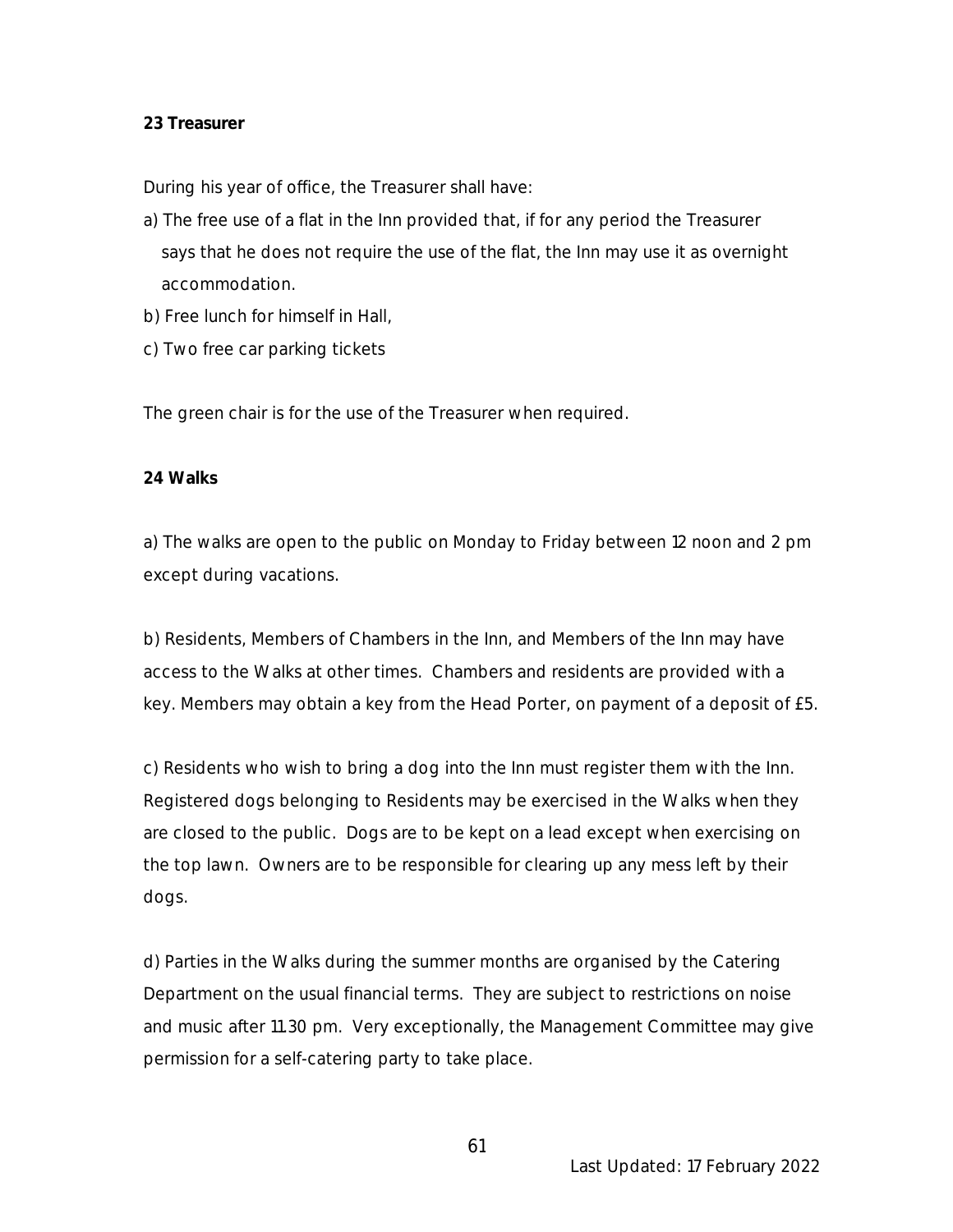#### **APPENDIX A**

#### **INTERPRETATION**

1 These Rules are to be interpreted in accordance with these principles:

(1) So as to be consistent with the Inn's obligation not to discriminate against anyone set out in Part I paragraph 8 of Standing Orders.

- (2) Words importing the masculine gender shall include the feminine.
- 2 These Rules, together with Standing Orders are intended to provide a framework for the government of the Inn. They do not seek to provide for every possible eventuality. If there is any uncertainty or ambiguity, or a situation arises not covered by these orders, they are to be interpreted so as to produce a sensible result or a workable solution.
- 3 If there is a conflict between the Rules and Standing Orders, Standing Orders prevail.
- 4 Where a time period is provided in these rules within which documents have to be returned to the Treasury Office or the Under-Treasurer, and there is a general disruption or delay in the post or some other event occurs which makes it expedient to extend the time for doing so, the Treasurer may extend the time, and this shall be published by screening the information within the Inn and on the Inn's website.